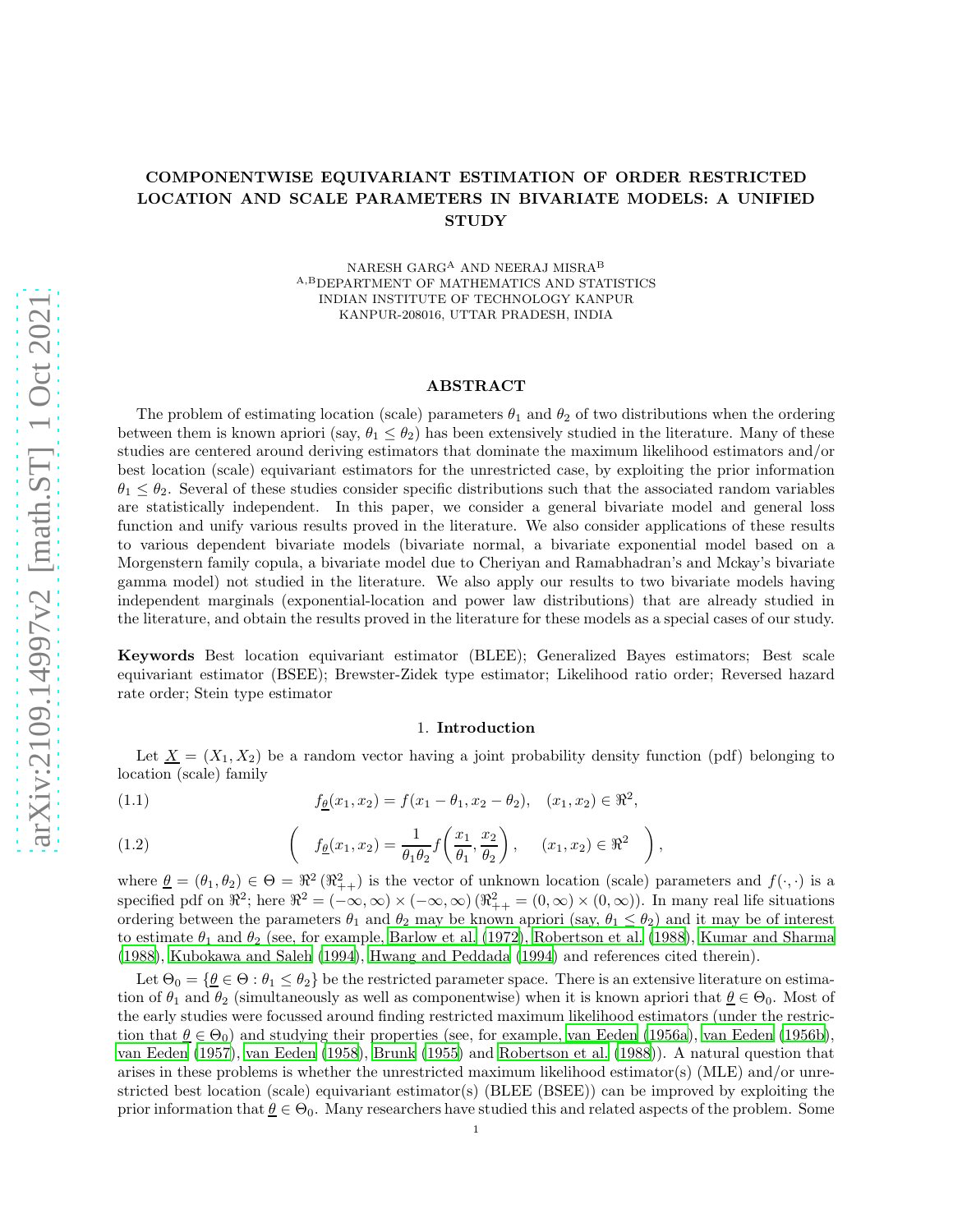of the contributions are due to [Katz \(1963\)](#page-30-5), [Cohen and Sackrowitz \(1970](#page-30-6)), [Brewster and Zidek \(1974\)](#page-30-7), [Lee](#page-31-5) [\(1981\)](#page-31-5), [Kumar and Sharma \(1988\)](#page-30-1), [Kumar and Sharma \(1989\)](#page-31-6), [Kelly \(1989\)](#page-30-8), [Kushary and Cohen \(1989\)](#page-31-7), [Kaur and Singh \(1991\)](#page-30-9), [Kumar and Sharma \(1992](#page-31-8)), [Gupta and Singh](#page-30-10) [\(1992\)](#page-30-10), [Pal and Kushary \(1992\)](#page-31-9), [Vijayasree and Singh \(1993](#page-31-10)), [Hwang and Peddada \(1994\)](#page-30-3), [Vijayasree et al. \(1995](#page-31-11)), [Misra and Dhariyal](#page-31-12) [\(1995\)](#page-31-12), [Garren \(2000\)](#page-30-11), [van Eeden and Zidek \(2001\)](#page-31-13), [Misra et al. \(2002\)](#page-31-14), [Misra et al. \(2004](#page-31-15)), [Peddada et al.](#page-31-16) [\(2005\)](#page-31-16), [Kumar et al. \(2005\)](#page-31-17), [Oono and Shinozaki \(2006\)](#page-31-18), [Petropoulos \(2010\)](#page-31-19), [Jana and Kumar \(2015\)](#page-30-12), [Chang and Shinozaki \(2015\)](#page-30-13), [Petropoulos \(2017\)](#page-31-20), [Bobotas \(2019a](#page-30-14)) and [Bobotas \(2019b\)](#page-30-15). For a few contributions to this problem under general setting (general probability model and/or general loss function) readers may refer to [Blumenthal and Cohen \(1968\)](#page-30-16), [Sackrowitz \(1970\)](#page-31-21), [Hwang and Peddada \(1994\)](#page-30-3), [Kubokawa and Saleh \(1994](#page-30-2)) and [Iliopoulos \(2000\)](#page-30-17). For a detailed account of contributions in this area of research one may refer to the research monograph by [van Eeden](#page-31-22) [\(2006](#page-31-22)).

It is worth mentioning here that to obtain improvements over standard/natural estimators (best location (scale) equivariant estimator, unrestricted maximum likelihood estimator, etc.) for the unrestricted parameter space, by exploiting the prior information that  $\underline{\theta} \in \Theta_0$ , the two techniques proposed by [Stein](#page-31-23) [\(1964\)](#page-31-23) and [Brewster and Zidek \(1974\)](#page-30-7) have been extensively used in the literature. [Kubokawa \(1994\)](#page-30-18) unified the techniques of [Stein \(1964\)](#page-31-23) and [Brewster and Zidek \(1974\)](#page-30-7) by expressing the difference of risk functions through a definite integral, and he named this unified approach the IERD (Integral expression risk difference) method.

[Kubokawa and Saleh \(1994](#page-30-2)) considered the model  $(1.1)$   $((1.2))$  with

$$
f(z_1, z_2) = f_1(z_1) f_2(z_2), \ -\infty < z_i < \infty, \ i = 1, 2,
$$

where  $f_1$  and  $f_2$  are specified pdfs on  $\Re$ . They dealt with estimation of the smaller location (scale) parameter  $\theta_1$  when it is known apriori that  $\underline{\theta} \in \Theta_0$ . They assumed that

(1.3) 
$$
f_i \in P_L = \left\{ g : \frac{g(y+c_1)}{g(y+c_2)} \text{ is increasing in } y \in \mathbb{R}, \text{ for every } c_1 < c_2 \right\}, i = 1, 2,
$$

(1.4) 
$$
\left(f_i \in P_S = \left\{g : \frac{g(c_1y)}{g(c_2y)} \text{ is increasing in } y \in \Re_{++}, \text{ for every } 0 < c_1 < c_2\right\}, i = 1, 2, \right\}
$$

and considered a quite general loss function

$$
L_1(\underline{\theta}, a) = W(a - \theta_1), \ \underline{\theta} \in \Theta_0, \ a \in \mathcal{A} = \Re, \ \ \left( L_1(\underline{\theta}, a) = W\left(\frac{a}{\theta_1}\right), \ \underline{\theta} \in \Theta_0, \ a \in \mathcal{A} = \Re_{++} \right),
$$

where  $W : \mathbb{R} \to [0, \infty)$  is such that  $W(0) = 0$   $(W(1) = 0)$ ,  $W(t)$  is strictly decreasing for  $t < 0$   $(t < 1)$ and strictly increasing for  $t \geq 0$  ( $t \geq 1$ ). Under the above set-up, they used the IERD method to find improvements over the best location (scale) equivariant estimator of  $\theta_1$ . In fact, [Kubokawa and Saleh](#page-30-2) [\(1994\)](#page-30-2) dealt with estimation of the smallest location (scale) parameter of  $k$  ( $\geq$  2) independent location (scale) families of probability distributions when it is known apriori that the corresponding location (scale) parameters  $\theta_1, \theta_2, ..., \theta_k$  satisfy the tree ordering  $(\theta_1 \le \theta_i, i = 2, 3, ..., k)$ . Under the set-up considered by [Kubokawa and Saleh \(1994](#page-30-2)), the random variables  $X_1$  and  $X_2$  are independently distributed. Moreover, the family  $P_L$  ( $P_S$ ) considered by them is restrictive in the sense that  $P_L$  ( $P_S$ ) covers only those distributions whose support is whole  $\Re$   $(\Re_{++})$  and does not cover other distributions, such as shifted exponential distribution (uniform distribution) (see, van Eaden (2006), page 77-87, for limitations of the [Kubokawa](#page-30-18) [\(1994\)](#page-30-18) results). In this paper, we extend the study of [Kubokawa](#page-30-2) and Saleh [\(1994](#page-30-2)) to situations where  $X_1$ and  $X_2$  may be statistically dependent with arbitrary supports. We also consider the estimation of the larger location (scale) parameter  $\theta_2$ .

In Section [2,](#page-2-0) we introduce some preliminaries, that are used later in the paper, and also provide formulation of the problem. In Section 3 (4), we consider a general bivariate location (scale) family of distributions and deal with componentwise estimation of order restricted location (scale) parameter  $\theta_i$ ,  $i = 1, 2$ , under a quite general loss function. We derive sufficient conditions that guarantee improvements over the BLEE (BSEE). The dominating estimators are obtained. In Section 3 (4), we also provide applications of various results, derived in respective sections.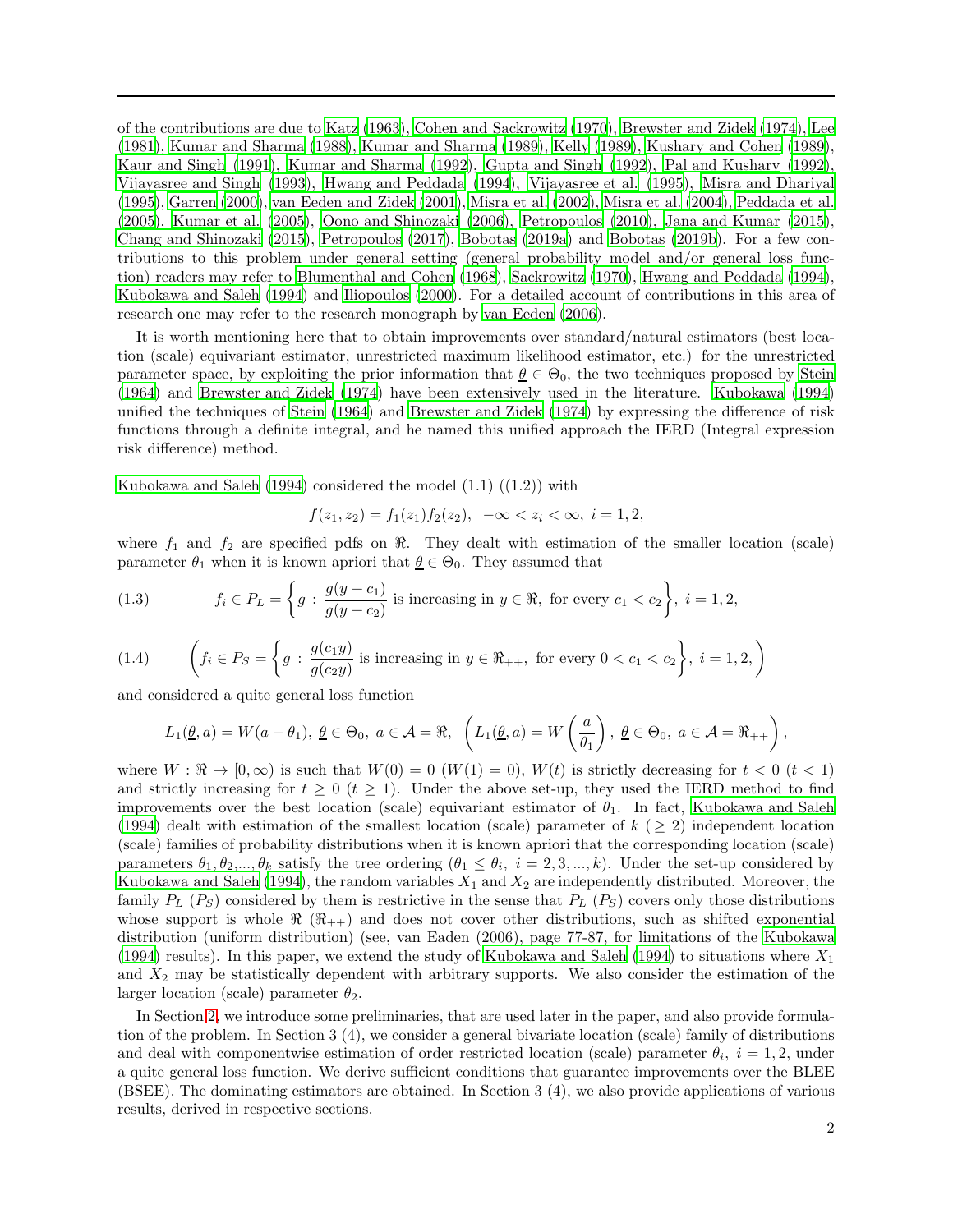#### 2. Preliminaries and Formulation of the Problem

<span id="page-2-0"></span>Throughout, we will use the following notations:

- $\mathbb{R} = (-\infty, \infty)$ (the real line);  $\mathbb{R}^2 = \mathbb{R} \times \mathbb{R}$ ;  $\mathbb{R}_+ = [0, \infty)$ ;  $\mathbb{R}_{++} = (0, \infty)$ ;
- For any random variables S and T,  $S \stackrel{d}{=} T$  would indicate that S and T are identically distributed;
- For any random variables  $S, T$  and  $U$ , and for any s in the distributional support of  $S$ , the notation  $U \stackrel{\text{d}}{=} T |S = s$  would mean that the distribution of random variable U is the same as the conditional distribution of T given  $S = s$ ;
- For  $\mu \in \mathbb{R}$  and  $\sigma \in \mathbb{R}_{++}$ ,  $N(\mu, \sigma^2)$  would denote the normal distribution with mean  $\mu$  and standard deviation  $\sigma$ ;
- For any differentiable function  $k : A \to \mathbb{R}$ , where  $A \subseteq \mathbb{R}$ ,  $k'(t)$  will denote the derivative of k at the point  $t \in A$ ;
- $\phi(\cdot)$  and  $\Phi(\cdot)$  would denote the pdf and the distribution function (df) of  $N(0, 1)$  distribution;
- For any set  $A \subseteq \mathcal{R}$ ,  $I_A(t)$  will denote its indicator function, i.e.,  $I_A(t) = 1$ , if  $t \in A$ ; = 0, otherwise; •  $\emptyset$  will denote the empty set.

For any  $a > 0$  and  $b \in \mathbb{R}$ , throughout, we use the convention that  $\frac{a}{0} = \infty$  and  $b < \infty$ . Also, whenever we say that an estimator  $\delta_1$  dominates (or improves upon) another estimator  $\delta_2$ , it is in a non-strict sense, i.e., it simply means is that the risk of  $\delta_1$  is never larger than that of  $\delta_2$ , for any configuration of parametric values. Also when we say that a function  $k : A \to \mathbb{R}$ , where  $A \subseteq \mathbb{R}$ , is increasing (decreasing) it means that it is non-decreasing (non-increasing).

The following definitions (see [Shaked and Shanthikumar \(2007\)](#page-31-24)) will be used later in the paper

**Definition 2.1:** Let X and Y be random variables with the Lebesgue pdfs  $f(.)$  and  $g(.)$ , respectively, dfs  $F(\cdot)$  and  $G(\cdot)$ , respectively, and distributional supports  $S_X$  and  $S_Y$ , respectively. We say that the random variable  $X$  is smaller than the random variable  $Y$  in the

(a) likelihood ratio order (written as  $X \leq Y$ ) if

 $f(x)g(y) \ge f(y)g(x)$ , whenever  $-\infty < x < y < \infty$ ,

or equivalently if  $S_X \subseteq S_Y$  and  $\frac{g(x)}{f(x)}$  is increasing in  $x \in S_Y$ ;

(b) reversed hazard rate order (written as  $X \leq Y$ ) if

$$
F(x)G(y) \ge F(y)G(x), \text{ whenever } -\infty < x < y < \infty,
$$

or equivalently if  $S_X \subseteq S_Y$  and  $\frac{G(x)}{F(x)}$  is increasing in  $x \in S_Y$ .

It is well known that  $X \leq Y \Rightarrow X \leq Y$ . Also

(2.1) 
$$
X \leq Y \iff f(x) G(x) \leq F(x) g(x), \quad \forall x \in \Re.
$$

The following lemma will be useful in proving the main results of the paper. The proof of the lemma is straight forward and hence omitted.

**Lemma 2.1** Let  $s_0 \in \Re$  and let  $M : \Re \to \Re$  be such that  $M(s) \leq 0$ ,  $\forall s < s_0$ , and  $M(s) \geq 0$ ,  $\forall s > s_0$ . Let  $M_i: \Re \to [0, \infty), i = 1, 2$ , be non-negative functions such that

$$
M_1(s)M_2(s_0) \geq \ (\leq) \ M_1(s_0)M_2(s), \ \forall \ s < s_0
$$
\n
$$
M_1(s)M_2(s_0) \leq \ (\geq) \ M_1(s_0)M_2(s), \ \forall \ s > s_0.
$$

Then,

$$
M_2(s_0)\int\limits_{-\infty}^{\infty}M(s)\,M_1(s)ds\leq\;(\geq)\;M_1(s_0)\int\limits_{-\infty}^{\infty}M(s)\,M_2(s)ds.
$$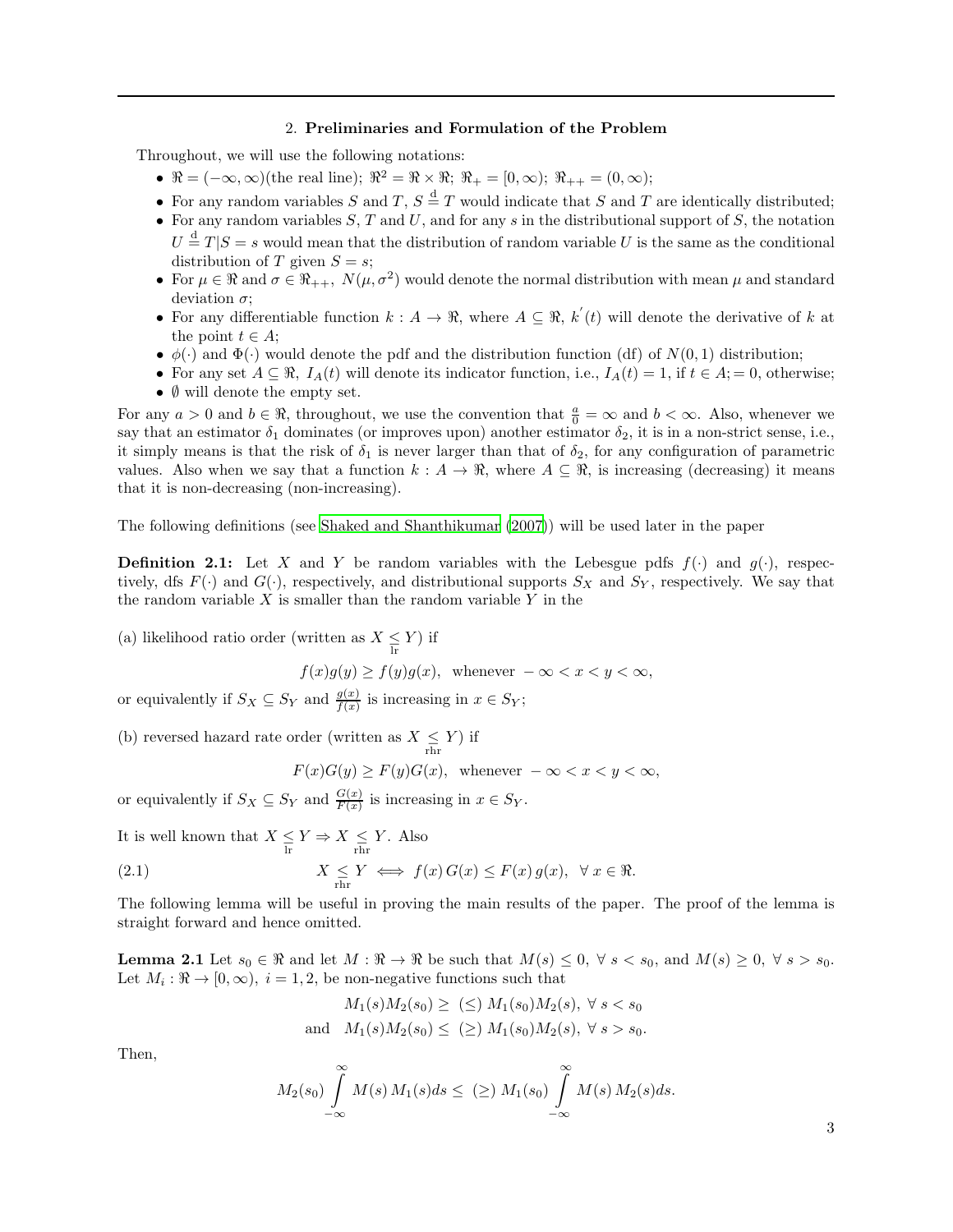Now we will introduce some notations in connection with probability model  $(1.1)$   $((1.2))$  that will be used throughout the paper. Subsequently, we will formulate the estimation problems considered in the paper. Let  $Z_i = X_i - \theta_i$   $(Z_i = \frac{X_i}{\theta_i}), i = 1, 2$  and  $\underline{Z} = (Z_1, Z_2)$ , so that  $\underline{Z}$  has the joint pdf  $f(t_1, t_2), (t_1, t_2) \in \Re^2$ . Let  $f_i$  denote the pdf of  $Z_i$  and let  $S_i$  denote the distributional support of  $Z_i$ ,  $i = 1, 2$ . Take  $Z = Z_2 - Z_1$  $\left(Z=\frac{Z_2}{Z_1}\right)$ , and define  $Z_s^{(i)}\stackrel{d}{=}Z|Z_i=s$ ,  $s\in S_i$ ,  $i=1,2$ , and let  $h_i(z|s)$  denote the pdf of  $Z_s^{(i)}$ ,  $s\in S_i$ ,  $i=1$ 1, 2. Then

(2.2) 
$$
f_1(s) = \int_{-\infty}^{\infty} f(s,t) dt, \quad s \in \mathbb{R}, \qquad f_2(s) = \int_{-\infty}^{\infty} f(t,s) dt, \quad s \in \mathbb{R},
$$

(2.3)  $h_1(z|s) = \frac{f(s, z + s)}{f_1(s)}$ ,  $z \in \Re$ ,  $s \in S_1$ , and  $h_2(z|s) = \frac{f(s - z, s)}{f_2(s)}$ ,  $z \in \Re$ ,  $s \in S_2$ .

$$
\left(h_1(z|s) = |s| \frac{f(s, sz)}{f_1(s)}, z \in \Re, s \in S_1, \text{ and } h_2(z|s) = \frac{|s|}{z^2} \frac{f(\frac{s}{z}, s)}{f_2(s)}, z \in \Re, s \in S_2\right).
$$

Let  $H_i(z|s)$   $(s \in S_i)$  denote the df of  $Z_s^{(i)}$ ,  $i = 1, 2$ .

For the location (scale) model (1.1) ((1.2)), consider estimation of  $\theta_i$  under the loss function

(2.4)  $L_i(\underline{\theta}, a) = W(a - \theta_i), \underline{\theta} \in \Theta, \ a \in \mathcal{A} = \Re, \ i = 1, 2,$ 

(2.5) 
$$
\left(L_i(\underline{\theta}, a) = W\left(\frac{a}{\theta_i}\right), \underline{\theta} \in \Theta, a \in \mathcal{A} = \Re_{++}, i = 1, 2, \right),
$$

where  $W : \mathbb{R} \to [0, \infty)$  is a specified non-negative function. We make the following assumptions on the function  $W(\cdot)$  under location (scale) set-up.

 $A_1: W: \mathbb{R} \to [0, \infty)$  is such that  $W(0) = 0$   $(W(1) = 0)$ ,  $W(t)$  is decreasing on  $(-\infty, 0)$   $((-\infty, 1))$  and increasing on  $(0, \infty)$   $((1, \infty))$ . Further  $W'(t)$  is non-decreasing on the set  $D_0$  (the set of points at which  $W(\cdot)$  is differentiable).

A consequence of the first part of assumption  $A_1$  is that  $W(\cdot)$  is differentiable almost everywhere and, therefore, the Lebesgue measure of the set  $D_0^c = \Re - D_0$  is zero. Moreover,  $W(\cdot)$  is non-decreasing on  $D_0$ ensures that  $W'(\cdot)$  is continuous almost everywhere.

First consider estimation of  $\theta_i$  under the unrestricted parameter space  $\Theta = \mathbb{R}^2$ . Under the above location (scale) set-up, the problem of estimating  $\theta_i$  (i = 1, 2) is invariant under additive (multiplicative) group of transformation  $\mathcal{G} = \{g_{c_1,c_2} : (c_1,c_2) \in \Re^2(\Re_{++}^2)\}\$ , where  $g_{c_1,c_2}(x_1,x_2) = (x_1 + c_1, x_2 + c_2),$  $(x_1, x_2) \in \mathbb{R}^2$ ,  $(c_1, c_2) \in \mathbb{R}^2$   $(g_{c_1, c_2}(x_1, x_2) = (c_1x_1, c_2x_2), (x_1, x_2) \in \mathbb{R}^2$ ,  $(c_1, c_2) \in \mathbb{R}^2_{++}$ . The group  $\mathcal{G}$ induces groups of transformations  $\overline{\mathcal{G}} = \{ \overline{g}_{c_1, c_2} : (c_1, c_2) \in \mathbb{R}^2 \times \mathbb{R}^2_{++} \}$  and  $\tilde{\mathcal{G}} = \{ \tilde{g}_{c_1, c_2} : (c_1, c_2) \in \mathbb{R}^2 \times \mathbb{R}^2_{++} \}$ on the parameter space  $\Theta$  and the action space  $\mathcal{A}$ , respectively, where  $\overline{g}_{c_1,c_2}(\theta_1,\theta_2)=(\theta_1+c_1,\theta_2+c_2)$ ,  $(\theta_1, \theta_2) \in \mathbb{R}^2$ ,  $(c_1, c_2) \in \mathbb{R}^2$  and  $\tilde{g}_{c_1, c_2}(a) = a + c_i$ ,  $a \in \mathcal{A}$ ,  $(c_1, c_2) \in \mathbb{R}^2$   $(\overline{g}_{c_1, c_2}(\theta_1, \theta_2)) = (c_1 \theta_1, c_2 \theta_2)$ ,  $(\theta_1, \theta_2) \in \mathbb{R}^2_{++}$ ,  $(c_1, c_2) \in \mathbb{R}^2_{++}$  and  $\tilde{g}_{c_1, c_2}(a) = c_i a, a \in \mathcal{A}$ ,  $(c_1, c_2) \in \mathbb{R}^2_{++}$ ,  $i = 1, 2$ . Moreover any (non-randomized) location (scale) equivariant estimator  $\delta_i$  of  $\theta_i$  is of the form

 $\delta_i(X_1, X_2) = X_i - c, \ \ i = 1, 2 \ \ (\delta_i(X_1, X_2) = cX_i, \ \ i = 1, 2),$ 

for some constant  $c \in \Re(\Re_{++})$ . The risk function of  $\delta_i$  is given by

$$
R_i(\underline{\theta}, \delta_i) = E_{\underline{\theta}}[L_i(\underline{\theta}, \delta_i(\underline{X}))], \ \underline{\theta} \in \Theta, \ i = 1, 2.
$$

Since G acts transitively on  $\Theta$ , the risk function of any location (scale) invariant estimator  $\delta_i$  of  $\theta_i$  is constant (does not depend on  $\theta \in \Theta$ ). For the existence of unrestricted ( $\theta \in \Theta$ ) BLEE (BSEE), we need the following assumption:

**A<sub>2</sub>:** The equation 
$$
E[W'(Z_i - c)] = 0
$$
  $(E[Z_i W'(cZ_i)] = 0)$  has the unique solution, say  $c = c_{0,i}$ ,  $i = 1, 2$ .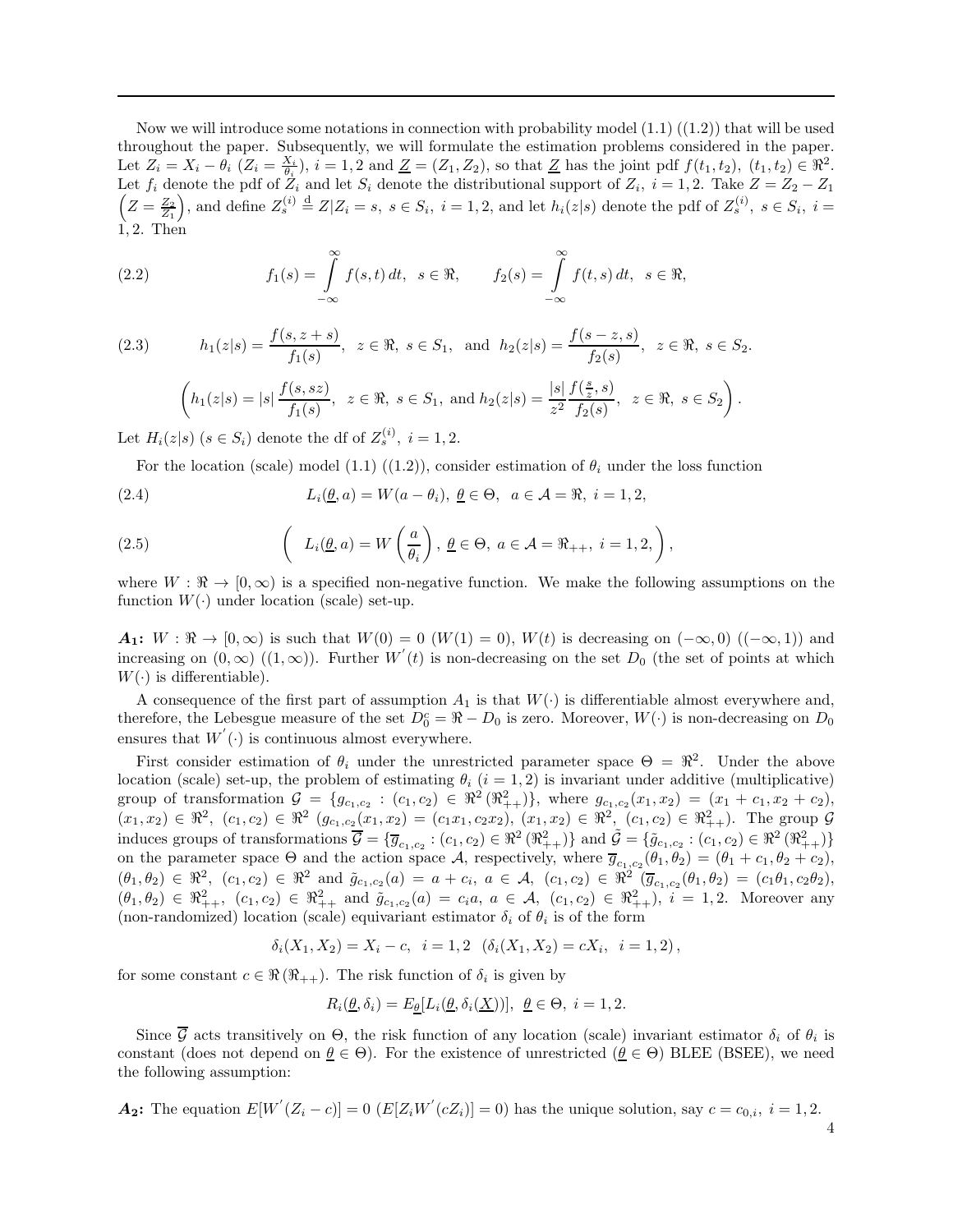Since the risk function of any equivariant estimator of  $\theta_i$  is constant on  $\Theta$ , under assumptions  $A_1$  and  $A_2$ , the unique BLEE (BSEE) of  $\theta_i$  is

(2.6) 
$$
\delta_{0,i}(\underline{X}) = X_i - c_{0,i} \quad (\delta_{0,i}(\underline{X}) = c_{0,i} X_i), \quad i = 1, 2,
$$

where  $c_{0,i}$  is the unique solution of the equation

(2.7) 
$$
\int_{-\infty}^{\infty} W'(z - c) f_i(z) dz = 0 \left( \int_{-\infty}^{\infty} z W'(cz) f_i(z) dz = 0 \right), i = 1, 2.
$$

Now consider estimation of location (scale) parameter  $\theta_i$ ,  $i = 1, 2$ , under the restricted parameter space  $\Theta_0 = \{(x_1, x_2) \in \Theta : x_1 \leq x_2\}$  and the loss function  $(2.4)$   $((2.5))$ . Under the restricted parameter space  $\Theta_0$ , the location (scale) family of distributions  $(1.1)$   $((1.2))$  is not invariant under the group of transformations G. An appropriate group of transformations ensuring invariance under restricted parameter space  $\Theta_0$ is  $\mathcal{K} = \{k_c : c \in \Re(\Re_{++})\},\$  where  $k_c(x_1, x_2) = (x_1 + c, x_2 + c), (x_1, x_2) \in \Re^2, c \in \Re(k_c(x_1, x_2))$  $(cx_1, cx_2), (x_1, x_2) \in \mathbb{R}^2$ ,  $c \in \mathbb{R}_{++}$ . Under the group of transformation K the problem of estimating  $\theta_i$ , under the loss function  $(2.4)$   $((2.5))$ , is invariant with induced groups of transformations on the parameter space  $\Theta_0$  and the action space  $\mathcal{A} = \Re (\Re_{++})$  as  $\overline{\mathcal{K}} = {\overline{k}_c : c \in \Re (\Re_{++})}$  and  $\tilde{\mathcal{K}} = {\overline{k}_c : c \in \Re (\Re_{++})}$ , respectively, where  $\overline{k}_c(\theta_1, \theta_2) = (\theta_1 + c, \theta_2 + c), (\theta_1, \theta_2) \in \Theta_0$ ,  $c \in \Re(\overline{k}_c(\theta_1, \theta_2) = (c\theta_1, c\theta_2), (\theta_1, \theta_2) \in \Theta_0$  $\Theta_0, c \in \mathbb{R}_{++}$  and  $\tilde{k}_c(a) = a + c, a \in \mathcal{A}, c \in \mathbb{R}$   $(\tilde{k}_c(a) = ca, a \in \mathcal{A}, c \in \mathbb{R}_{++})$ . Under the group of transformations  $\mathcal{K}$ , any location (scale) equivariant estimator of  $\theta_i$  is of the form

(2.8) 
$$
\delta_{\psi_i}(\underline{X}) = X_i - \psi_i(D) \quad (\delta_{\psi_i}(\underline{X}) = \psi_i(D)X_i),
$$

for some function  $\psi_i: \Re \to \Re, i = 1, 2$ , where  $D = X_2 - X_1 \left(D = \frac{X_2}{X_1}\right)$ . Note that  $\overline{\mathcal{K}}$  does not act transitively on  $\Theta_0$  and the risk function

(2.9) 
$$
R_i(\underline{\theta}, \delta_{\psi_i}) = E_{\underline{\theta}}[L_i(\underline{\theta}, \delta_{\psi_i}(\underline{X}))], \ \underline{\theta} \in \Theta_0,
$$

of any location (scale) equivariant estimator  $\delta_{\psi_i}$  of  $\theta_i$ ,  $i = 1, 2$ , may not be constant on  $\Theta_0$ , and it depends on  $\underline{\theta} \in \Theta_0$  only through  $\lambda = \theta_2 - \theta_1 \in [0, \infty)$   $(\lambda = \frac{\theta_2}{\theta_1} \in [1, \infty))$ . In Section 3 (4), we consider the equivariant estimation of location (scale) parameter  $\theta_i$  under the loss function  $L_i$ ,  $i = 1, 2$ , defined by  $(2.4)$   $((2.5))$ , when it is known apriori that  $\theta \in \Theta_0$ .

#### 3. Improving the Best Location Equivariant Estimators (BLEEs)

Consider estimation of location parameter  $\theta_i$ ,  $i = 1, 2$ , under the loss function  $L_i$ ,  $i = 1, 2$ , defined by (2.4), when it is known apriori that  $\theta \in \Theta_0$ . Suppose that assumptions  $A_1$  and  $A_2$  hold so that the unique unrestricted BLEE of  $\theta_i$  is

(3.1) 
$$
\delta_{0,i}(\underline{X}) = X_i - c_{0,i}, \ i = 1, 2,
$$

where  $c_{0,i}$  is the unique solution of the equation

(3.2) 
$$
\int_{-\infty}^{\infty} W'(s-c)f_i(s) ds = 0, i = 1, 2.
$$

We aim to find estimators that dominate the BLEE  $\delta_{0,i}(\underline{X}), i = 1, 2$  (defined through (3.1) and (3.2)) by exploiting the prior information that  $\theta \in \Theta_0$ .

3.1. Improvements Over the BLEE of  $\theta_1$ . Under the notation introduced in Section 2, we will require one or more of the following assumptions in proving the results of this subsection:

 $A_3: Z_{s_2}^{(1)} \leq Z_{s_1}^{(1)}$ , whenever  $s_1, s_2 \in S_1$  and  $s_1 < s_2$ ;  $A_4$ :  $Z_{s_1}^{(1)} \leq Z_{s_2}^{(1)}$ , whenever  $s_1, s_2 \in S_1$  and  $s_1 < s_2$ ;  $A_5: Z_{s_2}^{(1)} \leq Z_{s_1}^{(1)}$ , whenever  $s_1, s_2 \in S_1$  and  $s_1 < s_2$ ;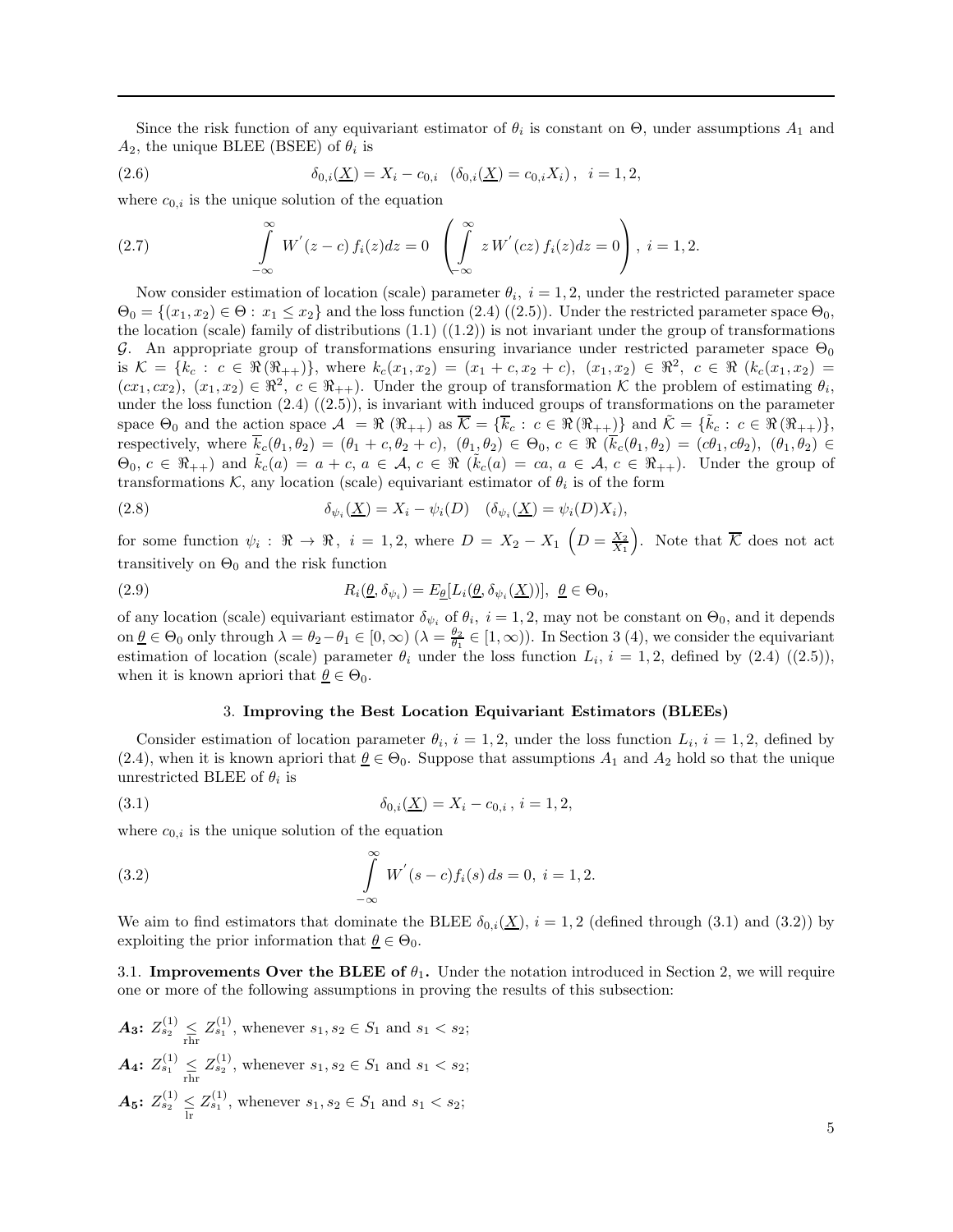$A_6$ :  $Z_{s_1}^{(1)} \leq Z_{s_2}^{(1)}$ , whenever  $s_1, s_2 \in S_1$  and  $s_1 < s_2$ .

Note that the assumption  $A_5(A_6)$  is stronger then the assumption  $A_3(A_4)$  in the sense that if  $A_5(A_6)$ holds then  $A_3(A_4)$  also holds. Let  $S_z$  denote the distributional support of the random variable  $Z = Z_2 - Z_1$ and let  $E = \{t \in \Re : (-\infty, t) \cap S_z \neq \emptyset\}$ , where  $\emptyset$  denotes the empty set. In the following theorem, we provide a class of estimators that improve upon the BLEE  $\delta_{0,1}$ .

**Theorem 3.1.1.** Suppose that assumptions  $A_1$ ,  $A_2$  and  $A_3$  ( $A_1$ ,  $A_2$  and  $A_4$ ) hold. Consider a location equivariant estimator  $\delta_{\psi_1}(\underline{X}) = X_1 - \psi_1(D)$  of  $\theta_1$ , where  $\psi_1 : \Re \to \Re$  is such that (a)  $\psi_1(t) \in S_1$ ,  $\forall t \in E$ ;

(b)  $\psi_1(t)$  is decreasing (increasing) in  $t \in E$  and  $\lim_{t\to\infty} \psi_1(t) = c_{0,1}$ ; (c)  $H_1(t|\psi_1(t)) > 0, \quad \forall \ t \in E;$ (d)  $\int_{-\infty}^{\infty} W^{'}(s-\psi_1(t)) H_1(t|s) f_1(s) ds \geq (\leq) 0, \forall t \in E.$ 

Then

$$
R_1(\underline{\theta}, \delta_{\psi_1}) \le R_1(\underline{\theta}, \delta_{0,1}) \quad \forall \ \underline{\theta} \in \Theta_0.
$$

*Proof.* Let us fix  $\underline{\theta} \in \Theta_0$  and let  $\lambda = \theta_2 - \theta_1$ , so that  $\lambda \geq 0$ . Consider the risk difference

$$
\Delta_1(\lambda) = R_1(\underline{\theta}, \delta_{0,1}) - R_1(\underline{\theta}, \delta_{\psi_1})
$$
  
\n
$$
= E_{\underline{\theta}}[W(X_1 - c_{0,1} - \theta_1) - W(X_1 - \psi_1(D) - \theta_1)]
$$
  
\n
$$
= E_{\underline{\theta}} \left[ \int_D^{\infty} \left\{ \frac{d}{dt} W(X_1 - \psi_1(t) - \theta_1) \right\} dt \right]
$$
  
\n
$$
= - \int_{E_{\lambda}} \psi_1'(t) E_{\underline{\theta}}[W'(Z_1 - \psi_1(t)) I_{((-\infty, t-\lambda] \cap S_z)}(Z)] dt,
$$

where  $E_{\lambda} = \{t \in \Re : (-\infty, t - \lambda) \cap S_z \neq \emptyset\}$ . Since  $E_{\lambda} \subseteq E = \{t \in \Re : (-\infty, t) \cap S_z \neq \emptyset\}$ ,  $\forall \lambda \geq 0$ , and  $\psi_1(t)$  is a decreasing (increasing) function of  $t \in E$ , it suffices to show that for every  $t \in E$  and  $\lambda \geq 0$ ,

$$
(3.1.1) \qquad E_{\underline{\theta}}[W^{'}(Z_1 - \psi_1(t)) I_{((-\infty, t-\lambda] \cap S_z)}(Z)] = \int_{-\infty}^{\infty} W^{'}(s - \psi_1(t)) H_1(t-\lambda|s) f_1(s) ds \geq (\leq) 0.
$$

To prove (3.1.1), let us fix  $t \in E$  and  $\lambda \geq 0$ . Let  $s_0 = \psi_1(t)$ ,  $M_1(s) = H_1(t|s)$ ,  $M_2(s) = H_1(t - \lambda|s)$  and  $M(s) = W'(s - s_0) f_1(s), s \in \Re$ . Then using  $A_1$ , we have  $M(s) \leq 0, \forall s < s_0$  and  $M(s) \geq 0, \forall s > s_0$ . Also, using  $A_3(A_4)$ , we have

$$
M_1(s)M_2(s_0) \geq \; (\leq) \; M_1(s_0)M_2(s), \; \forall \; s < s_0
$$
\n
$$
M_1(s)M_2(s_0) \leq \; (\geq) \; M_1(s_0)M_2(s), \; \forall \; s > s_0.
$$

Using Lemma 2.1, we get

$$
0 \leq (\geq) H_1(t - \lambda|\psi_1(t)) \int_{-\infty}^{\infty} W^{'}(s - \psi_1(t)) H_1(t|s) f_1(s) ds
$$
  

$$
\leq (\geq) H_1(t|\psi_1(t)) \int_{-\infty}^{\infty} W^{'}(s - \psi_1(t)) H_1(t - \lambda|s) f_1(s) ds.
$$

Now using (c), (d) and the above inequality, we get  $(3.1.1)$ . Hence the result follows.

Now we will prove two useful corollaries to the above theorem. The following corollary provides the Brewster-Zidek (1974) type improvement over the BLEE  $\delta_{0,1}$ .

**Corollary 3.1.1.** (i) Suppose that assumption  $A_1$ ,  $A_2$  and  $A_3$   $(A_1$ ,  $A_2$  and  $A_4$ ) hold. Further suppose that, for every fixed  $t \in E$ , the equation

$$
k_1(c|t) = \int_{-\infty}^{\infty} W'(s - c) H_1(t|s) f_1(s) ds = 0
$$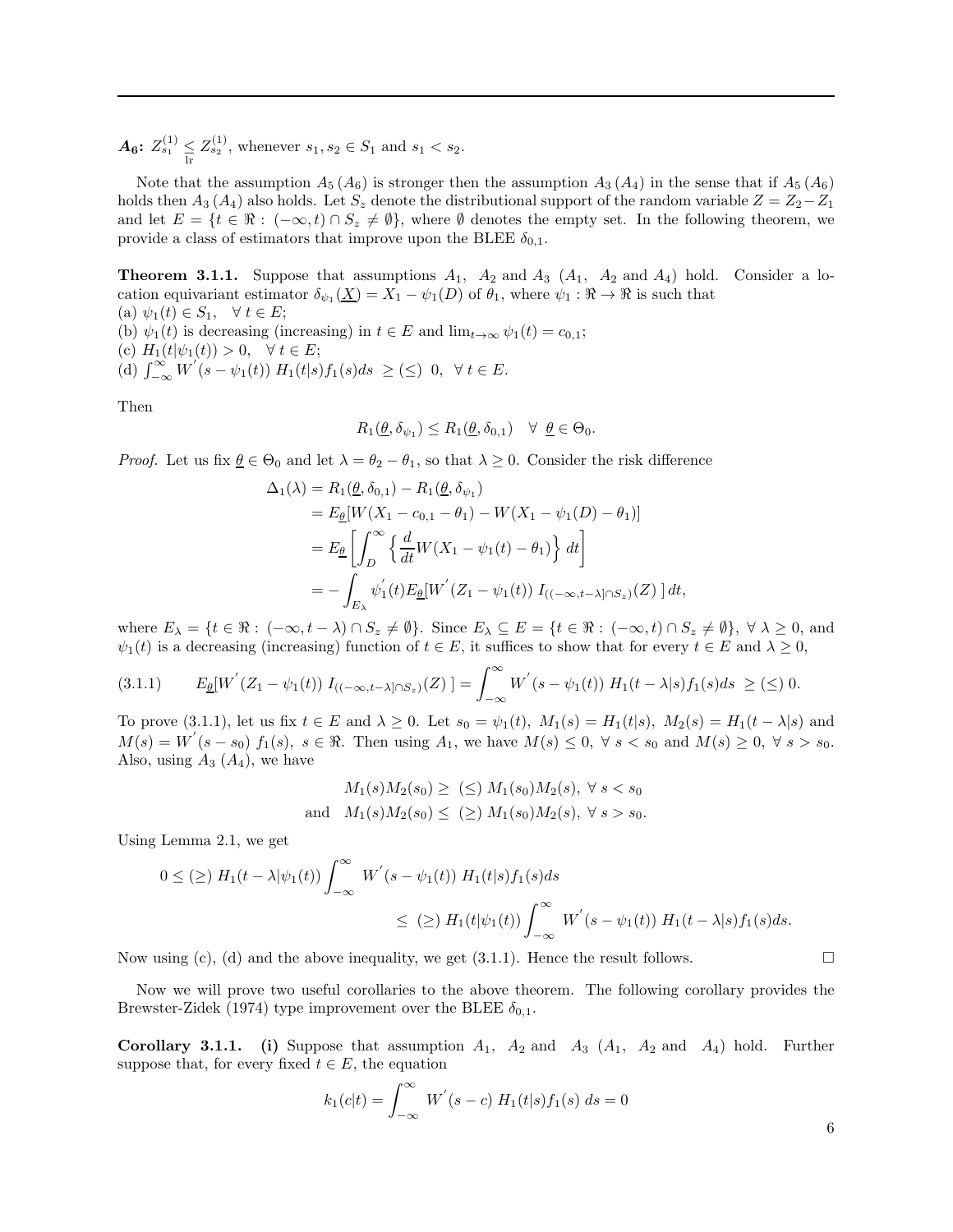has the unique solution  $c \equiv \psi_{0,1}(t) \in S_1$  with  $H_1(t|\psi_{0,1}(t)) > 0$ ,  $\forall t \in E$ . Then

$$
R_1(\underline{\theta}, \delta_{\psi_{0,1}}) \le R_1(\underline{\theta}, \delta_{0,1}) \quad \forall \ \underline{\theta} \in \Theta_0,
$$

where  $\delta_{\psi_{0,1}}(\underline{X}) = X_1 - \psi_{0,1}(D)$ .

(ii) In addition to assumptions of (i) above, suppose that  $\psi_{1,1} : \mathcal{R} \to \mathcal{R}$  is such that  $\psi_{1,1}(t) \in S_1$ ,  $\forall$   $t \in E$ ,  $H_1(t|\psi_{1,1}(t)) > 0$ ,  $\forall$   $t \in E$ ,  $\psi_{1,1}(t) \leq (\geq) \psi_{0,1}(t)$ ,  $\forall$   $t \in E$ ,  $\psi_{1,1}(t)$  is decreasing (increasing) in  $t \in E$  and  $\lim_{t\to\infty} \psi_{1,1}(t) = c_{0,1}$ . Then

$$
R_1(\underline{\theta}, \delta_{\psi_{1,1}}) \le R_1(\underline{\theta}, \delta_{0,1}), \ \ \forall \ \underline{\theta} \in \Theta_0,
$$

where  $\delta_{\psi_{1,1}}(\underline{X}) = X_1 - \psi_{1,1}(D)$ .

*Proof.* (i) It suffices to verify that  $\psi_{0,1}(t)$  satisfies condition (b) of Theorem 3.1. First we will show that  $\lim_{t\to\infty}\psi_{0,1}(t)=c_{0,1}$ . We have

$$
\int_{-\infty}^{\infty} W^{'}(s - \psi_{0,1}(t))H_1(t|s)f_1(s)ds = 0, \ \forall \ t \in E
$$
  
\n
$$
\implies \lim_{t \to \infty} \int_{-\infty}^{\infty} W^{'}(s - \psi_{0,1}(t))H_1(t|s)f_1(s)ds = 0
$$
  
\n
$$
\implies \int_{-\infty}^{\infty} W^{'}(s - \lim_{t \to \infty} \psi_{0,1}(t))f_1(s)ds = 0.
$$

Now the assumption  $A_2$  ensures that  $\lim_{t\to\infty} \psi_{0,1}(t) = c_{0,1}$ . To show that  $\psi_{0,1}(t)$  is a decreasing (increasing) function of  $t \in E$ , suppose that, there exist numbers  $t_1 \in E$  and  $t_2 \in E$  such that  $t_1 < t_2$  and  $\psi_{0,1}(t_1) \neq$  $\psi_{0,1}(t_2)$ . We have

(3.1.2) 
$$
\int_{-\infty}^{\infty} W'(s - \psi_{0,1}(t_1)) H_1(t_1|s) f_1(s) ds = 0
$$
  
and 
$$
k_1(c|t_2) = \int_{-\infty}^{\infty} W'(s - c) H_1(t_2|s) f_1(s) ds, c \in \mathbb{R}.
$$

Using the hypotheses of the Corollary and the assumption  $A_1$ , it follows that  $\psi_{0,1}(t_2)$  is the unique solution of  $k_1(c|t_2) = 0$  and  $k_1(c|t_2)$  is a decreasing function of c. Let  $s_0 = \psi_{0,1}(t_1)$ ,  $M(s) =$  $W^{'}(s-s_0)f_1(s)$ ,  $M_1(s) = H_1(t_2|s)$  and  $M_2(s) = H_1(t_1|s)$ ,  $s \in S_1$ . Then, under assumptions  $A_1$  and  $A_3$  ( $A_1$  and  $A_4$ ), using Lemma 2.1, we get

$$
H_1(t_1|\psi_{0,1}(t_1)) \int_{-\infty}^{\infty} W^{'}(s - \psi_{0,1}(t_1)) H_1(t_2|s) f_1(s) ds
$$
  

$$
\leq (\geq) H_1(t_2|\psi_{0,1}(t_1)) \int_{-\infty}^{\infty} W^{'}(s - \psi_{0,1}(t_1)) H_1(t_1|s) f_1(s) ds = 0.
$$

Now using the fact that  $H_1(t_1|\psi_{0,1}(t_1)) > 0$ , we get

$$
k_1(\psi_{0,1}(t_1)|t_2) = \int_{-\infty}^{\infty} W^{'}(s - \psi_{0,1}(t_1))H_1(t_2|s) f_1(s) ds \leq (\geq) 0.
$$

This implies that  $k_1(\psi_{0,1}(t_1)|t_2)$  < (> 0, as  $k_1(c|t_2) = 0$  has the unique solution  $c \equiv \psi_{0,1}(t_2)$ and  $\psi_{0,1}(t_1) \neq \psi_{0,1}(t_2)$ . Since  $k_1(c|t_2)$  is a decreasing function of c,  $k_1(\psi_{0,1}(t_2)|t_2) = 0$  and  $k_1(\psi_{0,1}(t_1)|t_2)$  < (>) 0, it follows that  $\psi_{0,1}(t_1) >$  (<)  $\psi_{0,1}(t_2)$ .

The proof of part (ii) is an immediate by-product of Theorem 3.1.1 using the fact that, for any  $t \in E$ ,  $k_1(c|t)$  is a decreasing function of  $c \in \Re$ .

In the following corollary we provide the [Stein \(1964](#page-31-23)) type improvements over the BLEE  $\delta_{0.1}(\underline{X})$ .

**Corollary 3.1.2.** (i) Suppose that assumption  $A_1$ ,  $A_2$  and  $A_5$  ( $A_1$ ,  $A_2$  and  $A_6$ ) hold and let 7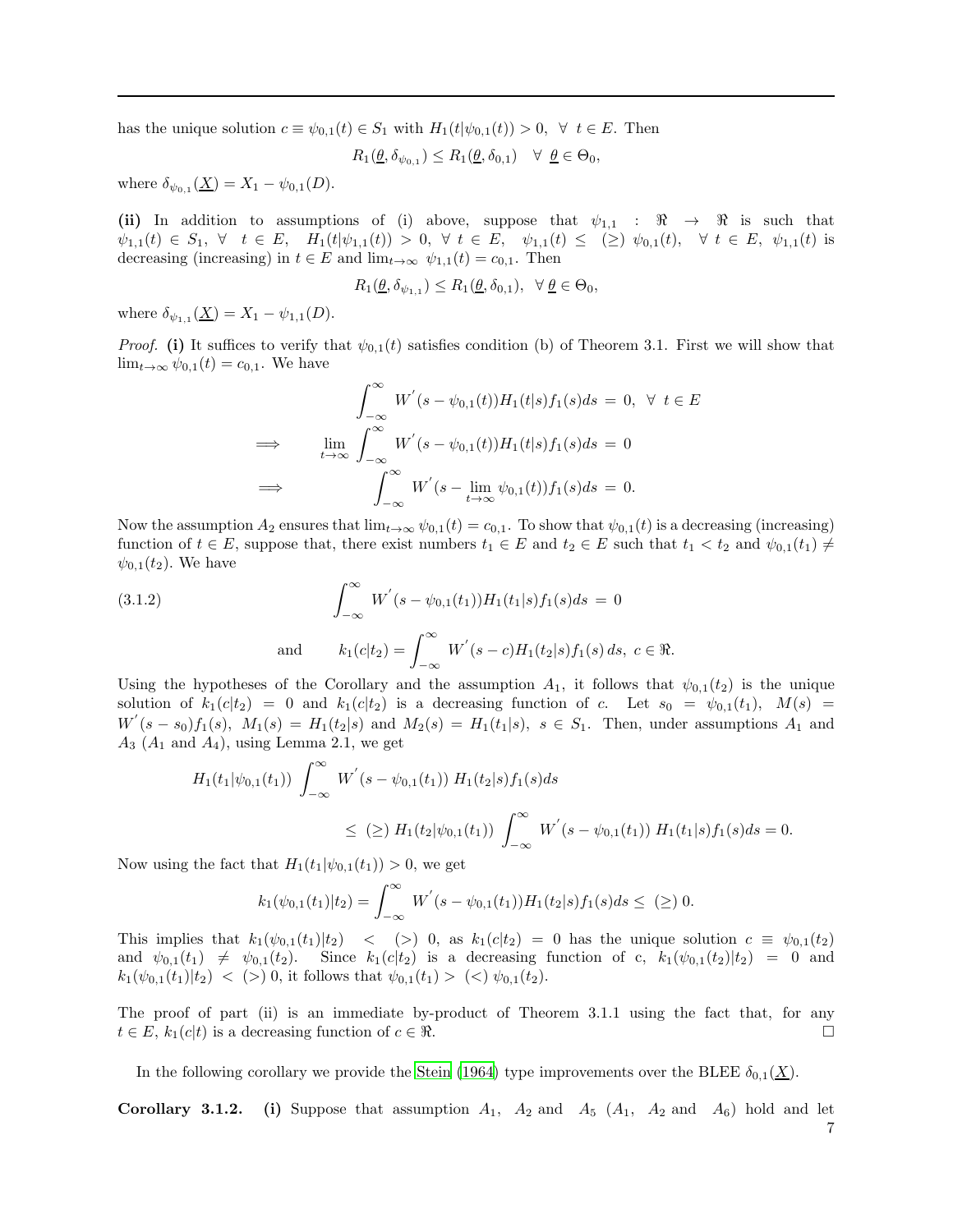$\psi_{0,1}(t) \in S_1$ ,  $t \in E$ , be as defined in Corollary 3.1.1  $(H_1(t|\psi_{0,1}(t)) > 0, \forall t \in E)$ . In addition suppose that, for any  $t \in E$ , the equation

$$
k_2(c|t) = \int_{-\infty}^{\infty} W^{'}(s-c) h_1(t|s) f_1(s) ds = 0
$$

has the unique solution  $c \equiv \psi_{2,1}(t) \in S_1$ , with  $H_1(t|\psi_{2,1}(t)) > 0$ ,  $\forall t \in E$ . Let  $\psi_{2,1}^*(t) = \max\{c_{0,1}, \psi_{2,1}(t)\}$  $(\psi_{2,1}^*(t) = \min\{c_{0,1}, \psi_{2,1}(t)\}), t \in E$ , and  $\delta_{\psi_{2,1}^*}(\underline{X}) = X_1 - \psi_{2,1}^*(D)$ . Then

$$
R_1(\underline{\theta}, \delta_{\psi_{2,1}^*}) \leq R_1(\underline{\theta}, \delta_{0,1}) \quad \forall \ \underline{\theta} \in \Theta_0,
$$

provided  $\psi_{2,1}^{*}(t) \in S_1$ ,  $\forall t \in E$  and  $H_1(t|\psi_{2,1}^{*}(t)) > 0$ ,  $\forall t \in E$ .

(ii) In addition to assumptions of (i) above, suppose that  $\psi_{3,1}$  :  $\Re \rightarrow \Re$  be such that  $\psi_{3,1}(t) \in S_1$ ,  $\forall t \in E$ ,  $\psi_{3,1}(t) \leq (\geq) \psi_{2,1}(t)$ ,  $\forall t \in E$  and  $\psi_{3,1}(t)$  is decreasing (increasing) in  $t \in E$ . Define  $\psi_{3,1}^*(t) = \max\{c_{0,1}, \psi_{3,1}(t)\}$   $(\psi_{3,1}^*(t) = \min\{c_{0,1}, \psi_{3,1}(t)\})$ ,  $t \in E$ , and  $\delta_{\psi_{3,1}^*}(\underline{X}) = X_1 - \psi_{3,1}^*(D)$ . Then

 $R_1(\underline{\theta}, \delta_{\psi_{3,1}^*}) \leq R_1(\underline{\theta}, \delta_{0,1}), \ \ \forall \ \underline{\theta} \in \Theta_0,$ 

provided  $\psi_{3,1}^*(t) \in S_1$ ,  $\forall t \in E$  and  $H_1(t|\psi_{3,1}^*(t)) > 0 \ \forall t \in E$ .

*Proof.* (i) Since the assumption  $A_5$  implies the assumption  $A_3$  and the assumption  $A_6$  implies the assumption  $A_4$ , it suffices to show that  $\psi_{2,1}^*$  ( $\cdot$ ) satisfies conditions (b) and (d) of Theorem 3.1. Under the assumption  $A_5$  ( $A_6$ ), on following the line of arguments used in proving Corollary 3.1, it can be concluded that  $\psi_{2,1}(t)$  (and hence  $\psi_{2,1}^*(t)$ ) is decreasing (increasing) in  $t \in E$ . To show that  $\lim_{t\to\infty} \psi_{2,1}^*(t) = c_{0,1}$ , we will show that  $\psi_{2,1}(t) \leq (\geq) \psi_{0,1}(t)$ ,  $\forall t \in E$ . Let us fix  $t \in E$ . Then

(3.1.3) 
$$
k_1(\psi_{0,1}(t)|t) = \int_{-\infty}^{\infty} W'(s - \psi_{0,1}(t)) H_1(t|s) f_1(s) ds = 0
$$

$$
k_2(\psi_{2,1}(t)|t) = \int_{-\infty}^{\infty} W'(s - \psi_{2,1}(t)) h_1(t|s) f_1(s) ds = 0.
$$

Since  $Z_{s_2}^{(1)} \leq Z_{s_1}^{(1)} (Z_{s_1}^{(1)} \leq Z_{s_2}^{(1)})$ , whenever  $s_1 < s_2$ , we have  $Z_{s_2}^{(1)} \leq Z_{s_1}^{(1)} (Z_{s_1}^{(1)} \leq Z_{s_2}^{(1)})$ , whenever  $s_1 < s_2$ , and using (2.1) we have

$$
h_1(t|s)H_1(t|\psi_{0,1}(t)) \geq \ (\leq) \ h_1(t|\psi_{0,1}(t))H_1(t|s), \ \forall \ s < \psi_{0,1}(t)
$$
  
and 
$$
h_1(t|s)H_1(t|\psi_{0,1}(t)) \leq \ (\geq) \ h_1(t|\psi_{0,1}(t))H_1(t|s), \ \forall \ s > \psi_{0,1}(t).
$$

Under the assumptions  $A_1$  and  $A_5$  ( $A_1$  and  $A_6$ ), letting  $s_0 = \psi_{0,1}(t)$ ,  $M(s) = W'(s - s_0) f_1(s)$ ,  $M_1(s) =$  $h_1(t|s)$  and  $M_2(s) = H_1(t|s)$ ,  $s \in \mathbb{R}$ , and using Lemma 2.1, we conclude that

$$
H_1(t|\psi_{0,1}(t)) \int_{-\infty}^{\infty} W'(s - \psi_{0,1}(t)) h_1(t|s) f_1(s) ds
$$
  
\n
$$
\leq (\geq) h_1(t|\psi_{0,1}(t)) \int_{-\infty}^{\infty} W'(s - \psi_{0,1}(t)) H_1(t|s) f_1(s) ds = 0
$$
  
\n(3.1.4) 
$$
\implies k_2(\psi_{0,1}(t)|t) = \int_{-\infty}^{\infty} W'(s - \psi_{0,1}(t)) h_1(t|s) f_1(s) ds \leq (\geq) 0,
$$

using (3.1.3) and the fact that  $H_1(t|\psi_{0,1}(t)) > 0$ . Since  $k_2(c|t)$  is a decreasing function of c and  $\psi_{2,1}(t)$ is the unique solution of  $k_2(c|t) = 0$ , using (3.6), we conclude that  $\psi_{0,1}(t) \geq (\leq) \psi_{2,1}(t)$ . Hence  $c_{0,1} =$  $\lim_{t \to \infty} \psi_{0,1}(t) \geq (\leq) \lim_{t \to \infty} \psi_{2,1}(t)$  and  $\lim_{t \to \infty} \psi_{2,1}(t) = \max\{c_{0,1}, \lim_{t \to \infty} \psi_{2,1}(t)\}$ 

 $= c_{0,1}$   $(\lim_{t \to \infty} \psi_{2,1}^*(t) = \min\{c_{0,1}, \lim_{t \to \infty} \psi_{2,1}(t)\} = c_{0,1})$ . Note that  $\psi_{2,1}^*(t) \leq (\geq) \psi_{0,1}(t)$ ,  $\forall t \in E$ . Since  $k_1(c|t)$  is a decreasing function of c, we have

$$
k_1(\psi_{2,1}^*(t)|t) \geq \ (\leq) \ k_1(\psi_{0,1}(t)|t) = 0, \ \forall \ t \in E.
$$

Hence the result follows.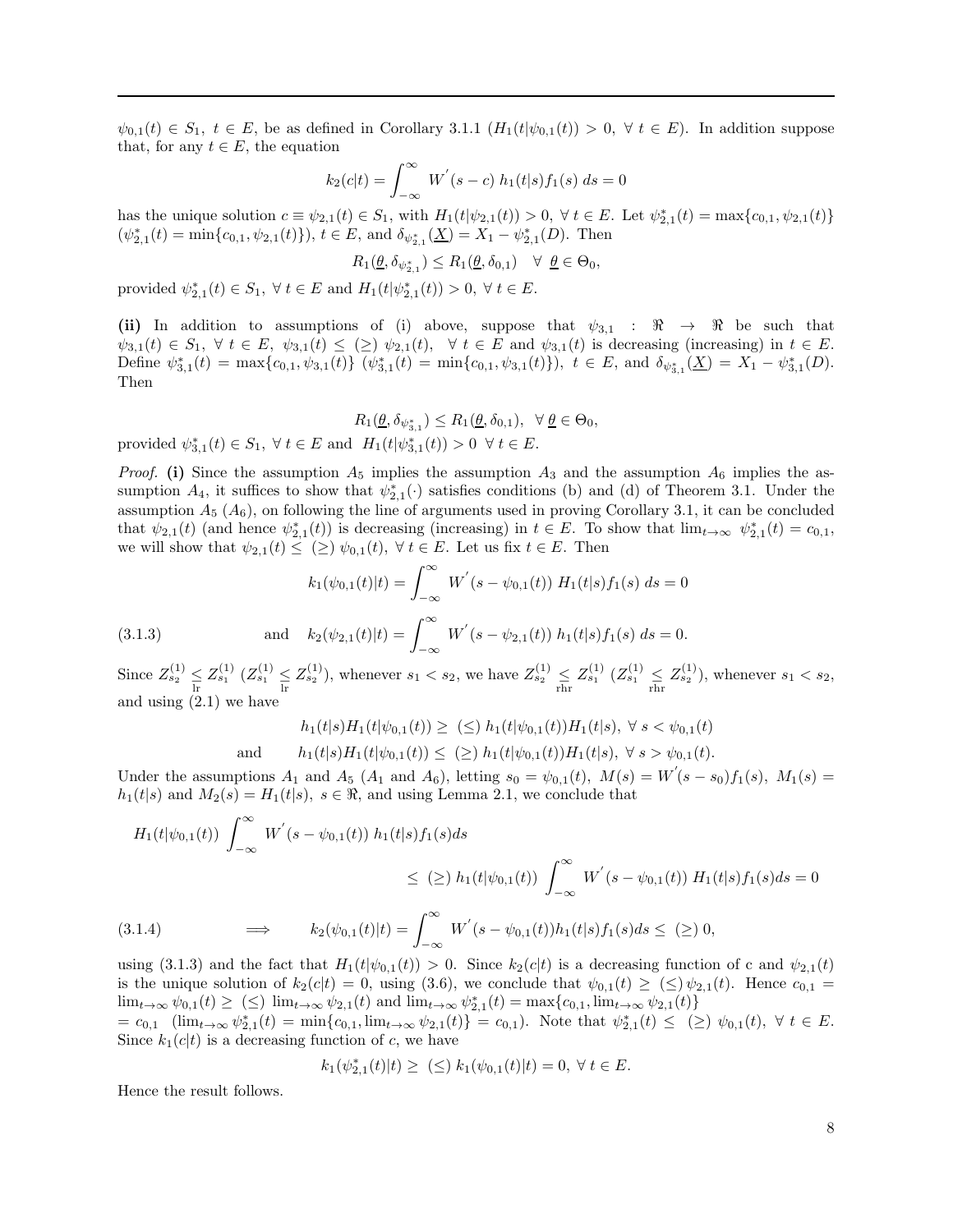The proof of part (ii) of Corollary 3.1.2 is immediate from Theorem 3.1.1 on noting that  $\psi_{0,1}(t) \geq (\leq) \psi_{2,1}(t), \forall t \in E$ , and  $k_1(c|t)$  is a decreasing function of c, for every  $t \in E$ .

In the following theorem we prove that the Brewster-Zidek (1974) type estimator  $\delta_{\psi_{0,1}}$  derived in Corollary 3.1.1 (i), is the generalized Bayes estimator with respect to the non-informative prior density

$$
\pi(\theta_1, \theta_2) = 1, \quad (\theta_1, \theta_2) \in \Theta_0.
$$

**Theorem 3.1.2.** Under the assumptions  $A_1$  and  $A_2$ , the Brewster-Zidek (1974) type estimator  $\delta_{\psi_{0,1}}(\underline{X})$ is the generalized Bayes estimator with respect to the non-informative prior density

$$
\pi(\theta_1, \theta_2) = 1, \quad (\theta_1, \theta_2) \in \Theta_0.
$$

*Proof.* The generalised Bayes estimator  $\hat{a}_1(\underline{X})$  minimizes the posterior expected loss

$$
B_1(a|\underline{X}) = \iint_{\Theta_0} W(a - \theta_1) f(X_1 - \theta_1, X_2 - \theta_2) \pi(\theta_1, \theta_2) d\theta_1 d\theta_2
$$
  
= 
$$
\iint_{z_2 - z_1 \le D} W(a - X_1 + z_1) f(z_1, z_2) dz_1 dz_2.
$$

Under the assumption  $A_1$ , the minimizer  $\hat{a}_1(\underline{X})$  of  $B_1(a|\underline{X})$  is the unique solution of

$$
\iint_{z_2 - z_1 \le D} W'(z_1 - (X_1 - a)) f(z_1, z_2) dz_1 dz_2 = 0
$$
  
\n
$$
\iff \int_{-\infty}^{\infty} W'(z_1 - (X_1 - a)) H_1(D|z_1) f_1(z_1) dz_1 = 0.
$$
  
\n
$$
(X) = \psi_{0,1}(D), \text{ i.e., } \hat{a}_1(X) = X_1 - \psi_{0,1}(D) = \delta_{\psi_{0,1}}(D).
$$

This implies  $X_1 - \hat{a}_1(\underline{X}) = \psi_{0,1}(D)$ , i.e.,  $\hat{a}_1(\underline{X}) = X_1 - \psi_{0,1}(D) = \delta_{\psi_{0,1}}(D)$  $(\underline{D})$ .

In the following remark we relate the results obtained in Theorem 3.1.1 and Corollaries 3.1.1 and 3.1.2 with those obtained by [Kubokawa and Saleh \(1994\)](#page-30-2).

**Remark 3.1.1.** Let  $X_1$  and  $X_2$  be independently distributed so that

(3.1.5) 
$$
f(z_1, z_2) = f_1(z_1) f_2(z_2), \quad z = (z_1, z_2) \in \mathbb{R}^2,
$$

where  $f_i$  is the marginal pdf of  $Z_i = X_i - \theta_i$ ,  $i = 1, 2$ . Under the assumptions that  $S_1 = S_2 = \Re$ ,  $f_i \in$  $P_L = \left\{ g : \frac{g(y+c_1)}{g(y+c_2)} \right\}$  $\frac{g(y+c_1)}{g(y+c_2)}$  is incresing in  $y \in \Re$ , for every  $c_1 < c_2$ , i = 1, 2, and,  $W(0) = 0$ ,  $W(t)$  is strictly decreasing for  $t < 0$  and strictly increasing for  $t > 0$ , [Kubokawa and Saleh \(1994\)](#page-30-2) proved results stated in Theorem 3.1 and Corollaries 3.1 and 3.2. It is well known that a pdf  $g \in P_L$  if and only if g is strictly log-concave on  $\Re$  [\(Barlow and Proschan \(1975\)](#page-30-19), page 76). Moreover it is also a standard fact that if  $g \in P_L$  then the corresponding distribution function G is also strictly log-concave on  $\Re$ , i.e.,  $G(y+c_1)$  $G(y+c_1)$  is incresing in  $y \in \Re$ , whenever  $c_1 < c_2$ . Under the set-up  $(3.1.5)$  we have, for any fixed  $s \in \Re$ ,

$$
h_1(t|s) = f_2(t+s), -\infty < t < \infty
$$
, and  $H_1(t|s) = F_2(t+s), -\infty < t < \infty$ ,

where  $F_2$  is the distribution function corresponding to  $f_2$ .

Thus  $Z_{s_2}^{(1)} \leq Z_{s_1}^{(1)}$ , whenever  $s_1 < s_2 \iff F_2$  is log-concave on  $\Re$ , and  $Z_{s_2}^{(1)} \leq Z_{s_1}^{(1)}$ , whenever  $s_1 \leq s_2 \iff f_2$  is log-concave on  $\Re$ . Thus, under the set-up (3.1.5), the assumptions made by [Kubokawa and Saleh \(1994\)](#page-30-2) on  $f_i$ ,  $i = 1, 2$ , ensure validity of assumptions  $A_3$  and  $A_5$ . From the above discussion it is evident that results stated in Theorem 3.1.1 and Corollaries 3.1.1-3.1.2 hold under more general settings than the one considered by [Kubokawa and Saleh \(1994\)](#page-30-2) (statistical independence and  $S_1 = S_2 = \Re$ ).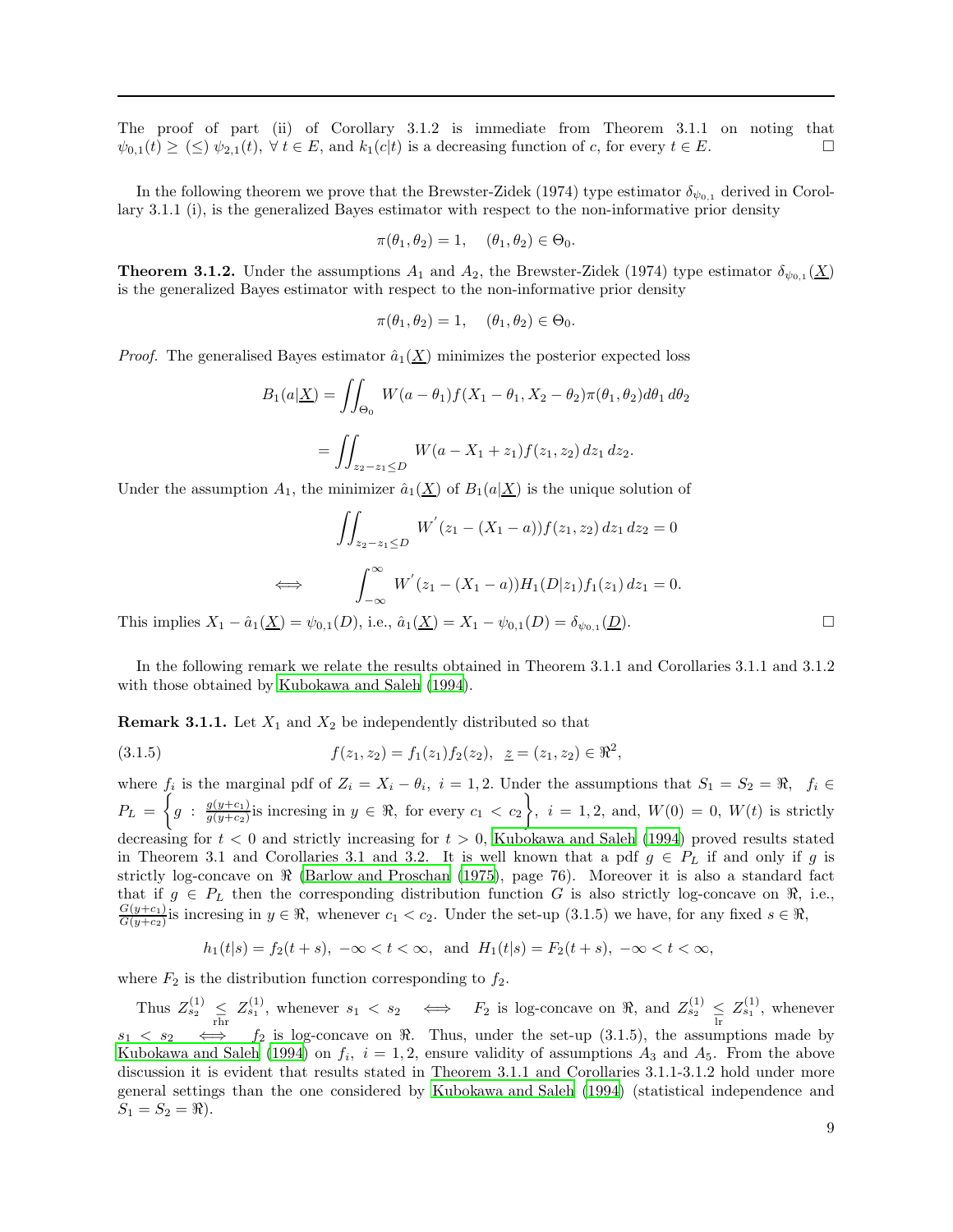3.2. Improvements Over the BLEE of  $\theta_2$ . Now consider estimation of the location parameter  $\theta_2$ under the loss function  $L_2$  defined by (2.4), when it is known apriori that  $\underline{\theta} \in \Theta_0 = \{(x, y) \in \mathbb{R}^2 : x \leq y\}.$ 

We will require one or more of the following assumptions in deriving estimators that dominate the BLEE  $\delta_{0,2}(\underline{X}) = X_2 - c_{0,2}$ , defined by (3.1) and (3.2).

 $A_7: Z^{(2)}_{s_1} \leq Z^{(2)}_{s_2}$ , whenever  $s_1, s_2 \in S_2$  and  $s_1 < s_2$ ;  $A_8$ :  $Z_{s_2}^{(2)} \leq Z_{s_1}^{(2)}$ , whenever  $s_1, s_2 \in S_2$  and  $s_1 < s_2$ ; **A<sub>9</sub>:**  $Z_{s_1}^{(2)} \leq Z_{s_2}^{(2)}$ , whenever  $s_1, s_2 \in S_2$  and  $s_1 < s_2$ ;  $A_{10}$ :  $Z_{s_2}^{(2)} \leq Z_{s_1}^{(2)}$ , whenever  $s_1, s_2 \in S_2$  and  $s_1 < s_2$ , where  $S_2$  and  $Z_s^{(2)}$   $(s \in S_2)$  are as defined in Section 2.

We will now provide the main theorem of this subsection and two corollaries corresponding to that. The proofs of the theorem and these corollaries are similar to those of Theorem 3.1.1, Corollary 3.1.1 and Corollary 3.1.2, and hence omitted.

The following theorem provides a class of estimators dominating over the unrestricted BLEE  $\delta_{0,2}(\underline{X}) = X_2 - c_{0,2}.$ 

**Theorem 3.2.1.** For estimating  $\theta_2$  under the loss function  $L_2$ , assume that  $A_1$ ,  $A_2$  and  $A_7$  $(A_1, A_2 \text{ and } A_8)$  hold. Let  $\delta_{\psi_2}(\underline{X}) = X_2 - \psi_2(D)$  be a location equivariant estimator of  $\theta_2$ , where  $\psi_2 : \mathbb{R} \to \mathbb{R}$  is such that

(a)  $\psi_2(t) \in S_2$ ,  $\forall t \in E$ ; (b)  $\psi_2(t)$  is increasing (decreasing) in  $t \in E$  and  $\lim_{t\to\infty} \psi_2(t) = c_{0,2}$ ; (c)  $H_2(t|\psi_2(t)) > 0, \quad \forall \ t \in E;$ (d)  $\int_{-\infty}^{\infty} W^{'}(s-\psi_2(t)) H_2(t|s) f_2(s) ds \leq (\geq) 0, \forall t \in E,$ 

where  $E = \{t \in \Re : (-\infty, t) \cap S_z \neq \emptyset\}$ . Then

$$
R_2(\underline{\theta}, \delta_{\psi_2}) \le R_2(\underline{\theta}, \delta_{0,2}) \quad \forall \ \underline{\theta} \in \Theta_0.
$$

The following corollary provides the Brewster-Zidek (1974) type improvements over the BLEE  $\delta_{0,2}(\cdot)$ .

Corollary 3.2.1. Under the assumptions  $A_1$ ,  $A_2$  and  $A_7$   $(A_1$ ,  $A_2$  and  $A_8$ ) suppose that, for every fixed  $t \in E$ , the equation

$$
k_3(c|t) = \int_{-\infty}^{\infty} W^{'}(s-c) H_2(t|s) f_2(s) ds = 0
$$

has the unique solution  $c \equiv \psi_{0,2}(t)$  such that  $\psi_{0,2}(t) \in S_2$  and  $H_2(t|\psi_{0,2}(t)) > 0$ ,  $\forall t \in E$ .

(i) Let  $\delta_{\psi_{0,2}}(\underline{X}) = X_2 - \psi_{0,2}(D)$ . Then

$$
R_2(\underline{\theta}, \delta_{\psi_{0,2}}) \le R_2(\underline{\theta}, \delta_{0,2}), \quad \forall \ \underline{\theta} \in \Theta_0.
$$

(ii) Let  $\psi_{1,2} : \Re \to \Re$  be such that  $\psi_{1,2}(t) \in S_2$ ,  $H_2(t|\psi_{1,2}(t)) > 0$ ,  $\psi_{1,2}(t) \geq (\leq) \psi_{0,2}(t)$ ,  $\forall t \in E$ ,  $\psi_{1,2}(t)$ is increasing (decreasing) in  $t \in E$  and  $\lim_{t \to \infty} \psi_{1,2}(t) = c_{0,2}$ . Then

$$
R_2(\underline{\theta}, \delta_{\psi_{1,2}}) \le R_2(\underline{\theta}, \delta_{0,2}), \ \ \forall \ \underline{\theta} \in \Theta_0,
$$

where  $\delta_{\psi_{1,2}}(\underline{X}) = X_2 - \psi_{1,2}(D)$ .

In the following corollary we provide the [Stein \(1964](#page-31-23)) type improvement over the BLEE  $\delta_{0.2}(\underline{X})$ .

Corollary 3.2.2. Suppose that assumptions  $A_1$ ,  $A_2$  and  $A_9$   $(A_1$ ,  $A_2$  and  $A_{10}$ ) hold and let 10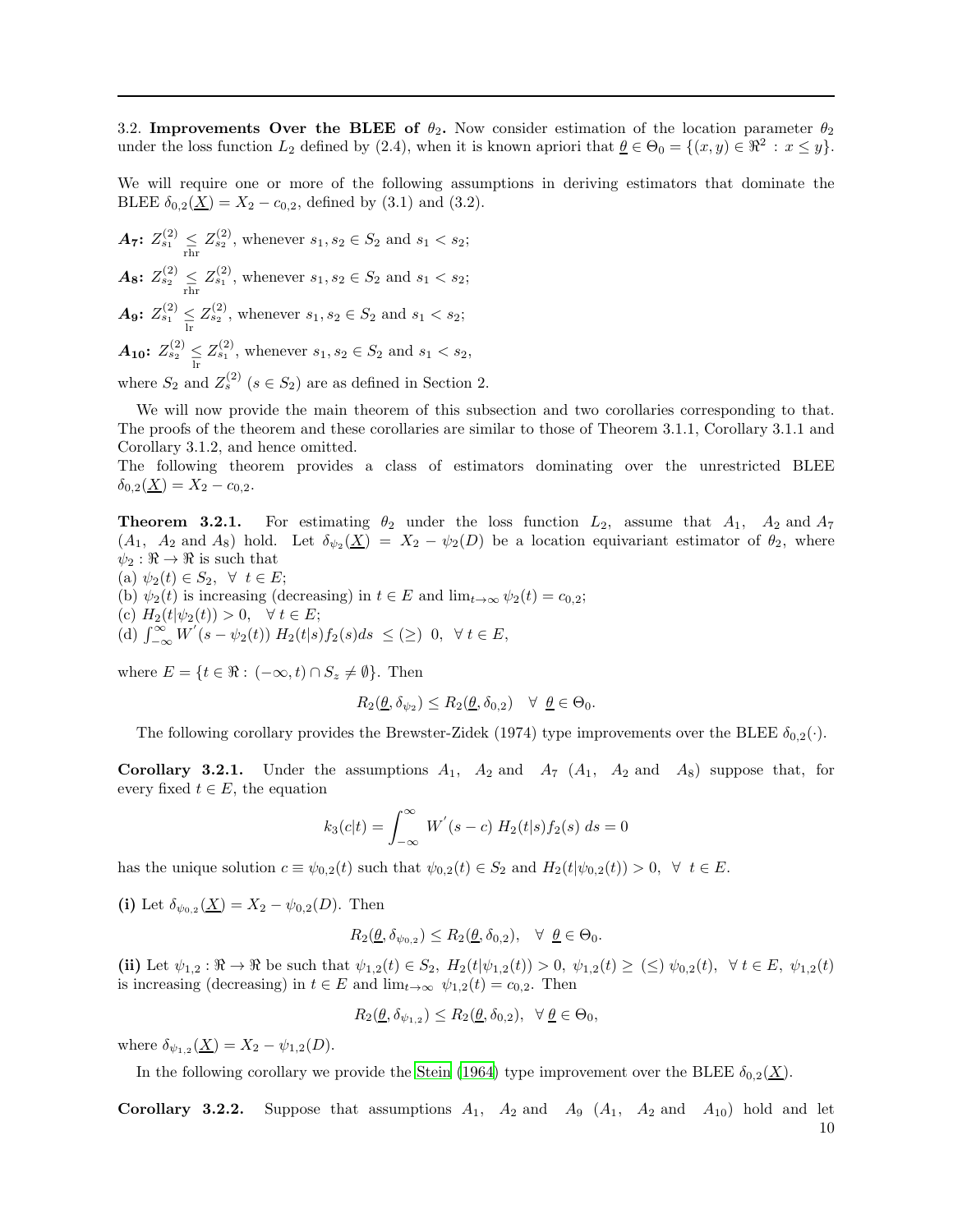$\psi_{0,2}(t), t \in E$ , be as defined in Corollary 3.2.1. Further suppose that, for every  $t \in E$ , the equation

$$
k_4(c|t) = \int_{-\infty}^{\infty} W^{'}(s-c) h_2(t|s) f_2(s) ds = 0
$$

has the unique solution  $c \equiv \psi_{2,2}(t)$ , such that  $\psi_{2,2}(t) \in S_2$ ,  $\forall t \in E$ , and  $H_2(t|\psi_{2,2}(t)) > 0$ ,  $\forall t \in E$ .

(i) Let  $\psi_{2,2}^*(t) = \min\{c_{0,2}, \psi_{2,2}(t)\}$   $(\psi_{2,2}^*(t) = \max\{c_{0,2}, \psi_{2,2}(t)\})$ ,  $t \in E$ , and  $\delta_{\psi_{2,2}^*}(\underline{X}) = X_2 - \psi_{2,2}^*(D)$ . Then

$$
R_2(\underline{\theta}, \delta_{\psi_{2,2}^*}) \le R_2(\underline{\theta}, \delta_{0,2}), \quad \forall \ \underline{\theta} \in \Theta_0,
$$

provided  $\psi_{2,2}^*(t) \in S_2$  and  $H_2(t|\psi_{2,2}^*(t)) > 0, \ \forall \ t \in E$ .

(ii) Suppose that  $\psi_{3,2} : \mathbb{R} \to \mathbb{R}$  is such that  $\psi_{3,2}(t) \in S_2$ ,  $\forall t \in E$ ,  $\psi_{3,2}(t) \geq (\leq) \psi_{2,2}(t)$ ,  $\forall t \in E$  and  $\psi_{3,2}(t)$ is increasing (decreasing) in  $t \in E$ . Define  $\psi_{3,2}^*(t) = \min\{c_{0,2}, \psi_{3,2}(t)\}$   $(\psi_{3,2}^*(t) = \max\{c_{0,2}, \psi_{3,2}(t)\})$ ,  $t \in E$ , and  $\delta_{\psi_{3,2}^{*}}(\underline{X}) = X_2 - \psi_{3,2}^{*}(D)$ . Then

$$
R_2(\underline{\theta}, \delta_{\psi_{3,2}^*}) \le R_2(\underline{\theta}, \delta_{0,2}), \ \ \forall \ \underline{\theta} \in \Theta_0,
$$

provided  $\psi_{3,2}^{*}(t) \in S_2$ ,  $\forall t \in E$ , and  $H_2(t|\psi_{3,2}^{*}(t)) > 0$ ,  $\forall t \in E$ .

The following theorem establishes that the Brewster-Zidek (1974) type estimator  $\delta_{\psi_{0,2}}(\cdot)$ , derived in Corollary 3.2.1 (i), is the generalised Bayes estimator with respect to the non-informative prior density on Θ0. The proof of the theorem is omitted as it is exactly on the same line as that of Theorem 3.1.2

**Theorem 3.2.2.** Suppose that assumptions  $A_1$  and  $A_2$  hold. Then, the Brewster-Zidek (1974) type estimator  $\delta_{\psi_{0,2}}(\underline{X})$ , derived in Corollary 3.2.1 (i), is the generalized Bayes estimator with respect to the non-informative prior density

$$
\pi(\theta_1, \theta_2) = 1, \quad (\theta_1, \theta_2) \in \Theta_0.
$$

3.3. Applications. In this subsection we will demonstrate some applications of Theorem 3.1.1 and Theorem 3.2.1 (or Corollaries 3.1.1-3.1.2 and Corollaries 3.2.1-3.2.2) to situations where results of [Kubokawa and Saleh \(1994](#page-30-2)) are not applicable.

**Example 3.3.1.** Let  $\underline{X} = (X_1, X_2)$  have the bivariate normal distribution with joint pdf

$$
f_{\underline{\theta}}(x_1, x_2) = f(x_1 - \theta_1, x_2 - \theta_2), \quad (x_1, x_2) \in \Re^2, \quad (\theta_1, \theta_2) \in \Theta_0,
$$

where, for known positive real numbers  $\sigma_1$  and  $\sigma_2$  and known  $\rho \in (-1,1)$ , the joint pdf of  $\underline{Z} = (Z_1, Z_2)$  is

$$
f(z_1, z_2) = \frac{1}{2\pi\sigma_1\sigma_2\sqrt{1-\rho^2}} e^{-\frac{1}{2(1-\rho^2)}\left[\frac{z_1^2}{\sigma_1^2} - 2\rho\frac{z_1z_2}{\sigma_1\sigma_2} + \frac{z_2^2}{\sigma_2^2}\right]}, \quad \underline{z} = (z_1, z_2) \in \mathbb{R}^2.
$$

Consider estimation of location parameter  $\theta_i$ ,  $i = 1, 2$ , under the squared error loss function (i.e.  $W(t) =$  $t^2$ ,  $t \in \Re$ ). Here the BLEE of  $\theta_i$  is  $\delta_{0,i}(\underline{X}) = X_i$  (i.e.,  $c_{0,i} = 0$ ),  $i = 1, 2$ , and  $S_1 = S_2 = \Re$ . Also,  $S_z = \Re$ and  $E = \{t \in \Re : (-\infty, t) \cap S_z \neq \emptyset\} = \Re$ . Moreover, the restricted maximum likelihood estimator (MLE) of  $\theta_i$  (under the restriction that  $\underline{\theta} \in \Theta_0$ ) is

$$
\delta_i^M(\underline{X}) = \begin{cases} X_i, & \text{if } X_1 \le X_2 \\ \beta_0 X_1 + (1 - \beta_0) X_2, & \text{if } X_1 > X_2 \end{cases}, i = 1, 2,
$$

where  $\beta_0 = \frac{1}{\sigma_1^2}$  $\left(1-\rho \frac{\sigma_1}{\sigma_2}\right)$  $\frac{1}{\sigma_1^2 + \frac{1}{\sigma_2^2} - \frac{2\rho}{\sigma_1^2 \sigma_2}}$  (see Patra and Kumar (2017)). 1 2 For any  $s \in \Re$ ,  $Z_s^{(i)} \sim N\left(\frac{s\mu_i}{\sigma_i}, \xi_i^2\right)$ ,  $i = 1, 2$ , where  $\mu_1 = \rho \sigma_2 - \sigma_1$ ,  $\mu_2 = \sigma_2 - \rho \sigma_1$ ,  $\xi_1^2 = (1 - \rho^2) \sigma_2^2$  and  $\xi_2^2 = (1 - \rho^2)\sigma_1^2$ . For  $\mu_i < (>)$  0, it is easy to verify that  $Z_{s_2}^{(i)} \leq Z_{s_1}^{(i)}$   $(Z_{s_1}^{(i)} \leq Z_{s_2}^{(i)})$ , and hence  $Z_{s_2}^{(i)} \leq Z_{s_1}^{(i)}$ 11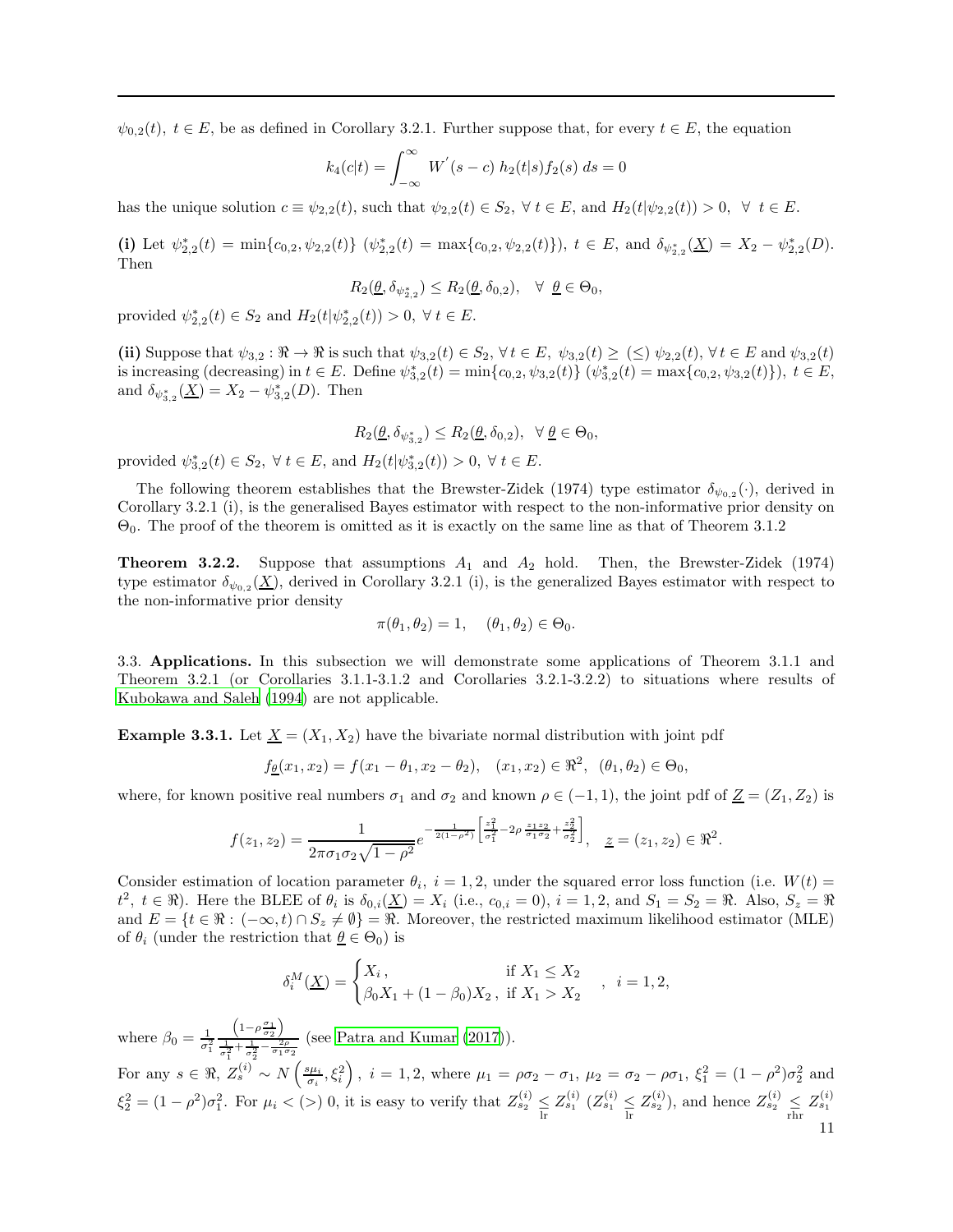$(Z_{s_1}^{(i)} \leq Z_{s_2}^{(i)}),$  whenever  $-\infty < s_1 < s_2 < \infty, i = 1, 2.$  For any  $t \in \Re,$ 

$$
\psi_{0,i}(t) = \frac{\int_{-\infty}^{\infty} s H_i(t|s) f_i(s) ds}{\int_{-\infty}^{\infty} H_i(t|s) f_i(s) ds} = \frac{\int_{-\infty}^{\infty} s \Phi\left(\frac{t - \frac{s\mu_i}{\sigma_i}}{\xi_i}\right) \frac{1}{\sigma_i} \phi\left(\frac{s}{\sigma_i}\right) ds}{\int_{-\infty}^{\infty} \Phi\left(\frac{t - \frac{s\mu_i}{\sigma_i}}{\xi_i}\right) \frac{1}{\sigma_i} \phi\left(\frac{s}{\sigma_i}\right) ds} = \sigma_i \frac{\int_{-\infty}^{\infty} s \Phi\left(\frac{t - s\mu_i}{\xi_i}\right) \phi(s) ds}{\int_{-\infty}^{\infty} \Phi\left(\frac{t - s\mu_i}{\xi_i}\right) \phi(s) ds}, \ i = 1, 2,
$$

and

$$
\psi_{2,i}(t) = \frac{\int_{-\infty}^{\infty} s h_i(t|s) f_i(s) ds}{\int_{-\infty}^{\infty} h_i(t|s) f_i(s) ds} = \frac{\int_{-\infty}^{\infty} \frac{s}{\xi_i} \phi\left(\frac{t - \frac{s\mu_i}{\xi_i}}{\xi_i}\right) \frac{1}{\sigma_i} \phi\left(\frac{s}{\sigma_i}\right) ds}{\int_{-\infty}^{\infty} \frac{1}{\xi_i} \phi\left(\frac{t - \frac{s\mu_i}{\xi_i}}{\xi_i}\right) \frac{1}{\sigma_i} \phi\left(\frac{s}{\sigma_i}\right) ds} = \sigma_i \frac{\int_{-\infty}^{\infty} s \phi\left(\frac{t - s\mu_i}{\xi_i}\right) \phi(s) ds}{\int_{-\infty}^{\infty} \phi\left(\frac{t - s\mu_i}{\xi_i}\right) \phi(s) ds}, \ i = 1, 2.
$$

Using the standard identities

$$
\int_{-\infty}^{\infty} \Phi\left(\frac{t-s\mu}{\sigma}\right) \phi(s) ds = \Phi\left(\frac{t}{\sqrt{\mu^2 + \sigma^2}}\right), \quad t \in \mathbb{R}, \mu \in \mathbb{R}, \sigma > 0;
$$

$$
\int_{-\infty}^{\infty} \phi\left(\frac{t-s\mu}{\sigma}\right) \phi(s) ds = \frac{\sigma}{\sqrt{\mu^2 + \sigma^2}} \phi\left(\frac{t}{\sqrt{\mu^2 + \sigma^2}}\right), \quad t \in \mathbb{R}, \mu \in \mathbb{R}, \sigma > 0;
$$

$$
\int_{-\infty}^{\infty} s \Phi\left(\frac{t-s\mu}{\sigma}\right) \phi(s) ds = \frac{-\mu}{\sqrt{\mu^2 + \sigma^2}} \phi\left(\frac{t}{\sqrt{\mu^2 + \sigma^2}}\right), \quad t \in \mathbb{R}, \mu \in \mathbb{R}, \sigma > 0;
$$
and

a

$$
\int_{-\infty}^{\infty} s \phi\left(\frac{t-s\mu}{\sigma}\right) \phi(s) ds = \frac{\mu \sigma t}{\left(\mu^2 + \sigma^2\right)^{\frac{3}{2}}} \phi\left(\frac{t}{\sqrt{\mu^2 + \sigma^2}}\right), \quad t \in \mathbb{R}, \mu \in \mathbb{R}, \sigma > 0,
$$

we get  $\psi_{0,i}(t) = -\frac{\sigma_i \mu_i}{\tau}$  $\phi\left(\frac{t}{\tau}\right)$  $\frac{\phi(\frac{1}{\tau})}{\Phi(\frac{t}{\tau})}$ ,  $t \in \Re$ , and  $\psi_{2,i}(t) = \frac{\sigma_i \mu_i}{\tau^2} t$ ,  $t \in \Re$ ,  $i = 1, 2$ , where  $\tau^2 = \sigma_1^2 + \sigma_2^2 - 2\rho \sigma_1 \sigma_2$ . Note that  $\psi_{0,1}(t) = -(\beta_0 - 1) \tau \frac{\phi(\frac{t}{\tau})}{\phi(\frac{t}{\tau})}$  $\frac{\phi\left(\frac{t}{\tau}\right)}{\Phi\left(\frac{t}{\tau}\right)},\ t\in \Re,\ \psi_{0,2}(t)=-\beta_0\,\tau\,\frac{\phi\left(\frac{t}{\tau}\right)}{\Phi\left(\frac{t}{\tau}\right)}$  $\frac{\varphi(\tau)}{\Phi(\frac{t}{\tau})}, t \in \Re, \psi_{2,1}(t) = (\beta_0 - 1)t, t \in \Re, \text{ and}$  $\psi_{2,2}(t) = \beta_0 t, t \in \Re,$  where  $\beta_0 = 1 + \frac{\sigma_1 \mu_1}{\tau^2} = \frac{\sigma_2^2 - \rho \sigma_1 \sigma_2}{\sigma_1^2 + \sigma_2^2 - 2\rho \sigma_1 \sigma_2} = \frac{\sigma_2 \mu_2}{\tau^2}.$ 

We have  $\lim_{t\to\infty} \psi_{0,i}(t) = 0 = c_{0,i}, i = 1, 2$ , and, for  $\mu_i < (>0, \psi_{0,i}(t))$  is a decreasing (increasing) function of  $t \in \mathbb{R}$ ,  $i = 1, 2$  (it is easy to verify that the ratio  $M(x) = \frac{\phi(x)}{\Phi(x)}$  is a decreasing function of  $x \in \mathbb{R}$ ).

## Estimation of  $\theta_1$ :

For  $\mu_1 < 0$ , i.e.,  $\rho < \frac{\sigma_1}{\sigma_2}$  ( $\mu_1 > 0$ , i.e.,  $\rho > \frac{\sigma_1}{\sigma_2}$ ), we have  $Z_{s_2}^{(1)} \leq Z_{s_1}^{(1)}$  ( $Z_{s_1}^{(1)} \leq Z_{s_2}^{(1)}$ ) and, therefore,  $Z_{s_2}^{(1)} \n\t\leq Z_{s_1}^{(1)} \n\t\leq Z_{s_1}^{(1)} \n\t\leq Z_{s_2}^{(1)}$ , whenever  $-\infty < s_1 < s_2 < \infty$ . Also  $S_1 = S_2 = \Re$ ,  $\lim_{t \to \infty} \psi_{0,1}(t) = 0 = c_{0,1}$ and,  $\psi_{0,1}(t)$  and  $\psi_{2,1}(t)$  are decreasing (increasing) functions of  $t \in \mathbb{R}$ . Thus functions  $\psi_{0,1}(t)$  and  $\psi_{2,1}(t)$ satisfy hypotheses of Theorem 3.1.1 and Corollaries 3.1.1 and 3.1.2. We have

$$
\psi_{2,1}^*(t) = \max\{0, \psi_{2,1}(t)\} = \begin{cases} \frac{\sigma_1 \mu_1}{\tau^2} t, & t < 0 \\ 0, & t \ge 0 \end{cases} \left(\psi_{2,1}^*(t) = \min\{0, \psi_{2,1}(t)\} = \begin{cases} (\beta_0 - 1)t, & t \le 0 \\ 0, & t > 0 \end{cases}\right).
$$

Using Corollaries 3.1.1 (i) and 3.1.2 (i), we obtain the Brewster-Zidek (1974) type and the Stein (1964) type improvements over the BLEE  $\delta_{\psi_{0,1}}(\underline{X}) = X_1$  as

$$
\delta_{\psi_{0,1}}(\underline{X}) = X_1 - \psi_{0,1}(D) = X_1 + \frac{\sigma_1 \mu_1}{\tau} \frac{\phi\left(\frac{D}{\tau}\right)}{\Phi\left(\frac{D}{\tau}\right)} = X_1 + (\beta_0 - 1)\tau \frac{\phi\left(\frac{D}{\tau}\right)}{\Phi\left(\frac{D}{\tau}\right)}
$$
  
and 
$$
\delta_{\psi_{2,1}^*}(\underline{X}) = X_1 - \psi_{2,1}^*(D) = \begin{cases} X_1, & \text{if } X_1 \le X_2 \\ \beta_0 X_1 + (1 - \beta_0)X_2, & \text{if } X_1 > X_2 \end{cases}
$$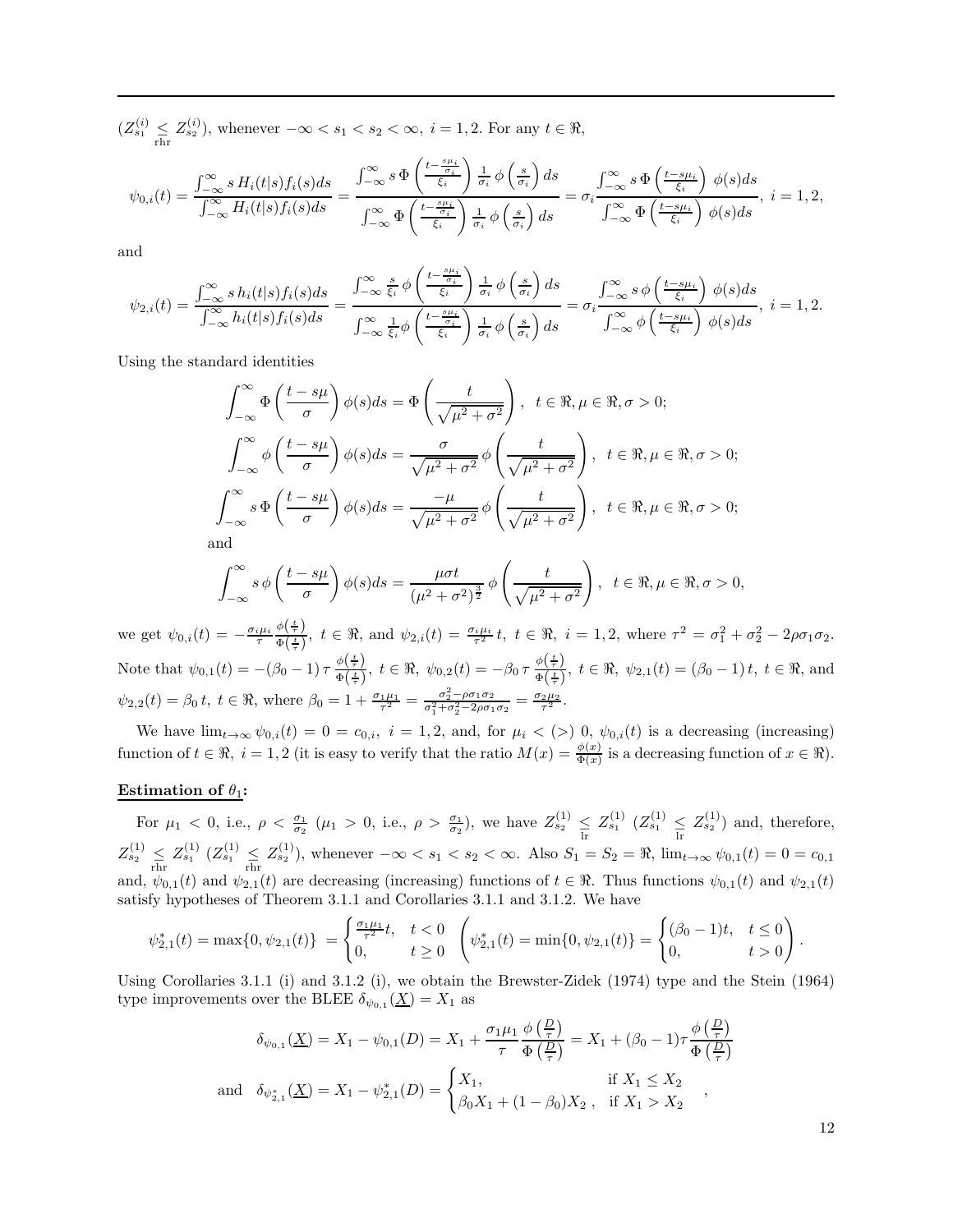respectively, where  $\beta_0 = 1 + \frac{\sigma_1 \mu_1}{\tau^2} = \frac{\sigma_2^2 - \rho \sigma_1 \sigma_2}{\sigma_1^2 + \sigma_2^2 - 2\rho \sigma_1 \sigma_2}$ .

For  $\rho = 0$ , estimators  $\delta_{\psi_{0,1}}(\cdot)$  and  $\delta_{\psi_{2,1}^*}(\cdot)$  reduce to estimators derived by Kubokawa and Saleh (1994). Note that  $\delta_{\psi_{0,1}}(\cdot)$  is the generalized Bayes estimators of  $\theta_1$  under the squared error loss function and the non-informative prior on  $\Theta_0$  (see Theorem 3.1.2) and  $\delta_{\psi_{2,1}^*}(\cdot)$  is the restricted MLE of  $\theta_1$  under  $\underline{\theta} \in \Theta_0.$ 

When  $\mu_1 = 0$  (i.e.,  $\rho = \frac{\sigma_1}{\sigma_2}$ ),  $Z_s^{(1)} \sim N(0, \xi_1^2)$ ,  $\forall s \in \Re$  (so that  $Z_{s_2}^{(1)} \leq Z_{s_1}^{(1)}$ , as well as  $Z_{s_1}^{(1)} \leq Z_{s_2}^{(1)}$  hold, whenever  $-\infty < s_1 < s_2 < \infty$ ), and  $\psi_{0,1}(t) = \psi_{2,1}(t) = \psi_{2,1}^*(t) = 0, \forall t \in \mathbb{R}, i = 1, 2$ . Thus under  $\mu_1 = 0$  (i.e.,  $\rho = \frac{\sigma_1}{\sigma_2}$ ), we are not able to get improvements over the BLEE using our results.

From above discussion we conclude that, for  $\rho \neq \frac{\sigma_1}{\sigma_2}$ , the generalized Bayes estimator  $\delta_{\psi_{0,1}}(\cdot)$  and the restricted MLE  $\delta_{\psi_{2,1}^*}(\cdot)$  dominate the BLEE  $\delta_{0,1}(\underline{X}) = X_1$ .

Now, we will illustrate an application of Corollary 3.1.1 (ii). Define

$$
\psi_{1,1,\alpha}(t)=\tau\left(1-\alpha\right)\frac{\phi\left(\frac{t}{\tau}\right)}{\Phi\left(\frac{t}{\tau}\right)},\ t\in\mathfrak{R},\ \alpha\in\mathfrak{R}.
$$

For  $\mu_1$  < 0 and  $\beta_0 \leq \alpha$  < 1 ( $\mu_1 > 0$  and  $1 < \alpha \leq \beta_0$ ) note that,  $\beta_0 < 1$  ( $\beta_0 > 1$ ),  $\psi_{1,1,\alpha}(t) \in S_1$ ,  $\forall t \in \Re$ ,  $H_1(t|\psi_{1,1,\alpha}(t)) > 0$ ,  $\forall t \in \Re$ ,  $\psi_{1,1,\alpha}(t)$  is a decreasing (increasing) functions of  $t \in \mathbb{R}$ ,  $\lim_{t \to \infty} \psi_{1,1,\alpha}(t) = 0 = c_{0,1}$  and  $\psi_{1,1,\alpha}(t) \leq (\geq) \psi_{0,1}(t)$ ,  $t \in \mathbb{R}$ .

Let

$$
\delta_{\psi_{1,1,\alpha}}(\underline{X}) = X_1 - \psi_{1,1,\alpha}(D) = X_1 - \tau (1 - \alpha) \frac{\phi\left(\frac{D}{\tau}\right)}{\Phi\left(\frac{D}{\tau}\right)}, \ \alpha \in \Re.
$$

Using Corollary 3.1.1 (ii) it follows that for  $\mu_1 < (>)$  0 (i.e.,  $\rho < (>)\frac{\sigma_1}{\sigma_2}$ ), the estimators  $\{\delta_{\psi_{1,1,\alpha}} : \beta_0 \leq \alpha <$ 1}  $(\{\delta_{\psi_{1,1,\alpha}} : 1 < \alpha \leq \beta_0\})$  dominate the BLEE  $\delta_{0,1}(\underline{X}) = X_1$ . To see an application of Corollary 3.1.2 (ii), let

$$
\psi_{3,1,\alpha}(t) = \begin{cases}\n(\alpha - 1) t, & t < 0 \\
(\beta_0 - 1) t, & t \ge 0\n\end{cases}, \alpha \in \Re.
$$

For  $\mu_1 < 0$  and  $\beta_0 \leq \alpha < 1$  ( $\mu_1 > 0$  and  $1 < \alpha \leq \beta_0$ ) note that,  $\beta_0 < 1$  ( $\beta_0 > 1$ ),  $\psi_{3,1,\alpha}(t) \in S_1$ ,  $\forall t \in$  $\mathfrak{R}, \psi_{3,1,\alpha}(t) \leq (\geq) \psi_{2,1}(t) = (\beta_0 - 1)t, \forall t \in \mathfrak{R}, \text{ and } \psi_{3,1,\alpha}(t) \text{ is a decreasing (increasing) function of } t \in \mathfrak{R}.$ Let

$$
\psi_{3,1,\alpha}^*(t) = \max\{0, \psi_{3,1,\alpha}(t)\} (\min\{0, \psi_{3,1,\alpha}(t)\}) = \begin{cases} (\alpha - 1)t, & t < 0\\ 0, & t \ge 0 \end{cases}
$$

Define

$$
\delta_{\psi_{3,1,\alpha}^*}(\underline{X}) = X_1 - \psi_{3,1,\alpha}^*(D) = \begin{cases} \alpha X_1 + (\alpha - 1)X_2, & X_2 < X_1 \\ X_1, & X_2 \ge X_1 \end{cases}, \alpha \in \Re.
$$

Using Corollary 3.1.2 (ii), it follows that, for  $\rho < (>)\frac{\sigma_1}{\sigma_2}$ , the estimators  $\{\delta_{\psi_{3,1,\alpha}^*}: \beta_0 \leq \alpha < 1\}$  $({\lbrace \delta_{\psi_{3,1,\alpha}^*} : 1 < \alpha \leq \beta_0 \rbrace})$  dominate the BLEE  $\delta_{0,1}(\underline{X}) = X_1$ .

### Estimation of  $\theta_2$ :

For  $\mu_2$  < 0, i.e.,  $\rho > \frac{\sigma_2}{\sigma_1}$  ( $\mu_2 > 0$ , i.e.,  $\rho < \frac{\sigma_2}{\sigma_1}$ ), we have  $Z_{s_2}^{(2)} \leq Z_{s_1}^{(2)}$  ( $Z_{s_1}^{(2)} \leq Z_{s_2}^{(2)}$ ), whenever  $-\infty < s_1 < s_2 < \infty$ . Also,  $S_1 = S_2 = \Re$  and  $\lim_{t \to \infty} \psi_{0,2}(t) = 0 = c_{0,2}$  and,  $\psi_{0,2}(t)$  and  $\psi_{2,2}(t)$  are decreasing (increasing) functions of  $t \in \Re$ . Let

$$
\psi_{2,2}^*(t) = \max\{0, \psi_{2,2}(t)\} (\min\{0, \psi_{2,2}(t)\}) = \begin{cases} \beta_0 t, & t \le 0 \\ 0, & t > 0 \end{cases}.
$$

13

.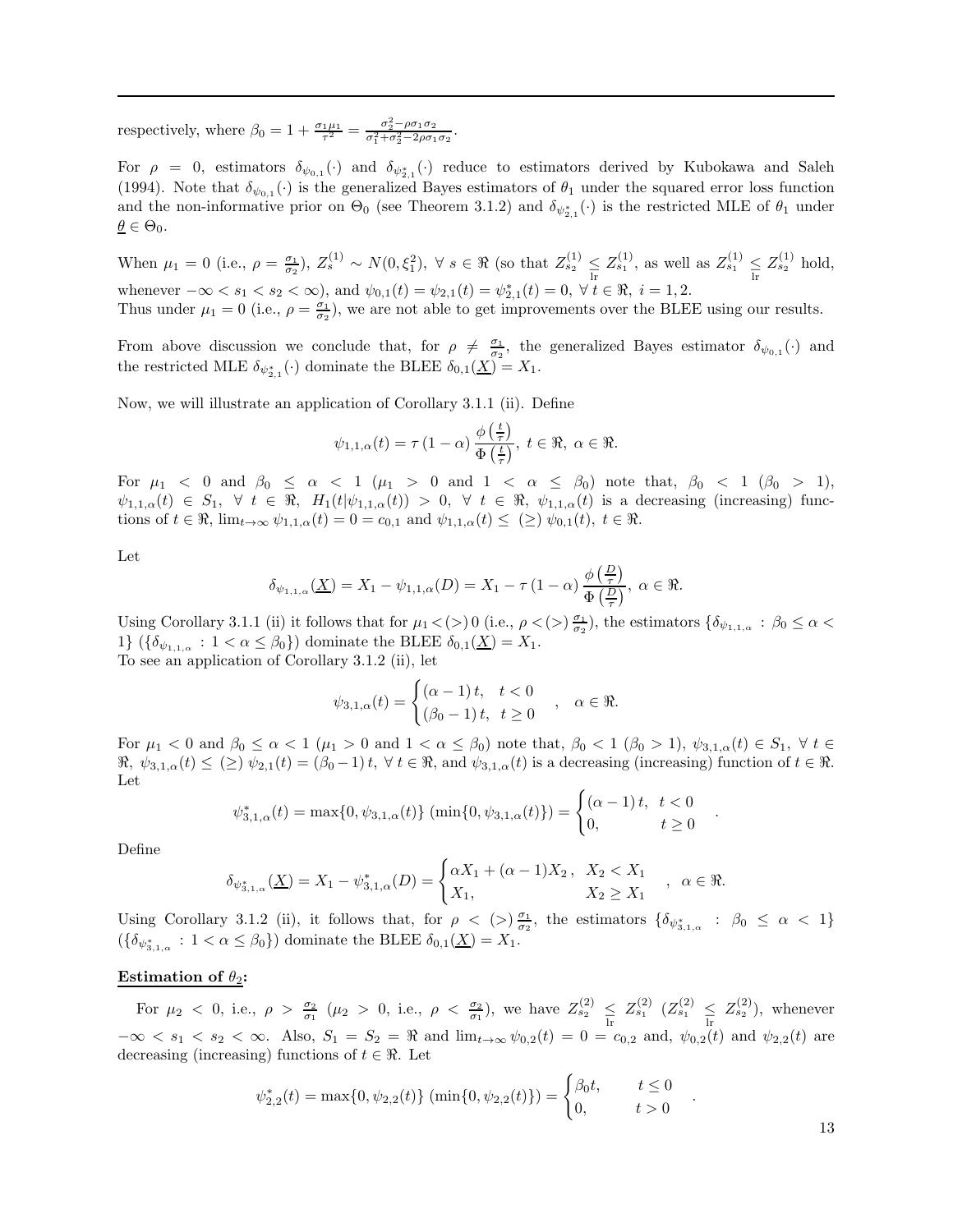Applications of Corollaries 3.2.1 (i) and 3.2.2 (i), yield the Brewster-Zidek (1974) type and the Stein (1964) type improvements over the BLEE  $\delta_{\psi_{0,2}}(\underline{X}) = X_2$  as

$$
\delta_{\psi_{0,2}}(\underline{X}) = X_2 - \psi_{0,2}(D) = X_2 + \frac{\sigma_2 \mu_2}{\tau} \frac{\phi\left(\frac{D}{\tau}\right)}{\Phi\left(\frac{D}{\tau}\right)} = X_2 + \beta_0 \tau \frac{\phi\left(\frac{D}{\tau}\right)}{\Phi\left(\frac{D}{\tau}\right)}
$$
  
and 
$$
\delta_{\psi_{2,2}^*}(\underline{X}) = X_2 - \psi_{2,2}^*(D) = \begin{cases} \beta_0 X_1 + (1 - \beta_0) X_2, & \text{if } X_2 \le X_1 \\ X_2, & \text{if } X_2 > X_1 \end{cases}
$$

respectively. Note that  $\delta_{\psi_{0,2}}(\cdot)$  is the generalized Bayes estimators of  $\theta_2$  under the squared error loss function and the non-informative prior on  $\Theta_0$  and  $\delta_{\psi_{2,2}^*}(\cdot)$  is the restricted MLE of  $\theta_2$ .

For  $\mu_2 = 0$  (i.e.,  $\rho = \frac{\sigma_2}{\sigma_1}$ ), we have  $Z_s^{(2)} \sim N(0, \xi_2^2)$ ,  $\forall s \in \Re$ , and therefore,  $Z_{s_1}^{(2)} \leq Z_{s_2}^{(2)}$ , as well as  $Z_{s_2}^{(2)} \leq Z_{s_1}^{(2)}$  hold, whenever  $-\infty < s_1 < s_2 < \infty$ . Moreover  $\psi_{0,2}(t) = \psi_{2,2}(t) = \psi_{2,2}^*(t) = 0$ ,  $\forall t \in \Re$ ,  $i =$ 1, 2. Thus, for  $\mu_2 = 0$ , our results do not provide improvements over the BLEE  $\delta_{\psi_{0,2}}(\underline{X}) = X_2$ .

From the above discussion we conclude that, for  $\mu_2 \neq 0$  (i.e.,  $\rho \neq \frac{\sigma_2}{\sigma_1}$ ), the generalized Bayes estimator  $\delta_{\psi_{0,2}}(\cdot)$  and the restricted MLE  $\delta_{\psi_{2,2}^*}(\cdot)$  dominate the BLEE  $\delta_{0,2}(\underline{X}) = X_2$ . To see an application of Corollary 3.2.1 (ii), define

$$
\psi_{1,2,\alpha}(t) = -\alpha \tau \frac{\phi\left(\frac{t}{\tau}\right)}{\Phi\left(\frac{t}{\tau}\right)}, \ t \in \Re, \ \alpha \in \Re.
$$

For  $\mu_2 < 0$  and  $\beta_0 \le \alpha < 0$  ( $\mu_2 > 0$  and  $0 < \alpha \le \beta_0$ ), note that  $\beta_0 < (0 0, \psi_{1,2,\alpha}(t) \in S_2, H_2(t|\psi_{1,2,\alpha}(t)) >$ 0,  $\forall t \in \mathcal{R}, \psi_{1,2,\alpha}(t)$  is a decreasing (increasing) function of  $t \in \mathcal{R}$ ,  $\lim_{t \to \infty} \psi_{1,2,\alpha}(t) = 0 = c_{0,2}$  and  $\psi_{1,2,\alpha}(t) \leq (\geq) \ \psi_{0,2}(t) = \beta_0 \tau \frac{\phi(\frac{t}{\tau})}{\phi(\frac{t}{\tau})}$  $\frac{\varphi(\tau)}{\Phi(\frac{t}{\tau})}, \ \forall \ t \in \Re.$  Define

$$
\delta_{\psi_{1,2,\alpha}}(\underline{X}) = X_2 - \psi_{2,2,\alpha}(D) = X_2 + \alpha \tau \frac{\phi\left(\frac{D}{\tau}\right)}{\Phi\left(\frac{D}{\tau}\right)}, \ \alpha \in \Re.
$$

Using Corollary 3.2.1 (ii), for  $\rho > \langle \langle \rangle \frac{\sigma_2}{\sigma_1}$ , it follows that the estimators  $\{\delta_{\psi_{1,2,\alpha}} : \beta_0 \leq \alpha < 0\}$   $(\{\delta_{\psi_{1,2,\alpha}} : \beta_0 \leq \alpha < 0\})$  $0 < \alpha \leq \beta_0$ ) dominate the BLEE  $\delta_{0,2}(\underline{X}) = X_2$ .

Now consider an application of Corollary 3.2.2 (ii). Define

$$
\psi_{3,2,\alpha}(t) = \begin{cases} \alpha t, & t < 0 \\ \beta_0 t, & t \ge 0 \end{cases}, \alpha \in \Re.
$$

For  $\mu_2 < 0$  and  $\beta_0 \leq \alpha < 0$  ( $\mu_2 > 0$  and  $0 < \alpha \leq \beta_0$ ) note that,  $\beta_0 < (>)$  0,  $\psi_{3,2,\alpha}(t)$  is a decreasing (increasing) in  $t \in \Re$  and  $\psi_{3,2,\alpha}(t) \leq (\geq) \psi_{2,2}(t) = \beta_0 t$ ,  $\forall t \in \Re$ . Let

$$
\psi_{3,2,\alpha}^{*}(t) = \max\{0, \psi_{3,2,\alpha}(t)\} (\min\{0, \psi_{3,2,\alpha}(t)\}) = \begin{cases} \alpha t, & t < 0\\ 0, & t \ge 0 \end{cases}
$$

and  $\delta_{\psi_{3,2,\alpha}^*}(\underline{X}) = X_2 - \psi_{3,2,\alpha}^*(D) = \begin{cases} \alpha X_1 + (\alpha - 1)X_2, & X_2 < X_1 \\ \mathbf{Y}_2 & \mathbf{Y}_2 > \mathbf{Y}_1 \end{cases}$ 

Using Corollary 3.2.2 (ii), it follows that, for  $\rho > \langle \langle \rangle \frac{\sigma_2}{\sigma_1}$ , the class of the estimators  $\{\delta_{\psi_{3,2,\alpha}^*} : \beta_0 \leq \alpha < 0\}$  $({\lbrace \delta_{\psi_{3,2,\alpha}^*} : 0 < \alpha \leq \beta_0 \rbrace})$  dominate the BLEE  $\delta_{0,2}(\underline{X}) = X_2$ .

 $X_2,$   $X_2 \geq X_1$ 

**Example 3.3.2:** Let  $X_1$  and  $X_2$  be random variables with pdfs  $f_1(x_1 - \theta_1)$  and  $f_2(x_2 - \theta_2)$ , respectively, where  $f_1(z) = f_2(z) = e^{-z}$ , if  $z > 0$ ; = 0, otherwise, and  $\underline{\theta} = (\theta_1, \theta_2) \in \Theta_0$ .

The pdf of  $Z_i = X_i - \theta_i$  is  $f_i(z)$ ,  $i = 1, 2$ . To introduce dependence between random variables  $X_1$  and  $X_2$ , consider Farlie-Gumbel-Morgenstern family copula  $(C(u, v) = uv - (1 - u)(1 - v)uv, 0 \le u \le v \le 1$ ; see, 14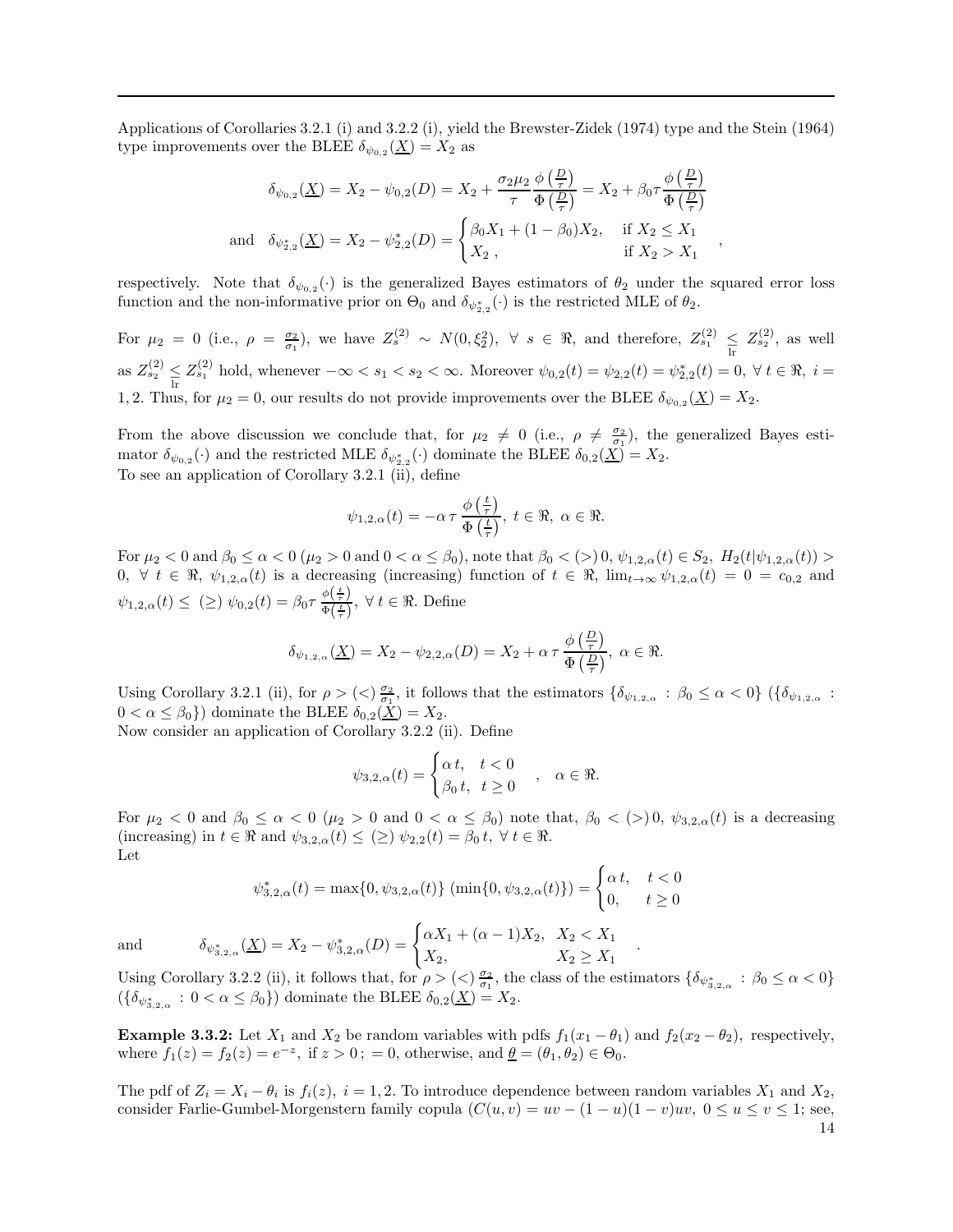page 77 of [Nelsen \(2006](#page-31-25))) providing the joint pdf of  $\underline{Z} = (Z_1, Z_2)$  as

$$
f(z_1, z_2) = 2e^{-z_1}e^{-z_2}\left[e^{-z_1} + e^{-z_2} - 2e^{-z_1}e^{-z_2}\right], z_1 > 0, z_2 > 0.
$$

Consider estimation of  $\theta_i$  under the squared error loss function

$$
L_i(\underline{\theta}, a) = (a - \theta_i)^2, \ \underline{\theta} \in \Theta_0, \ a \in \Re.
$$

Here assumptions  $A_1$  and  $A_2$  hold and the BLEE of  $\theta_i$  is  $\delta_{0,i}(\underline{X}) = X_i - 1$  (i.e.,  $c_{0,i} = 1$ ),  $i = 1, 2$ . We have  $S_1 = S_2 = [0, \infty), S_z = \Re$  and  $E = \{t \in \Re : (-\infty, t) \cap S_z \neq \emptyset\} = \Re$ .

# Estimation of  $\theta_1$ :

For  $s \in S_1$ , the pdf and df, respectively, of  $Z_s^{(1)}$  are

$$
h_1(z|s) = 2e^{-2s}e^{-z} \left[ 1 + e^{-z} - 2e^{-s}e^{-z} \right], -s < z < \infty,
$$
  
and 
$$
H_1(t|s) = \begin{cases} 0, & t < -s \\ e^{-2s} [2e^{-s}e^{-2t} + e^{2s} - e^{-2t} - 2e^{-t}], & t \ge -s \end{cases}.
$$

It is easy to verify that the assumption  $A_5$  (consequently  $A_3$ ) holds. For  $t \in E$ ,

$$
\psi_{0,1}(t) = \frac{\int_{-\infty}^{\infty} s H_1(t|s) f_1(s) ds}{\int_{-\infty}^{\infty} H_1(t|s) f_1(s) ds} = \begin{cases} \frac{64 - 7e^t + 12t(e^t - 4)}{12(4 - e^t)}, & t < 0\\ \frac{72 + e^{-2t} - 16e^{-t}}{12(6 + e^{-2t} - 4e^{-t})}, & t \ge 0 \end{cases}
$$
  
and 
$$
\psi_{2,1}(t) = \frac{\int_{-\infty}^{\infty} s h_1(t|s) f_1(s) ds}{\int_{-\infty}^{\infty} h_1(t|s) f_1(s) ds} = \begin{cases} \frac{8 - e^t - 12t(2 - e^t)}{12(2 - e^t)}, & t < 0\\ \frac{-8 + e^{-t}}{12(2 - e^t)}, & t \ge 0 \end{cases}
$$

Using Corollary 3.1.1 (i), an estimator dominating the BSEE is  $\delta_{\psi_{0,1}}(\underline{X}) = X_1 - \psi_{0,1}(D)$ , where  $\psi_{0,1}(\cdot)$  is as defined above and, from Corollary 3.1.2 (i), the Stein type improvement over the BLEE is  $\delta_{\psi_{2,1}^{*}}(\underline{X})=X_{1}-\psi_{2,1}^{*}(D),$  where  $\psi_{2,1}^{*}(t)=\min\Big\{1,\psi_{2,1}(t)\Big\},\ \forall\ t\in\Re.$ 

# Estimation of  $\theta_2$ :

For  $s \in S_2 = [0, \infty)$ , we have

$$
h_2(z|s) = \begin{cases} 2e^{-2s}e^z [1 + e^z - 2e^{-s}e^z], & -\infty < z < s \\ 0, & \text{otherwise} \end{cases}
$$
  
and 
$$
H_2(t|s) = \begin{cases} e^{-t}e^{-2s} (2 + e^t - e^t e^{-s}), & t < s \\ 1, & t \ge s \end{cases}.
$$

,

,

One can easily see that the assumption  $A_9$  (consequently,  $A_7$ ) holds. Let  $\psi_{0,2}(\cdot)$  and  $\psi_{2,2}(\cdot)$  be as defined in corollaries 3.2.1 (i) and 3.2.2 (i). After some tedious calculations one gets, for  $t \in E = \Re$ ,

$$
\psi_{0,2}(t) = \begin{cases}\n\frac{e^t - 16}{12(e^t - 4)}, & t < 0 \\
\frac{72 - 64e^{-t} - 48te^{-t} + 7e^{-2t} + 12te^{-2t}}{12(6 - 4e^{-t} + e^{-2t})}, & t \ge 0\n\end{cases}
$$
\nand\n
$$
\psi_{2,2}(t) = \begin{cases}\n\frac{e^t - 8}{12(e^t - 2)}, & t < 0 \\
\frac{24te^t + 8e^t - 12t - 1}{12(2e^t - 1)}, & t \ge 0\n\end{cases}
$$

Now using Corollaries 3.2.1 (i) and 3.2.2 (i), two estimators dominating the BLEE  $\delta_{0,2}(\underline{X}) = X_2 - 1$  are obtained as

$$
\delta_{\psi_{0,2}}(\underline{X}) = X_2 - \psi_{0,2}(D)
$$
  
and 
$$
\delta_{\psi_{2,2}^*}(\underline{X}) = X_2 - \psi_{2,2}^*(D),
$$

where  $\psi_{2,2}^*(t) = \max\{1, \psi_{2,2}(t)\}.$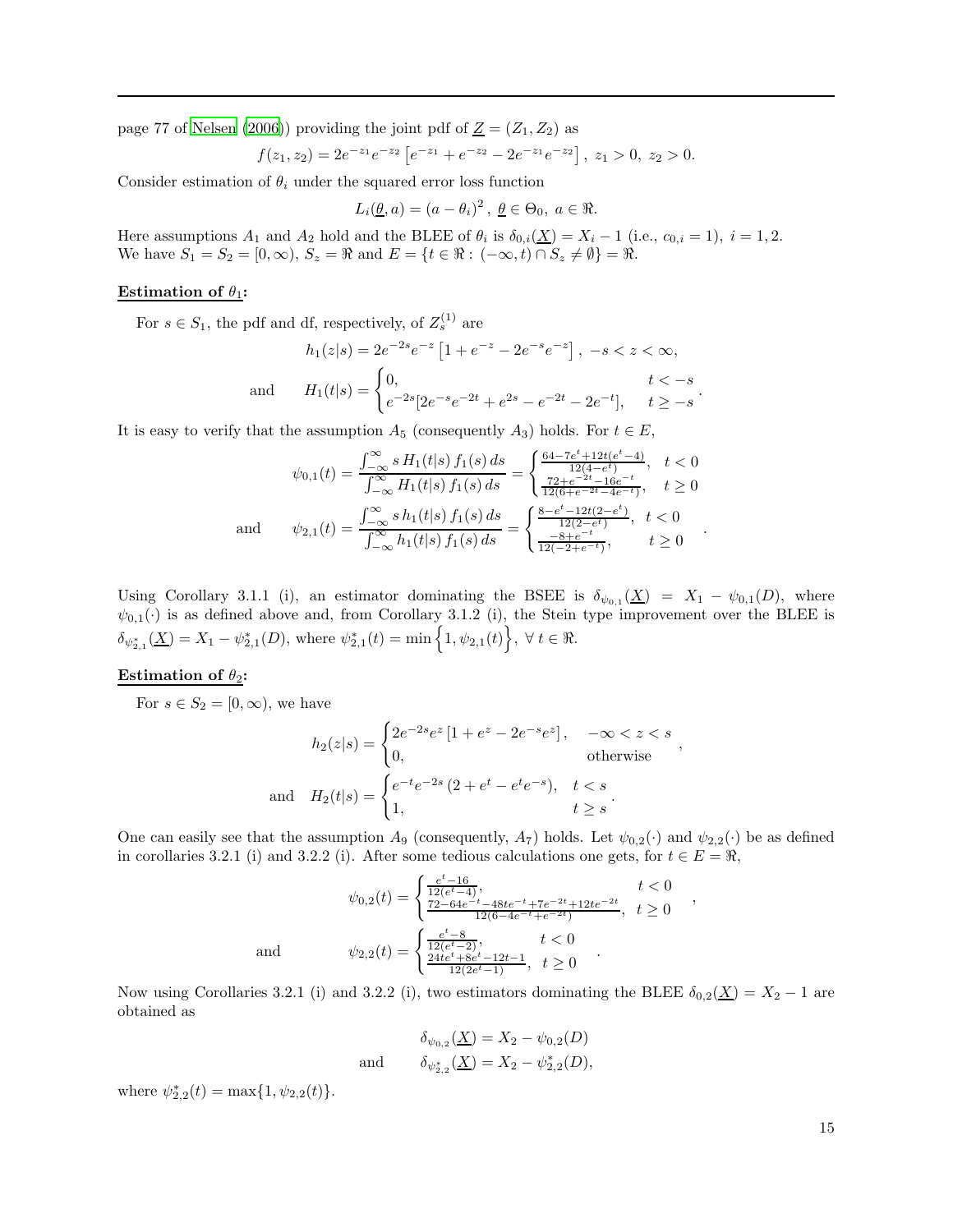**Example 3.3.3.** Let  $X_1$  and  $X_2$  be independent random variables with  $X_i$  having the pdf  $f_i(x - \theta_i)$ , where

$$
f_i(z) = \begin{cases} \frac{1}{\sigma_i} e^{-\frac{z}{\sigma_i}}, & z \ge 0 \\ 0, & z < 0 \end{cases}, i = 1, 2,
$$

 $\sigma_1$  and  $\sigma_2$  are known positive constants and  $\theta = (\theta_1, \theta_2) \in \Theta_0$  is the vector of unknown location parameters. Consider estimation of  $\theta_i$  under the squared error loss function

$$
L_i(\underline{\theta}, a) = (a - \theta_i)^2, \ \underline{\theta} \in \Theta_0, a \in A = \Re, \ i = 1, 2.
$$

We have  $S_1 = S_2 = [0, \infty) = S$  (say),  $S_z = \Re$  and  $E = \{t \in \Re : (-\infty, t) \cap S_z \neq \emptyset\} = \Re$ . As mentioned earlier, here assumptions of [Kubokawa and Saleh \(1994\)](#page-30-2) are not valid since  $S_i \neq \Re$ ,  $i = 1, 2$ . The loss function  $L_i$  clearly satisfies assumptions  $A_1$  and  $A_2$  with  $W(x) = x^2$ ,  $x \in \Re$  and  $c_{0,i} = \sigma_i$ ,  $i = 1, 2$ . So, the BLEE of  $\theta_i$  is  $\delta_{0,i}(\underline{X}) = X_i - \sigma_i, i = 1, 2$ .

#### Estimation of  $\theta_1$ :

For  $s \in S = [0, \infty)$ ,

$$
h_1(z|s) = f_2(z+s) = \begin{cases} \frac{1}{\sigma_2} e^{-\frac{z+s}{\sigma_2}}, & z \ge -s\\ 0, & \text{otherwise} \end{cases}
$$
  
and 
$$
H_1(z|s) = F_2(z+s) = \begin{cases} 1 - e^{-\frac{z+s}{\sigma_2}}, & z \ge -s\\ 0, & z < -s \end{cases}
$$

.

.

It is straight forward to verify that, for  $0 < s_1 < s_2 < \infty$ ,

 $h_1(z_1|s_1)h_1(z_2|s_2) \leq h_1(z_1|s_2)h_2(z_2|s_1)$ , whenever  $-\infty < z_1 < z_2 < \infty$ , i.e.,  $Z_{s_2}^{(1)} \leq Z_{s_1}^{(1)}$  (consequently  $Z_{s_2}^{(1)} \leq Z_{s_1}^{(1)}$ ), whenever  $0 \leq s_1 < s_2 < \infty$ .

Let  $\psi_{0,1}(\cdot)$  and  $\psi_{2,1}(\cdot)$  be as defined in Corollaries 3.1.1 and 3.1.2, respectively, so that

$$
\psi_{0,1}(t) = \frac{\int_{-\infty}^{\infty} s H_1(t|s) f_1(s) ds}{\int_{-\infty}^{\infty} H_1(t|s) f_1(s) ds} = \begin{cases} \sigma_1 (1 + \alpha_0) - t, & t < 0 \\ \sigma_1 \frac{1 - \alpha_0^2 e^{-\frac{t}{\sigma_2}}}{1 - \alpha_0 e^{-\frac{t}{\sigma_2}}}, & t \ge 0 \end{cases}
$$
  
and 
$$
\psi_{2,1}(t) = \frac{\int_{-\infty}^{\infty} s h_1(t|s) f_1(s) ds}{\int_{-\infty}^{\infty} h_1(t|s) f_1(s) ds} = \begin{cases} \sigma_1 \alpha_0 - t, & t < 0 \\ \sigma_1 \alpha_0, & t \ge 0 \end{cases}
$$

$$
= \max{\{\sigma_1 \alpha_0, \sigma_1 \alpha_0 - t\}}, t \in \mathbb{R},
$$

where  $\alpha_0 = \frac{\sigma_2}{\sigma_1 + \sigma_2}$ . It is easy to verify that  $\psi_{0,1}(t)$  and  $\psi_{2,1}(t)$  are decreasing in  $t \in \mathbb{R}$ ,  $t + \psi_{0,1}(t) > 0$ ,  $t + \psi_{2,1}(t) > 0$ ,  $\forall t \in \Re, \psi_{0,1}(t) \in S_1, \psi_{2,1}(t) \in S_1$ ,  $H_1(t|\psi_{0,1}(t)) = F_2(t + \psi_{0,1}(t)) > 0$ ,  $\forall t \in \Re,$  $H_1(t|\psi_{2,1}(t)) = F_2(t + \psi_{2,1}(t)) > 0, \ \forall \ t \in \mathbb{R}, \text{ and } \lim_{t \to \infty} \psi_{0,1}(t) = \sigma_1.$ 

Using Corollary 3.1.1 (i), the Brewster-Zidek (1974) type improvement over the BLEE  $\delta_{0,1}(\underline{X}) = X_1 - \sigma_1$ is

$$
\delta_{\psi_{0,1}}(\underline{X}) = X_1 - \psi_{0,1}(D) = \begin{cases} X_1 - \sigma_1 \frac{1 - \alpha_0^2 e^{-\frac{D}{\sigma_2}}}{1 - \alpha_0 e^{-\frac{D}{\sigma_2}}}, & X_2 \ge X_1 \\ X_2 - \sigma_1 (1 + \alpha_0), & X_2 < X_1 \end{cases}
$$

Clearly  $\delta_{\psi_{0,1}}(\cdot)$  is the generalized Bayes estimator with respect to the non-informative prior density on  $\Theta_0$ (Theorem 3.1.2).

Also, using Corollary 3.1.2 (i), the [Stein \(1964](#page-31-23)) type improvement over the BLEE  $\delta_{0,1}(\underline{X}) = X_1 - \sigma_1$  is  $\delta_{\psi_{2,1}^{*}}(\underline{X}) = X_1 - \psi_{2,1}^{*}(D) = \min\{X_1 - \sigma_1, X_2 - \sigma_1 \alpha_0\},\$ 

where  $\psi_{2,1}^{*}(t) = \max\{\sigma_1, \psi_{2,1}(t)\}, t \in \Re$ .

This illustrates applications of Corollaries 3.1.1 (i) and 3.1.2 (i). The estimator  $\delta_{\psi_{2,1}^*}(\underline{X})$  was also derived by Kushary and Cohen (1989) and [Vijayasree et al. \(1995\)](#page-31-11).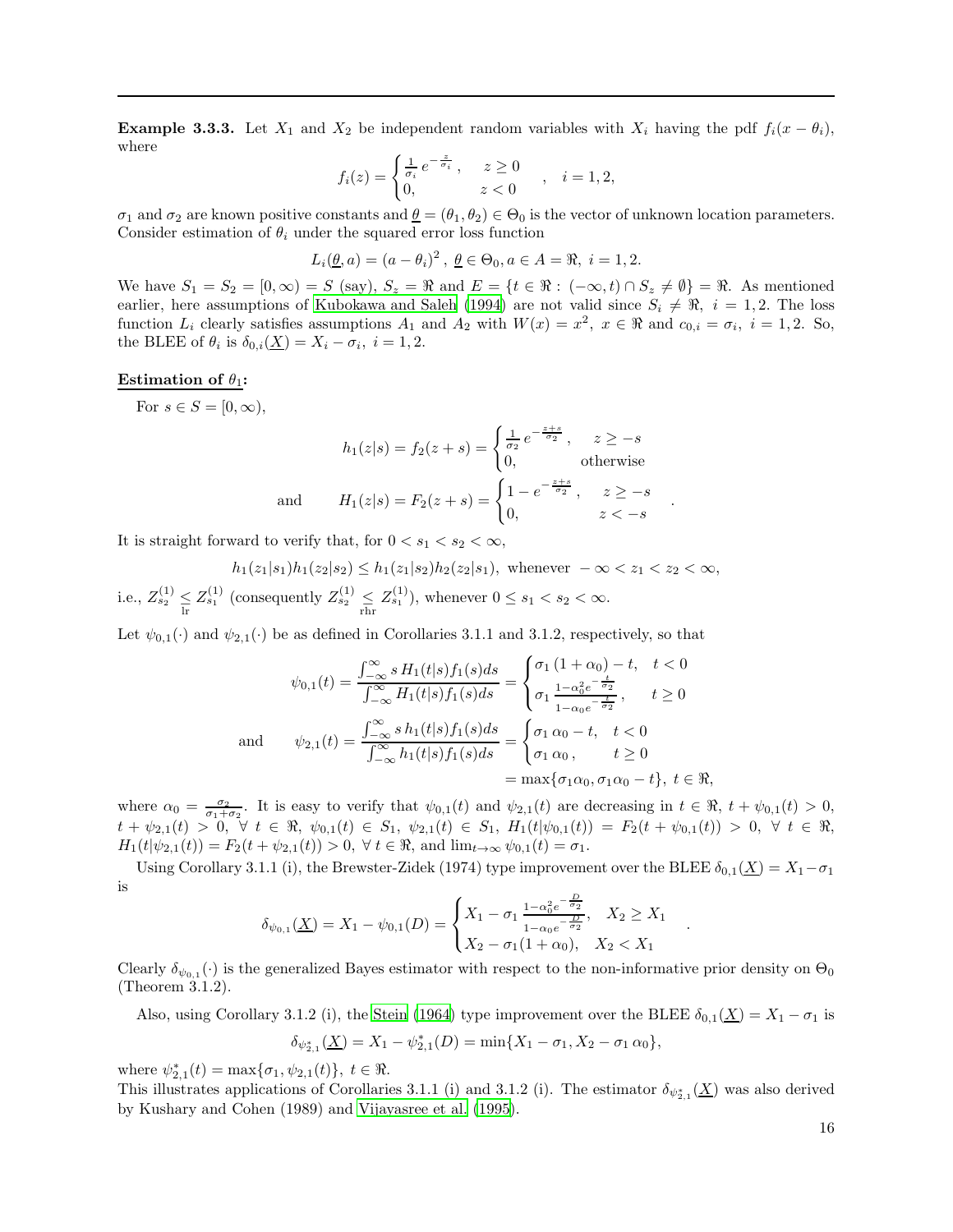To see an application of Corollary 3.1.1 (ii), let

$$
\psi_{1,1}(t) = \begin{cases} \sigma_1 - t, & t < 0 \\ \sigma_1, & t \ge 0 \end{cases}
$$

.

Clearly,  $\psi_{1,1}(t) \in S_1$ ,  $H_1(t|\psi_{1,1}(t)) > 0$ ,  $\forall t \in \Re$ ,  $\psi_{1,1}(t) \leq \psi_{0,1}(t)$ ,  $\forall t \in \Re$ ,  $\psi_{1,1}(t)$  is decreasing in  $t \in \Re$ and  $\lim_{t\to\infty}\psi_{1,1}(t)=c_{0,1}=\sigma_1$ . Define,

$$
\delta_{\psi_{1,1}}(\underline{X}) = X_1 - \psi_{1,1}(D) = \min\{X_1, X_2\} - \sigma_1.
$$

Using Corollary 3.1.1 (ii), it follows that the estimator  $\delta_{\psi_{1,1}}(\cdot)$  dominates the BLEE  $\delta_{0,1}(\underline{X}) = X_1$ . Now we will illustrate an application of Corollary 3.1.2 (ii).

For  $\alpha \in [0, \alpha_0]$ , define

$$
\psi_{3,1,\alpha}(t) = \max\{\sigma_1\alpha, \sigma_1\alpha - t\}, t \in \Re.
$$

Clearly, for  $\alpha \in [0, \alpha_0], \psi_{3,1,\alpha}(t) \in S_1, \forall t \in \Re, \psi_{3,1,\alpha}(t) \leq \psi_{2,1}(t), \forall t \in \Re \text{ and } \psi_{3,1,\alpha}(t)$  is decreasing in  $t \in \Re$ . For  $\alpha \in [0, \alpha_0]$ , let

$$
\psi_{3,1,\alpha}^*(t) = \max\{\sigma_1, \psi_{3,1,\alpha}(t)\} = \max\{\sigma_1, \sigma_1\alpha - t\}
$$
  
and 
$$
\delta_{\psi_{3,1,\alpha}^*(\underline{X})} = X_1 - \psi_{3,1,\alpha}^*(D) = \min\{X_1 - \sigma_1, X_2 - \sigma_1\alpha\}.
$$

By Corollary 3.1.2 (ii), estimators  $\{\delta_{\psi_{3,1,\alpha}^*}: 0 \leq \alpha \leq \alpha_0\}$  dominate the BLEE  $\delta_{0,1}(\underline{X}) = X_1 - \sigma_1$ . This class of estimators is proposed in Pal and Kushary (1992).

### Estimation of  $\theta_2$ :

For any  $s \in S = [0, \infty)$ , the pdf and df of  $Z_s^{(2)}$  are

$$
h_2(z|s) = \begin{cases} \frac{1}{\sigma_1} e^{-\frac{s-z}{\sigma_1}}, & z \le s \\ 0, & \text{otherwise} \end{cases} \text{ and } \quad H_2(z|s) = \begin{cases} e^{-\frac{s-z}{\sigma_1}}, & z \le s \\ 1, & z > s \end{cases},
$$

respectively. Clearly,  $Z_{s_1}^{(2)} \leq Z_{s_2}^{(2)}$  (and hence  $Z_{s_1}^{(2)} \leq Z_{s_2}^{(2)}$ ), whenever  $0 < s_1 < s_2$ . Let  $\psi_{0,2}(\cdot)$  and  $\psi_{2,2}(\cdot)$ be as defined in Corollaries 3.2.1 and 3.2.2, respectively, so that

$$
\psi_{0,2}(t) = \frac{\int_{-\infty}^{\infty} s H_2(t|s) f_2(s) ds}{\int_{-\infty}^{\infty} H_2(t|s) f_2(s) ds} = \begin{cases} \sigma_2 (1 - \alpha_0), & t < 0 \\ t + \frac{\sigma_2 - \sigma_2 \alpha_0 (2 - \alpha_0) e^{-\frac{t}{\sigma_2}} - t}{1 - \alpha_0 e^{-\frac{t}{\sigma_2}}}, & t \ge 0 \end{cases}
$$
  
and 
$$
\psi_{2,2}(t) = \frac{\int_{-\infty}^{\infty} s h_2(t|s) f_2(s) ds}{\int_{-\infty}^{\infty} h_2(t|s) f_2(s) ds} = \begin{cases} \sigma_2 (1 - \alpha_0), & t < 0 \\ t + \sigma_2 (1 - \alpha_0), & t \ge 0 \end{cases}
$$

$$
= \max \{ \sigma_2 (1 - \alpha_0), t + \sigma_2 (1 - \alpha_0) \}, t \in \mathbb{R},
$$

where  $\alpha_0 = \frac{\sigma_2}{\sigma_1 + \sigma_2}$ . Also

$$
\psi_{2,2}^*(t) = \min\{\sigma_2, \psi_{2,2}(t)\} = \begin{cases} \sigma_2(1-\alpha_0), & t < 0\\ t + \sigma_2(1-\alpha_0), & 0 \le t < \sigma_2\alpha_0\\ \sigma_2, & t \ge \sigma_2\alpha_0 \end{cases}
$$

.

It can be easily seen that  $\psi_{0,2}(t)$ ,  $\psi_{2,2}(t)$  and  $\psi_{2,2}^*(t)$  satisfy the hypotheses of Corollaries 3.2.1 and 3.2.2. Using Corollaries 3.2.1 (i) and 3.2.2 (i), we obtain Brewster-Zidek (1974) and [Stein \(1964](#page-31-23)) type estimators 17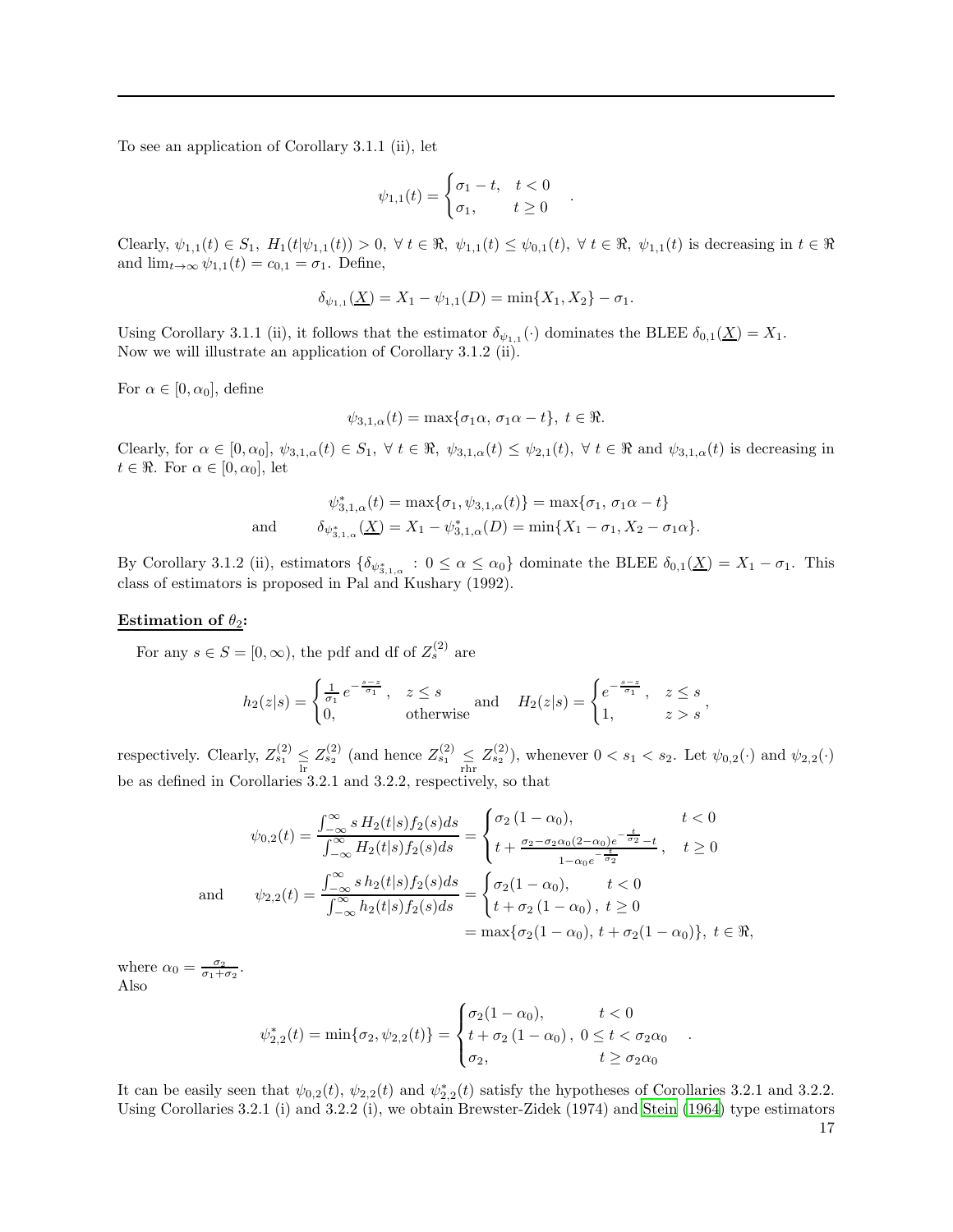dominating the BLEE  $\delta_{0,2}(\underline{X}) = X_2 - \sigma_2$  as

$$
\delta_{\psi_{0,2}}(\underline{X}) = X_2 - \psi_{0,2}(D) = \begin{cases} X_2 - \sigma_2(1 - \alpha_0), & X_2 < X_1 \\ X_1 - \frac{\sigma_2 - \sigma_2\alpha_0(2 - \alpha_0)e^{-\frac{D}{\sigma_2}} - D}{1 - \alpha_0 e^{-\frac{D}{\sigma_2}}}, & X_2 > X_1 \end{cases}
$$

$$
\delta_{\psi_{2,2}^*}(\underline{X}) = X_2 - \psi_{2,2}^*(D) = \begin{cases} \min\{X_1, X_2\} - \sigma_2(1 - \alpha_0), & X_2 < X_1 + \sigma_2\alpha_0 \\ X_2 - \sigma_2, & X_2 \ge X_1 + \sigma_2\alpha_0 \end{cases}
$$

,

.

respectively.

and

Now, to see an application of Corollary 3.2.2 (ii) let, for  $0 < \alpha < \alpha_0$ ,

$$
\psi_{3,2,\alpha}(t) = \begin{cases} \sigma_2 (1 - \alpha), & t < 0 \\ t + \sigma_2 (1 - \alpha), & t \ge 0 \end{cases} = \max \{ \sigma_2 (1 - \alpha), t + \sigma_2 (1 + \alpha) \}.
$$

Clearly, for  $\alpha < \alpha_0$ ,  $\psi_{3,2,\alpha}(t)$  satisfies the conditions of Corollary 3.2.2 (ii)  $(\psi_{3,2,\alpha}(t) \in S_2, \forall t \in \mathbb{R}, \psi_{3,2,\alpha}(t))$ is increasing in  $t \in \Re$  and  $\psi_{3,2,\alpha}(t) \geq \psi_{2,2}(t)$ ,  $\forall t \in \Re$ ). For  $0 < \alpha < \alpha_0$ , define

$$
\psi_{3,2,\alpha}^*(t) = \min\{\sigma_2, \psi_{3,2,\alpha}(t)\} = \begin{cases} \sigma_2(1-\alpha), & t < 0\\ t + \sigma_2(1-\alpha), & 0 < t \le \sigma_2\alpha\\ \sigma_2, & t \ge \sigma_2\alpha \end{cases}
$$

Using Corollary 3.2.2 (ii) it follows that the class of estimators

$$
\delta_{\psi_{3,2,\alpha}^*}(\underline{X}) = X_2 - \psi_{3,2,\alpha}^*(D) = \begin{cases} \min\{X_1, X_2\} - \sigma_2(1-\alpha), & \text{if } X_2 < X_1 + \sigma_2\alpha \\ X_2 - \sigma_2, & \text{if } X_2 \ge X_1 + \sigma_2\alpha \end{cases} ; \ 0 < \alpha < \alpha_0,
$$

dominate the BLEE  $\delta_{0,2}(\underline{X}) = X_2 - \sigma_2$ .

#### 4. Improving the Best Scale Equivariant Estimators (BSEEs)

In this section, we consider the bivariate scale model (as defined in (1.2)), and deal with the problem of estimating scale parameters  $\theta_i$ ,  $i = 1, 2$ , when it is known apriori that  $\underline{\theta} \in \Theta_0 = \{(x, y) \in \Re_{++}^2 : x \leq y\}.$ We have  $Z_i = \frac{X_i}{\theta_i}$ ,  $i = 1, 2, \underline{Z} = (Z_1, Z_2), Z = \frac{Z_2}{Z_1}, Z_s^{(i)} \stackrel{d}{=} Z | Z_i = s, s \in S_i, i = 1, 2$ , and the pdf of  $\underline{Z} = (Z_1, Z_2)$  is  $f(z_1, z_2), (z_1, z_2) \in \mathbb{R}^2$ . Let  $S_i$  denote the support of random variable  $Z_i$ ,  $i = 1, 2,$ and let  $S_z$  denote the support of random variable Z. Under the notations of Section 2, assume that  $\{(z_1, z_2) \in \Re^2 : f(z_1, z_2) > 0\} \subseteq \Re_{++}^2$ , so that  $S_1 \subseteq \Re_{++}$ ,  $S_2 \subseteq \Re_{++}$  and  $S_z \subseteq \Re_{++}$ . For estimation of  $\theta_i$ under the loss function  $L_i$ ,  $i = 1, 2$ , defined by (2.5), we suppose that assumptions  $A_1$  and  $A_2$  hold, i.e.,  $W(1) = 0, W(t)$  is decreasing on  $(-\infty, 1), W(t)$  is increasing on  $(1, \infty), W'(t)$  is non-decreasing on  $D_0$ and  $E[Z_1W^{'}(cZ)] = 0$  has the unique solution say  $c = c_{0,i}$ ,  $i = 1, 2$ .

The unique unrestricted BSEE of  $\theta_i$  (under the multiplicative group of transformations defined in Section 2) is

(4.1) 
$$
\delta_{0,i}(\underline{X}) = c_{0,i} X_i, \quad i = 1, 2,
$$

where  $c_{0,i}$  is the unique solution of the equation

(4.2) 
$$
\int_{-\infty}^{\infty} s W'(cs) f_i(s) ds = 0, \quad i = 1, 2.
$$

Also under the restricted parameter space  $\Theta_0$  and multiplicative group of transformations K (as described in Section 2), the functional form of any scale equivariant estimator of  $\theta_i$  is

$$
\delta_{\psi_i}(\underline{X}) = \psi_i(D) X_i,
$$

where  $\psi_i: \Re_{++} \to \Re_{++}$  is some function,  $i = 1, 2$ , and  $D = \frac{X_2}{X_1}$ . In Section 4.1 (4.2), we consider the equivariant estimation of scale parameter  $\theta_1$  ( $\theta_2$ ) under the loss function  $L_1$  ( $L_2$ ) defined by (2.5), when it 18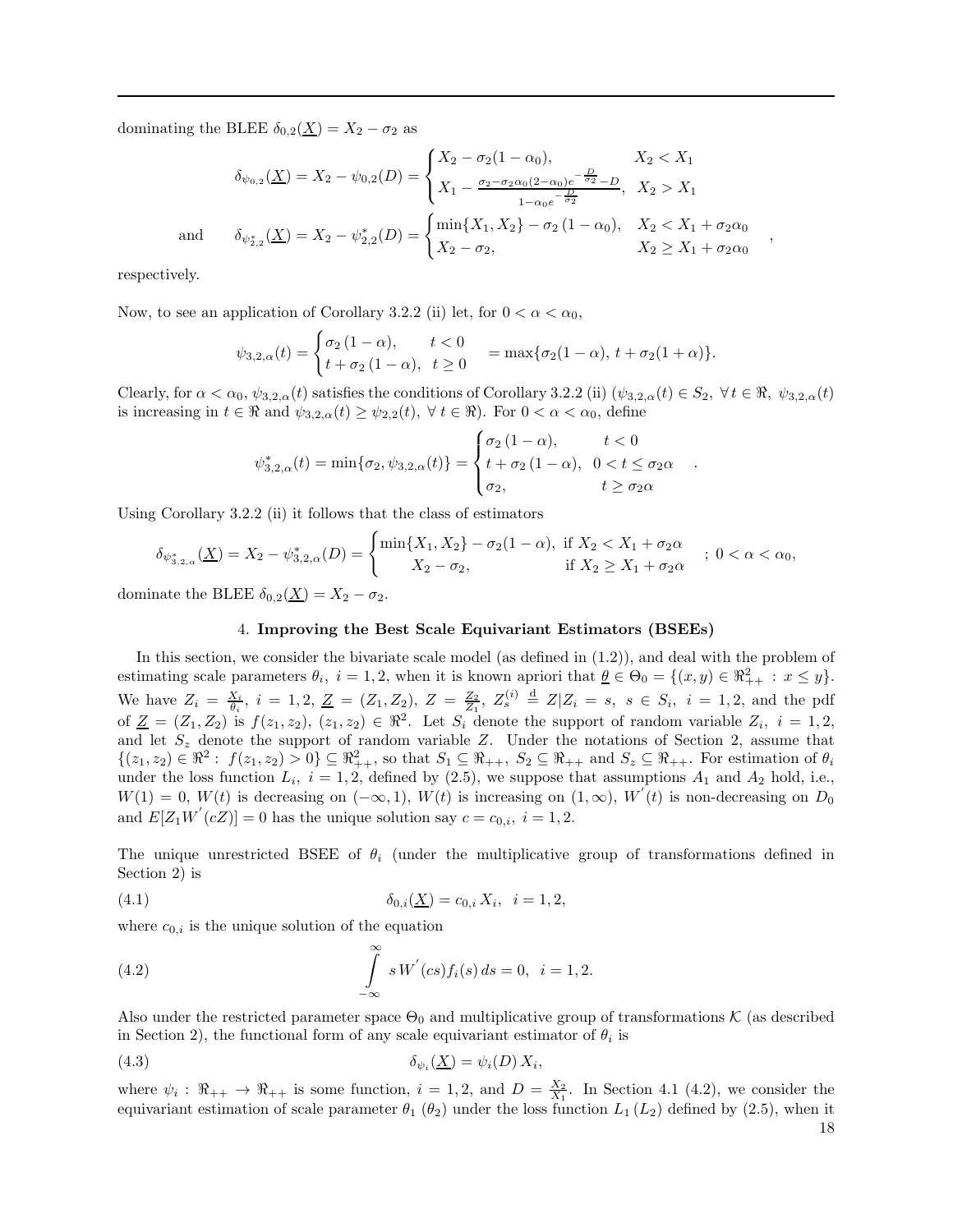is known apriori that  $\underline{\theta} \in \Theta_0$ . In Section 4.3, we provide applications of various results derived in Sections 4.1 and 4.2.

4.1. Improvements Over the BSEE of  $\theta_1$ . Let  $E = \{t \in \Re_{++} : (0,t) \cap S_z \neq \emptyset\}$ . Consider the following assumptions.

 $A_{11}: Z_{s_2}^{(1)} \leq Z_{s_1}^{(1)}$ , whenever  $s_1, s_2 \in S_1$  and  $s_1 < s_2$ ;  $A_{12}$ :  $Z_{s_1}^{(1)} \leq Z_{s_2}^{(1)}$ , whenever  $s_1, s_2 \in S_1$  and  $s_1 < s_2$ ;  $A_{13}$ :  $Z_{s_2}^{(1)} \leq Z_{s_1}^{(1)}$ , whenever  $s_1, s_2 \in S_1$  and  $s_1 < s_2$ ;  $A_{14}: Z_{s_1}^{(1)} \leq Z_{s_2}^{(1)}$ , whenever  $s_1, s_2 \in S_1$  and  $s_1 < s_2$ .

The following theorem provides a class of estimators that improve upon the BSEE  $\delta_{0,1}(\underline{X}) = c_{0,1}X_1$ , where  $c_{0,1}$  is the unique solution of the equation

(4.1.1) 
$$
\int_{-\infty}^{\infty} z W^{'}(cz) f_1(z) dz = 0.
$$

**Theorem 4.1.1.** Under the assumptions  $A_1$ ,  $A_2$  and  $A_{11}$  ( $A_1$ ,  $A_2$  and  $A_{12}$ ), consider a scale equivariant estimator  $\delta_{\psi_1}(\underline{X}) = \psi_1(D)X_1$  for estimating  $\theta_1$ , where  $\psi_1 : \Re_{++} \to \Re_{++}$  is such that (a)  $\frac{1}{\psi_1(t)} \in S_1, \quad \forall \ t \in E;$ (b)  $\lim_{t\to\infty}\psi_1(t)=c_{0,1}$  and, for  $t\in E$ ,  $\psi_1(t)$  is an increasing (decreasing) function of t;

(c)  $H_1\left(t\left|\frac{1}{\psi_1(t)}\right.\right) > 0, \quad \forall \ t \in E;$ (d)  $\int_0^\infty s \, W'(\psi_1(t)s) \, H_1(t|s) f_1(s) ds \geq (\leq) 0, \ \forall \, t \in E.$ 

Then,  $\forall \underline{\theta} \in \Theta_0$ , the estimator  $\delta_{\psi_1}(\underline{X})$  dominates the BSEE  $\delta_{0,1}(\underline{X}) = c_{0,1}X_1$ .

*Proof.* For  $\theta \in \Theta_0$ , consider the risk difference

$$
\Delta_1(\lambda) = R_1(\underline{\theta}, \delta_{0,1}) - R_1(\underline{\theta}, \delta_{\psi_1})
$$
  
\n
$$
= E\left[W\left(\frac{c_{0,1} X_1}{\theta_1}\right)\right] - E\left[W\left(\frac{\psi_1(D) X_1}{\theta_1}\right)\right]
$$
  
\n
$$
= E\left[\int_{\lambda Z}^{\infty} \frac{d}{dt} W(\psi_1(t) Z_1) dt\right]
$$
  
\n
$$
= \int_{E_{\lambda}} \psi_1'(t) E\left[Z_1 W^{'}(\psi_1(t) Z_1) I_{\left(0, \frac{t}{\lambda}\right] \cap S_z}(Z)\right] dt,
$$

where  $\lambda = \frac{\theta_2}{\theta_1} \ge 1$  and  $E_\lambda = \{t \in \Re_{++} : (0, \frac{t}{\lambda}] \cap S_z \ne \emptyset\}, \lambda \ge 1$ . Note that, for every fixed  $\lambda \ge 1$ ,  $E_\lambda \subseteq E$ . In light of the hypotheses of the theorem, it is enough to prove that,  $\forall t \in E$ ,

$$
(4.1.2) \t E_{\underline{\theta}}\left[Z_1 W^{'}(\psi_1(t)Z_1) I_{\left(0,\frac{t}{\lambda}\right] \cap S_z}(Z)\right] = \int_0^\infty s W^{'}(\psi_1(t)s) H_1\left(\frac{t}{\lambda}|s\right) f_1(s)ds \geq (\leq) 0.
$$

To prove the inequality (4.1.2), let us fix  $t \in E$  and  $\lambda \geq 1$ . Let  $s_0 = \frac{1}{\psi_1(t)}$ ,  $M_1(s) = H_1(t|s)$ ,  $M_2(s) =$  $H_1\left(\frac{t}{\lambda}\middle|s\right)$  and  $M(s) = s W^{'}\left(\frac{s}{s_0}\right) f_1(s), s \in S_1$ . Since  $W^{'}(t) \leq 0, \forall t < 1$  and  $W^{'}(t) \geq 0, \forall t > 1$ , we have  $M(s) \leq 0, \forall 0 < s < s_0$  and  $M(s) \geq 0, \forall s > s_0 > 0$ . Also the assumption  $A_{11}(A_{12})$  ensure that

$$
M_1(s)M_2(s_0) \geq \; (\leq) \; M_1(s_0)M_2(s), \; \forall \; s < s_0
$$
\n
$$
M_1(s)M_2(s_0) \leq \; (\geq) \; M_1(s_0)M_2(s), \; \forall \; s > s_0.
$$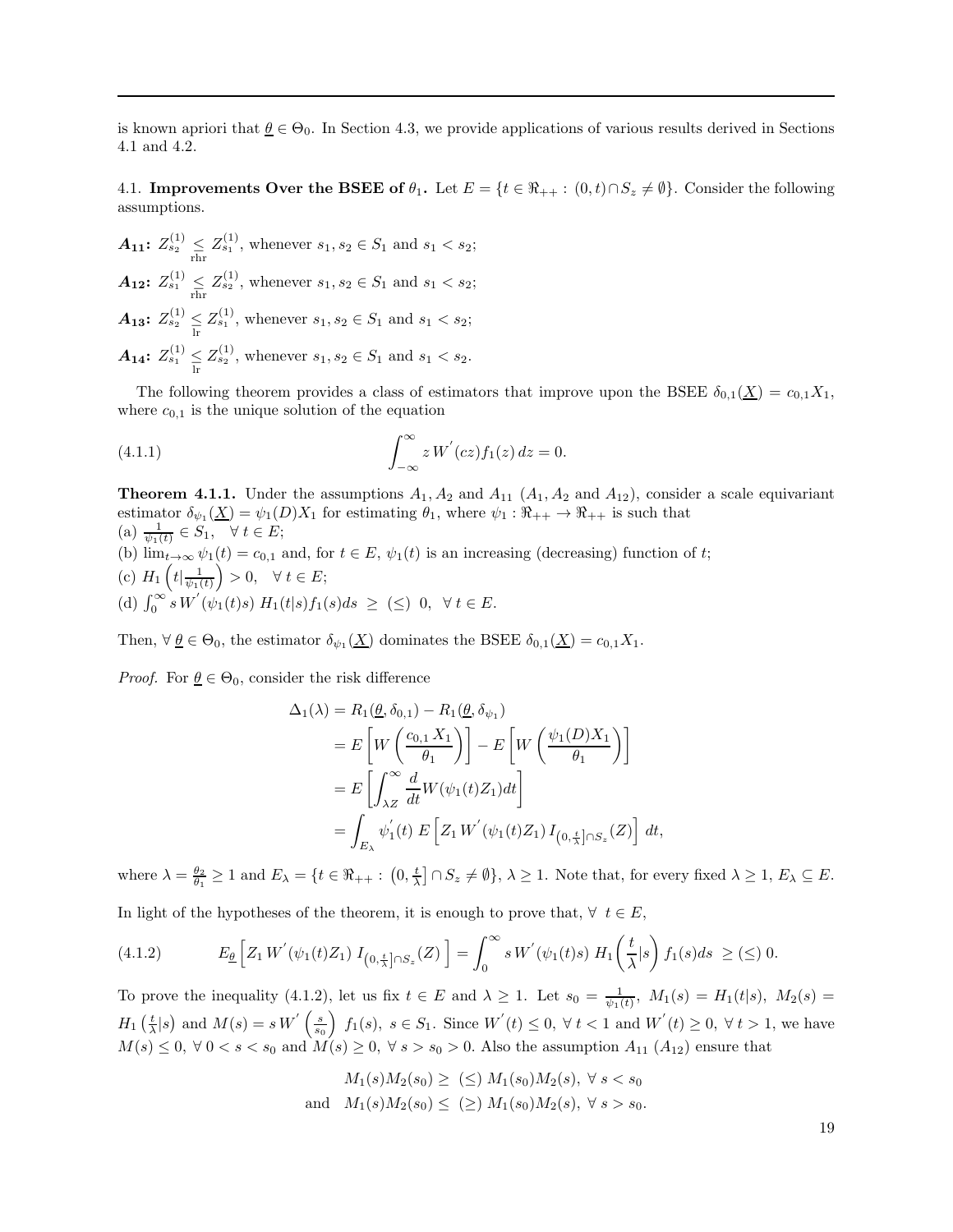Now using Lemma 2.1, we conclude that

$$
0 \leq (\geq) H_1\left(\frac{t}{\lambda} \Big|\frac{1}{\psi_1(t)}\right) \int_{-\infty}^{\infty} s W'(\psi_1(t)s) H_1(t|s) f_1(s) ds
$$
  

$$
\leq (\geq) H_1\left(t \Big|\frac{1}{\psi_1(t)}\right) \int_{-\infty}^{\infty} s W'(\psi_1(t)s) H_1\left(\frac{t}{\lambda} \Big|s\right) f_1(s) ds.
$$

Now the result follows on using hypothesis (c).  $\Box$ 

We will now prove two corollaries to the above theorem. The following corollary gives us the Brewster-Zidek (1974) type improvements over the BSEE  $\delta_{0,1}(\underline{X})$ .

**Corollary 4.1.1.** (i) Under the assumptions  $A_1, A_2$  and  $A_{11}$   $(A_1, A_2$  and  $A_{12}$ ), suppose that, for every fixed  $t \in E$ , the equation

$$
l_1(c|t) = \int_0^\infty s W^{'}(cs) H_1(t|s) f_1(s) ds = 0
$$

has the unique solution  $c \equiv \psi_{0,1}(t)$ . Further suppose that for every  $t \in E$ ,  $\frac{1}{\psi_{0,1}(t)} \in S_1$  and  $H_1\left(t| \frac{1}{\psi_{0,1}(t)}\right) > 0.$ 

(i) Then the estimator  $\delta_{\psi_{0,1}}(\underline{X}) = \psi_{0,1}(D)X_1$  dominates the BSEE  $\delta_{0,1}(\underline{X})$ ,  $\forall \underline{\theta} \in \Theta_0$ .

(ii) Suppose that  $\psi_{1,1} : \mathbb{R}_{++} \to \mathbb{R}_{++}$  is such that  $\frac{1}{\psi_{1,1}(t)} \in S_1$ ,  $\forall t \in E$ ,  $H_1\left(t | \frac{1}{\psi_{1,1}(t)}\right)$ 0,  $\forall t \in E, \quad \psi_{1,1}(t) \geq (\leq) \psi_{0,1}(t), \quad \forall t \in E, \quad \psi_{1,1}(t)$  is increasing (decreasing) in  $t \in E$  and  $\lim_{t\to\infty} \psi_{1,1}(t) = c_{0,1}$ . Then the estimator  $\delta_{\psi_{1,1}}(\underline{X}) = \psi_{1,1}(D)X_1$  dominates the BSEE  $\delta_{0,1}(\underline{X})$ ,  $\forall \underline{\theta} \in \Theta_0$ .

*Proof.* (i). It is sufficient to prove that  $\psi_{0,1}(t)$  satisfies condition (b) of Theorem 4.1.1. To prove that  $\psi_{0,1}(t)$  is an increasing (decreasing) function of  $t \in E$ , suppose that, there exist positive numbers  $t_1 \in E$ and  $t_2 \in E$  such that  $t_1 < t_2$  and  $\psi_{0,1}(t_1) \neq \psi_{0,1}(t_2)$ . Then

(4.1.3) 
$$
\int_0^\infty s W'(\psi_{0,1}(t_1)s) H_1(t_1|s) f_1(s) ds = 0.
$$

Consider

$$
l_1(c|t_2) = \int_0^\infty s W^{'}(c\,s) H_1(t_2|s) f_1(s) ds, \ c \in \Re_{++}.
$$

Since  $W'(t)$  is an increasing function of  $t \in \Re$ , it follows that  $l_1(c|t_2)$  is an increasing function of c and  $\psi_{0,1}(t_2)$  is the unique solution of  $l_1(c|t_2) = 0$ . Let  $s_0 = \frac{1}{\psi_{0,1}(t_1)}$ ,  $M(s) = s W^{'}\left(\frac{s}{s_0}\right) f_1(s)$ ,  $M_1(s) = H_1(t_2|s)$ and  $M_2(s) = H_1(t_1|s)$ ,  $s \in S_1$ . Then, under the assumption  $A_{11}$   $(A_{12})$ , we have

$$
M_1(s)M_2(s_0) \geq \ (\leq) M_1(s_0)M_2(s), \ \forall \ 0 < s < s_0
$$

and 
$$
M_1(s)M_2(s_0) \leq (\geq) M_1(s_0)M_2(s), \forall s > s_0.
$$

Now, using Lemma 2.1, we get

$$
H_1\left(t_1|\frac{1}{\psi_{0,1}(t_1)}\right)\int_0^\infty s W^{'}(\psi_{0,1}(t_1)s) H_1(t_2|s) f_1(s) ds
$$
  
\n
$$
\leq (\geq) H_1\left(t_2|\frac{1}{\psi_{0,1}(t_1)}\right)\int_0^\infty s W^{'}(\psi_{0,1}(t)s) H_1(t_1|s) f_1(s) ds = 0,
$$

implying that  $l_1(\psi_{0,1}(t_1)|t_2) = \int_0^\infty s W'(\psi_{0,1}(t_1)s) H_1(t_2|s) f_1(s) ds$  < (> 0, as  $l_1(c|t_2) = 0$  has the unique solution  $c = \psi_{0,1}(t_2)$  and  $\psi_{0,1}(t_1) \neq \psi_{0,1}(t_2)$ . Since  $l_1(c|t_2)$  is an increasing function of c and  $l_1(\psi_{0,1}(t_2)|t_2) = 0$ , this implies that  $\psi_{0,1}(t_1) < (>) \psi_{0,1}(t_2)$ .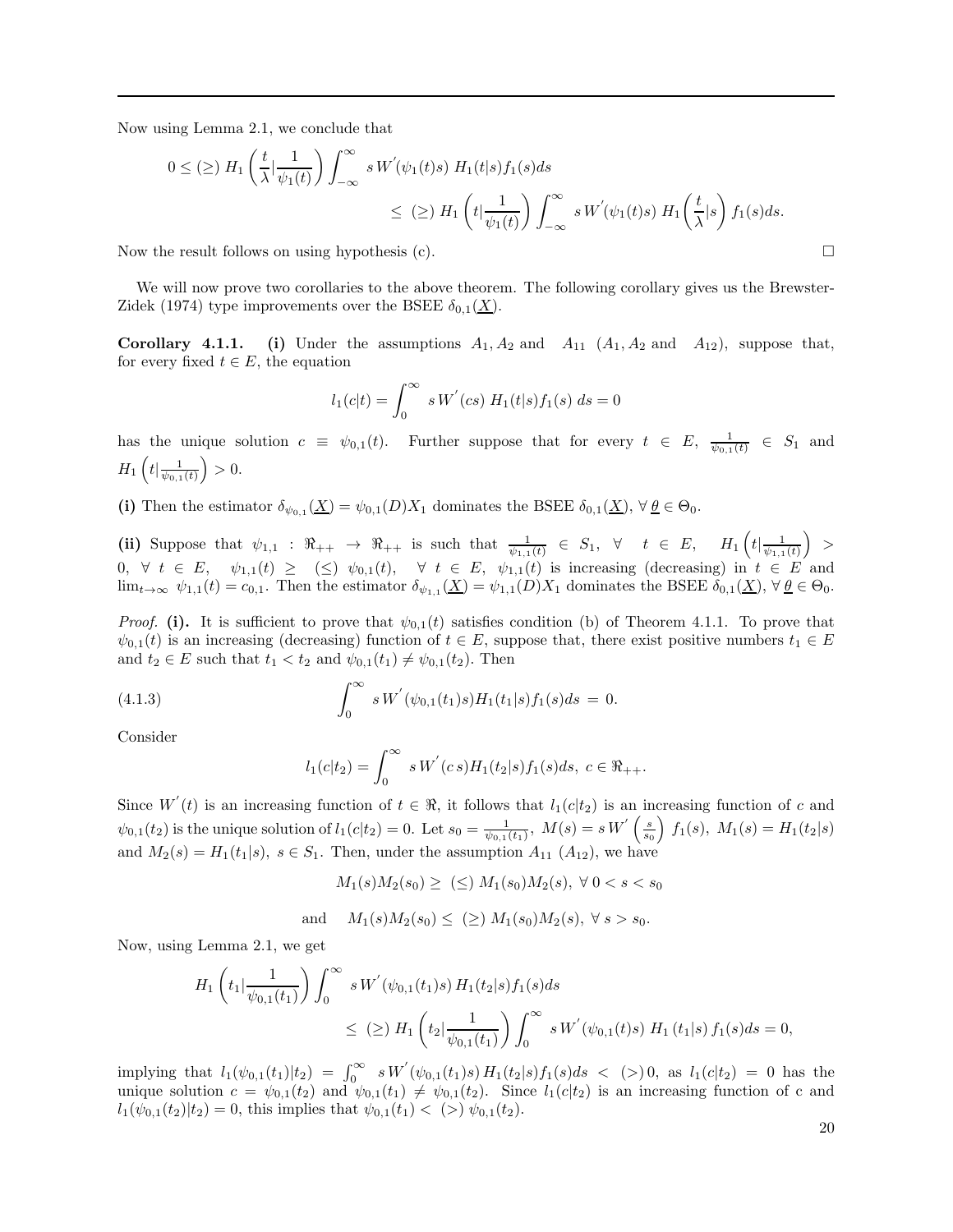Now to show that  $\lim_{t\to\infty} \psi_{0,1}(t) = c_{0,1}$ , we have

$$
\int_0^\infty s W'(\psi_{0,1}(t)s) H_1(t|s) f_1(s) ds = 0, \forall t \in E
$$
  
\n
$$
\implies \lim_{t \to \infty} \int_0^\infty s W'(\psi_{0,1}(t)s) H_1(t|s) f_1(s) ds = 0
$$
  
\n
$$
\implies \int_0^\infty s W'(\lim_{t \to \infty} \psi_{0,1}(t)s) f_1(s) ds = 0
$$

Now the assumption  $A_2$  ensures that  $\lim_{t\to\infty} \psi_{0,1}(t) = c_{0,1}$ . Hence the assertion follows.

The proof of part (ii) is immediate from Theorem 3.1.1, since  $l_1(c|t)$  is an increasing function of  $c \in \Re, \forall t \in E.$ 

The following corollary gives us the [Stein \(1964\)](#page-31-23) type improvements over the BSEE  $\delta_{0,1}(\underline{X})$ .

**Corollary 4.1.2.** (i) Suppose that assumptions  $A_1$ ,  $A_2$  and  $A_{13}$  ( $A_1$ ,  $A_2$  and  $A_{14}$ ) hold and let  $\psi_{0,1}(t)$  be as defined in Corollary 4.1.1. In addition suppose that, for any  $t \in E$ , the equation

$$
l_2(c|t) = \int_0^\infty s W^{'}(c s) h_1(t|s) f_1(s) ds = 0
$$

has the unique solution  $c \equiv \psi_{2,1}(t)$ , where  $\frac{1}{\psi_{2,1}(t)} \in S_1$ ,  $\forall t \in E$  and  $H_1\left(t | \frac{1}{\psi_{2,1}(t)}\right) > 0$ ,  $\forall t \in E$ .

(i) Let  $\psi_{2,1}^*(t) = \min\{c_{0,1}, \psi_{2,1}(t)\}$   $(\psi_{2,1}^*(t) = \max\{c_{0,1}, \psi_{2,1}(t)\})$ ,  $t \in E$ , and  $\delta_{\psi_{2,1}^*}(\underline{X}) = \psi_{2,1}^*(D)X_1$ . Then,  $\forall \underline{\theta} \in \Theta_0$ , the estimator  $\delta_{\psi_{2,1}^*}(\underline{X})$  dominates the BSEE  $\delta_{0,1}(\underline{X}) = c_{0,1}X_1$ , provided  $\frac{1}{\psi_{2,1}^*(t)} \in S_1$ ,  $\forall t \in E$ , and  $H_1\left(t\left|\frac{1}{\psi_{2,1}^*(t)}\right.\right) > 0, \ \forall \ t \in E.$ 

(ii) Let  $\psi_{3,1} : \mathbb{R}_{++} \to \mathbb{R}_{++}$  be such that  $\frac{1}{\psi_{3,1}(t)} \in S_1$ ,  $\forall t \in E$ ,  $\psi_{3,1}(t) \ge (\le) \psi_{2,1}(t)$ ,  $\forall t \in E$  and  $\psi_{3,1}(t)$  is increasing (decreasing) in  $t \in E$ . Define  $\psi_{3,1}^*(t) = \min\{c_{0,1}, \psi_{3,1}(t)\}$   $(\psi_{3,1}^*(t) = \max\{c_{0,1}, \psi_{3,1}(t)\})$ ,  $t \in E$ . Then,  $\forall \theta \in \Theta_0$ , the estimator  $\delta_{\psi_{3,1}^*}(\underline{X}) = \psi_{3,1}^*(D)X_1$  dominates the BSEE  $\delta_{0,1}(\underline{X})$ , provided  $\frac{1}{\psi_{3,1}^*(t)} \in S_1$ ,  $\forall$   $t \in E$ , and  $H_1\left(t | \frac{1}{\psi_{3,1}^*(t)}\right) > 0$   $\forall$   $t \in E$ .

*Proof.* (i). As the assumption  $A_{13}$  ( $A_{14}$ ) is stronger than the assumption  $A_{11}$  ( $A_{12}$ ), the result would follow from Theorem 4.1.1, if we prove that  $\psi_{2,1}^*(\cdot)$  satisfies conditions (b) and (d) of Theorem 4.1.1. Under the assumption  $A_{13}$  ( $A_{14}$ ), on using arguments similar to the ones used in the proof of Corollary 4.1.1, it can be shown that  $\psi_{2,1}(t)$  (and hence  $\psi_{2,1}^*(t)$ ) is increasing (decreasing) in  $t \in E$ . Now to show that  $\lim_{t\to\infty} \psi_{2,1}^*(t) = c_{0,1}$ , we will show that  $\psi_{2,1}(t) \geq \leq \psi_{0,1}(t)$ ,  $\forall t \in E$ . Let us fix  $t \in E$ . Then

$$
l_1(\psi_{0,1}(t)|t) = \int_0^\infty s W^{'}(\psi_{0,1}(t)s) H_1(t|s) f_1(s) ds = 0
$$

and

(4.1.4) 
$$
l_2(\psi_{2,1}(t)|t) = \int_0^\infty s W'(\psi_{2,1}(t)s) h_1(t|s) f_1(s) ds = 0.
$$

Using  $A_{11}$   $(A_{12})$  and  $(2.1)$ , we have

$$
h_1(t|s)H_1\left(t|\frac{1}{\psi_{0,1}(t)}\right) \ge (\le) h_1\left(t|\frac{1}{\psi_{0,1}(t)}\right)H_1(t|s), \text{ whenever } 0 < s < \frac{1}{\psi_{0,1}(t)}
$$
  
and  $h_1(t|s)H_1\left(t|\frac{1}{\psi_{0,1}(t)}\right) \le (\ge) h_1\left(t|\frac{1}{\psi_{0,1}(t)}\right)H_1(t|s), \text{ whenever } s > \frac{1}{\psi_{0,1}(t)}.$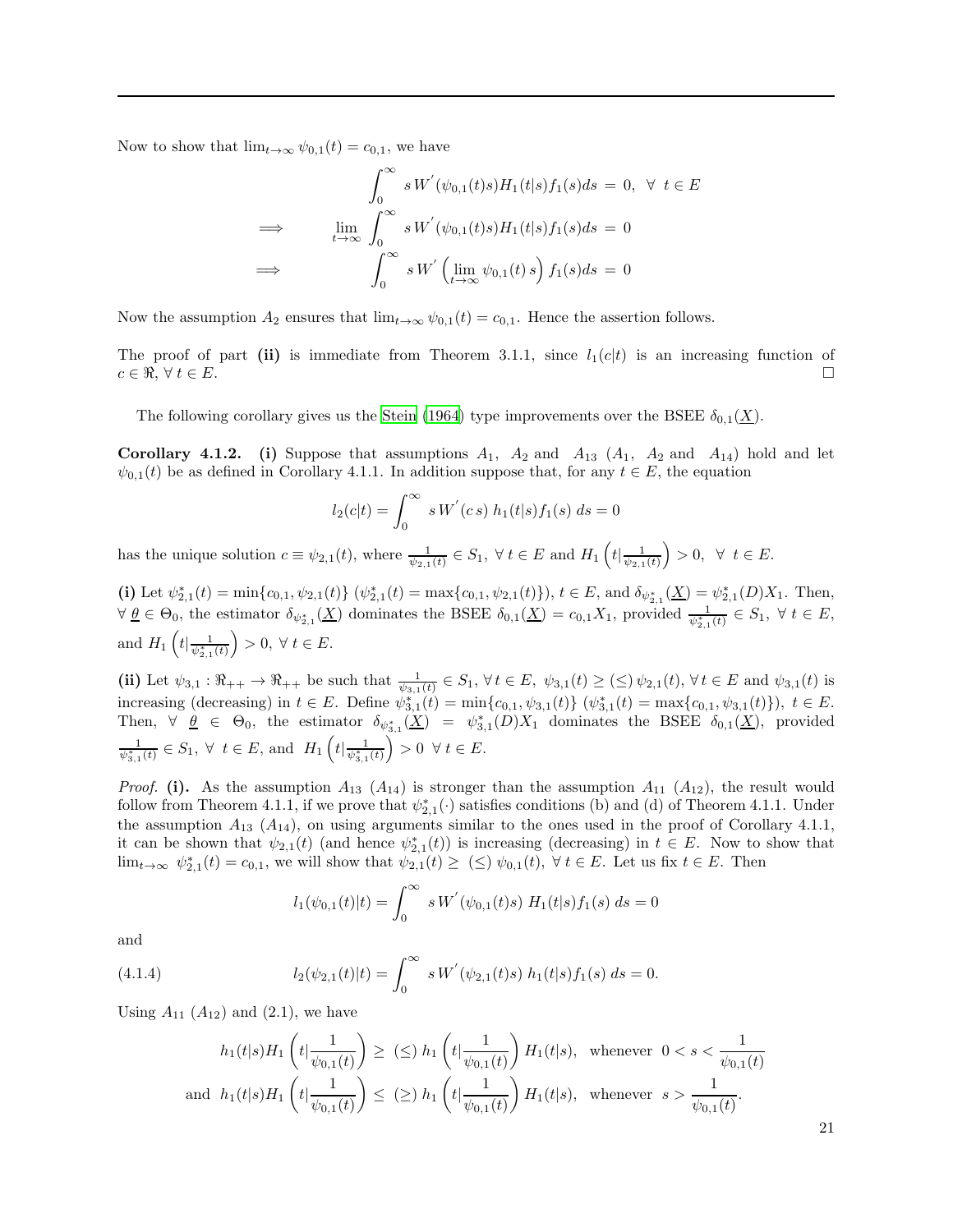Under the assumption  $A_1$  on  $W'(\cdot)$  and the fact that  $H_1\left(t\vert \frac{1}{\psi_{0,1}(t)}\right) > 0, \forall t \in E$ , letting  $s_0 =$  $\frac{1}{\psi_{0,1}(t)}, M(s) = s W'(\frac{s}{s_0}) f_1(s), M_1(s) = h_1(t|s)$  and  $M_2(s) = H_1(t|s), s \in \Re_{++}$ , and using Lemma 2.1, we conclude that

$$
l_2(\psi_{0,1}(t)|t) \leq \ (\geq) \ \frac{h_1(t|s_0)}{H_1(t|s_0)} \ l_1(\psi_{0,1}(t)|t) = 0
$$

Since  $l_2(c|t)$  is an increasing function of c (using  $A_1$ ) and  $\psi_{2,1}(t)$  is the unique solution of  $l_2(c|t) = 0$ , using (4.1.3) we conclude that  $\psi_{0,1}(t) \leq (\geq) \psi_{2,1}(t)$ . Hence  $c_{0,1} = \lim_{t \to \infty} \psi_{0,1}(t)$ 

 $\leq$  (2)  $\lim_{t\to\infty} \psi_{2,1}(t)$  and  $\lim_{t\to\infty} \psi_{2,1}^*(t) = \min\{c_{0,1}, \lim_{t\to\infty} \psi_{2,1}(t)\} = c_{0,1}$  ( $\lim_{t\to\infty} \psi_{2,1}^*(t) =$  $\max\{c_{0,1}, \lim_{t\to\infty}\psi_{2,1}(t)\}=c_{0,1}$ . Note that  $\psi_{2,1}^*(t)\geq (\leq)\psi_{0,1}(t)$ ,  $\forall t\in E$ . Since  $l_1(c|t)$  is an increasing function of  $c$ , we have

$$
l_1(\psi_{2,1}^*(t)|t) \geq \ \ (\leq) \ l_1(\psi_{0,1}(t)|t) = 0, \ \forall \ t \in E.
$$

Hence the result follows.

The proof of part (ii) is immediate using Theorem 4.1.1 and the fact that  $l_1(c|t)$  is an increasing function of c.  $\Box$ 

In the following theorem, we prove that the estimator  $\delta_{\psi_{0,1}}$ , defined in Corollary 4.1.1 (i), is the generalized Bayes estimator with respect to the non-informative density on  $\Theta_0$ .

**Theorem 4.1.2.** Suppose that assumptions  $A_1$  and  $A_2$  hold. Then, the Brewster-Zidek (1974) type estimator  $\delta_{\psi_{0,1}}(\underline{X})$  is the generalized Bayes estimator with respect to the non-informative prior density

$$
\pi(\theta_1, \theta_2) = \frac{1}{\theta_1 \theta_2}, \quad (\theta_1, \theta_2) \in \Theta_0.
$$

Proof. Consider the posterior expected loss function

$$
B_1(a|\underline{X}) = \iint_{0 < \theta_1 \le \theta_2 < \infty} W\left(\frac{a}{\theta_1}\right) \frac{1}{\theta_1 \theta_2} f\left(\frac{X_1}{\theta_1}, \frac{X_2}{\theta_2}\right) \pi(\theta_1, \theta_2) d\theta_1 d\theta_2
$$
  
= 
$$
\frac{1}{X_1 X_2} \iint_{z_1 \ge 0, 0 < \frac{z_2}{z_1} \le D} W\left(\frac{a z_1}{X_1}\right) f(z_1, z_2) dz_1 dz_2.
$$

Clearly, under assumptions  $A_1$  and  $A_2$ , the unique minimizer  $\hat{a}_1(\underline{X})$  of  $B_1(a|\underline{X})$  is the unique solution of the equation

$$
\iint_{z_1 \ge 0, \frac{z_2}{z_1} \le D} z_1 W^{'}\left(\frac{az_1}{X_1}\right) f(z_1, z_2) dz_1 dz_2 = 0
$$

i.e.,

$$
\int_0^\infty z_1 W' \left( \frac{\hat{a}_1(\underline{X}) z_1}{X_1} \right) H_1(D|z_1) f_1(z_1) dz_1 = 0.
$$

This implies  $\frac{\hat{a}_1(\underline{X})}{X_1} = \psi_{0,1}(D)$ , i.e.,  $\hat{a}_1(\underline{X}) = X_1 \psi_{0,1}(D) = \delta_{\psi_{0,1}}(D)$ . Hence the result follows.

**Remark 4.1.1.** Let  $X_1$  and  $X_2$  be independently distributed with marginal pdfs  $\frac{1}{\theta_1} f_1\left(\frac{x_1}{\theta_1}\right), x_1 \in \Re$ and  $\frac{1}{\theta_2} f_2 \left( \frac{x_2}{\theta_2} \right)$ ,  $x_2 \in \Re$ , respectively, where  $\theta_1 > 0$  and  $\theta_2 > 0$  are unknown scale parameters and it is apriori known that  $\theta_1 \leq \theta_2$ . Then  $(Z_1, Z_2) = \left(\frac{X_1}{\theta_1}, \frac{X_2}{\theta_2}\right)$  has joint density

(4.1.5) 
$$
f(z_1, z_2) = f_1(z_1) f_2(z_2), \quad z = (z_1, z_2) \in \mathbb{R}^2.
$$

[Kubokawa and Saleh \(1994](#page-30-2)) considered the above model and proved results stated in Theorem 4.1.1 and, Corollaries 4.1.1 and 4.1.2 under the distributional assumptions that  $S_1 = S_2 = \Re_{++}$  and  $f_i \in P_S$ ,  $i = 1, 2$ , where  $P<sub>S</sub>$  is as defined in (1.4).

Results stated in Theorem 4.1.1 and Corollaries 4.1.1-4.1.2 are proved under more general setting than those considered by [Kubokawa and Saleh \(1994\)](#page-30-2) (statistical independence and  $S_1 = S_2 = \Re_{++}$ ).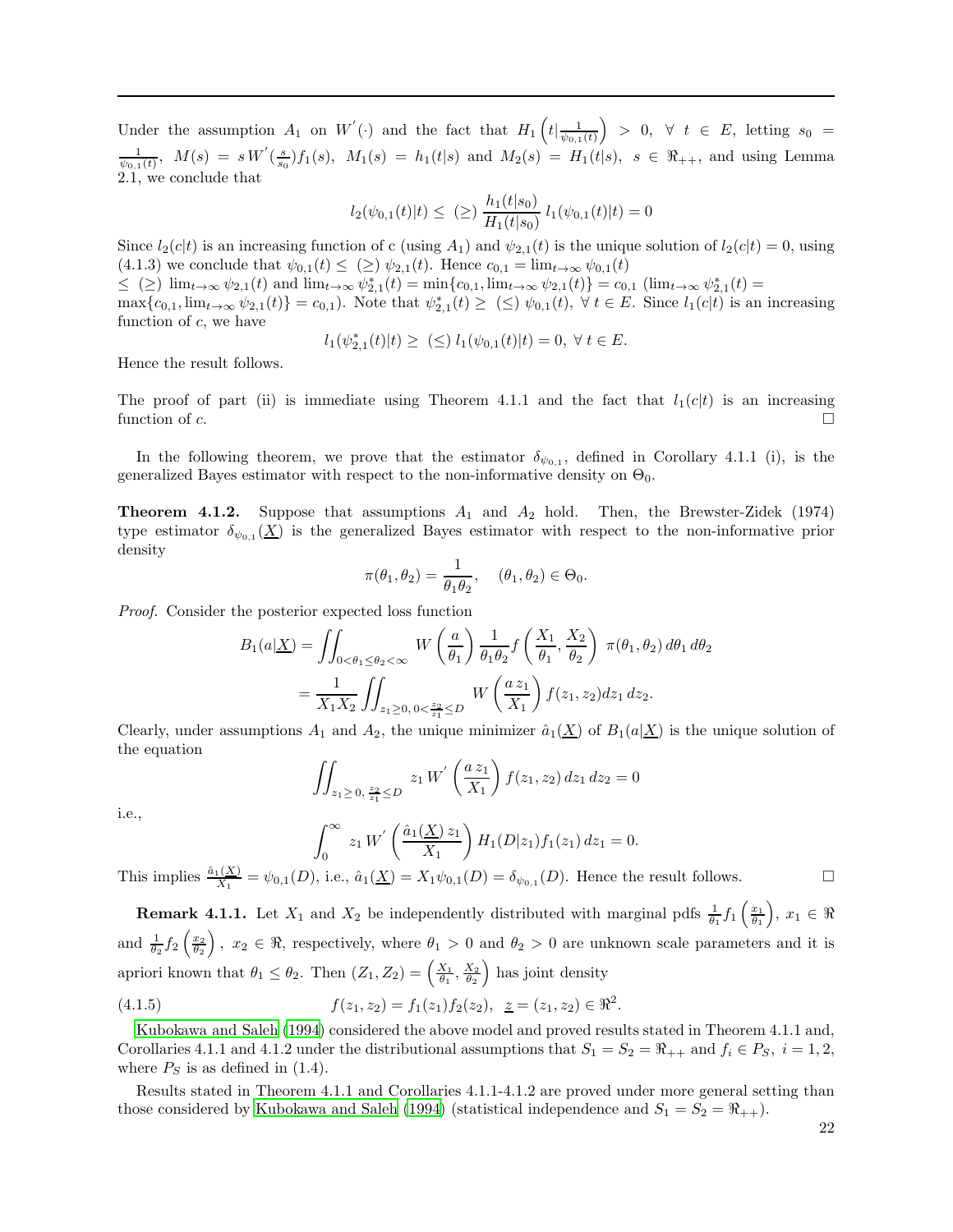4.2. Improvements Over the BSEE of  $\theta_2$ . In this subsection, we will require one or more of the following assumptions to derive estimators that dominate the BSEE  $\delta_{0,2}(\underline{X}) = c_{0,2}X_2$ , under the restricted parameter space  $\Theta_0$ .

 $A_{15}: Z^{(2)}_{s_1} \leq Z^{(2)}_{s_2}$ , whenever  $s_1, s_2 \in S_2$  and  $s_1 < s_2$ ;  $A_{16}$ :  $Z_{s_2}^{(2)} \leq Z_{s_1}^{(2)}$ , whenever  $s_1, s_2 \in S_2$  and  $s_1 < s_2$ ;  $A_{17}$ :  $Z_{s_1}^{(2)} \leq Z_{s_2}^{(2)}$ , whenever  $s_1, s_2 \in S_2$  and  $s_1 < s_2$ ;  $A_{18}$ :  $Z_{s_2}^{(2)} \leq Z_{s_1}^{(2)}$ , whenever  $s_1, s_2 \in S_2$  and  $s_1 < s_2$ .

The following theorem provides a class of estimators that dominate the unrestricted BSEE  $\delta_{0,2}(\underline{X}) = c_{0,2}X_2$ . Through two Corollaries to this theorem, we also provide the Brewster-Zidek (1974) type smooth and the Stein type non-smooth estimators that dominate the BSEE  $\delta_{0,2}(\underline{X}) = c_{0,2}X_2$ . The proofs of the theorem and these corollaries are similar to those of Theorem 3.1.1, Corollary 3.1.1 and Corollary 3.1.2, and hence omitted.

**Theorem 4.2.1.** Suppose that assumptions  $A_1$ ,  $A_2$  and  $A_{15}$  ( $A_1$ ,  $A_2$  and  $A_{16}$ ) hold. Consider a scale equivariant estimator  $\delta_{\psi_2}(\underline{X}) = \psi_2(D)X_2$ , where  $\psi_2 : \Re_{++} \to \Re_{++}$  is such that (a)  $\frac{1}{\psi_2(t)} \in S_2$ ,  $\forall t \in E$ ; (b)  $\lim_{t\to\infty} \psi_2(t) = c_{0,2}$  and  $\psi_2(t)$  is decreasing (increasing) in  $t \in E$ ; (c)  $H_2\left(t|\frac{1}{\psi_2(t)}\right) > 0, \quad \forall \ t \in E;$ (d)  $\int_0^\infty s \, W'(\psi_2(t)s) \, H_2(t|s) f_2(s) ds \leq (\geq) 0, \ \ \forall \ t \in E.$ 

where  $E = \{t \in \Re_{++} : (0,t) \cap S_z \neq \emptyset\}$ . Then, the estimator  $\delta_{\psi_2}(\underline{X}) = \psi_2(D)X_2$  dominates the BSEE  $\delta_{0,2}(\underline{X}) = c_{0,2}X_2, \forall \underline{\theta} \in \Theta_0.$ 

The following corollary provides the Brewster-Zidek (1974) type improvements over the BSEE  $\delta_{0,2}(\underline{X}) = c_{0,2}X_2.$ 

**Corollary 4.2.1.** (i) Suppose that assumptions  $A_1$ ,  $A_2$  and  $A_{15}$   $(A_1$ ,  $A_2$  and  $A_{16}$ ) hold. Further suppose that, for every fixed  $t \in E$ , the equation

$$
l_3(c|t) = \int_0^\infty s W^{'}(cs) H_2(t|s) f_2(s) ds = 0
$$

has the unique solution  $c \equiv \psi_{0,2}(t)$  such that  $\frac{1}{\psi_{0,2}(t)} \in S_2$  and  $H_2\left(t|\frac{1}{\psi_{0,2}(t)}\right) > 0$ ,  $\forall t \in E$ . Then, the estimator  $\delta_{\psi_{0,2}}(\underline{X}) = \psi_{0,2}(D)X_2$  improves upon the BSEE  $\delta_{0,2}(\underline{X}) = c_{0,2}X_2, \forall \underline{\theta} \in \Theta_0$ .

(ii) In addition to assumptions of (i) above, suppose that  $\psi_{1,2} : \mathbb{R}_{++} \to \mathbb{R}_{++}$  is such that  $\frac{1}{\psi_{1,2}(t)} \in S_2, \ \forall \quad t \in E, \quad H_2\left(t | \frac{1}{\psi_{1,2}(t)}\right) > 0, \ \forall \ t \in E, \quad \psi_{1,2}(t) \leq \text{ (}\geq\text{) } \psi_{0,2}(t), \quad \forall \ t \in E, \ \psi_{1,2}(t)$ is decreasing (increasing) in  $t \in E$  and  $\lim_{t\to\infty} \psi_{1,2}(t) = c_{0,2}$ . Then,  $\forall \underline{\theta} \in \Theta_0$ , the estimator  $\delta_{\psi_{1,2}}(\underline{X}) = \psi_{1,2}(D)X_2$  dominates the BSEE  $\delta_{0,2}(\underline{X}) = c_{0,2}X_2$ .

In the following corollary we provide the [Stein \(1964](#page-31-23)) type improvements over the BSEE  $\delta_{0.2}(\underline{X})$ .

Corollary 4.2.2. (i) Suppose that assumptions  $A_1$ ,  $A_2$  and  $A_{17}$   $(A_1, A_2$  and  $A_{18}$ ) hold and let  $\psi_{0,2}(t), t \in E$ , be as defined in Corollary 4.2.1. In addition suppose that, for any  $t \in E$ , the equation

$$
l_4(c|t) = \int_0^\infty s W^{'}(c s) h_2(t|s) f_2(s) ds = 0
$$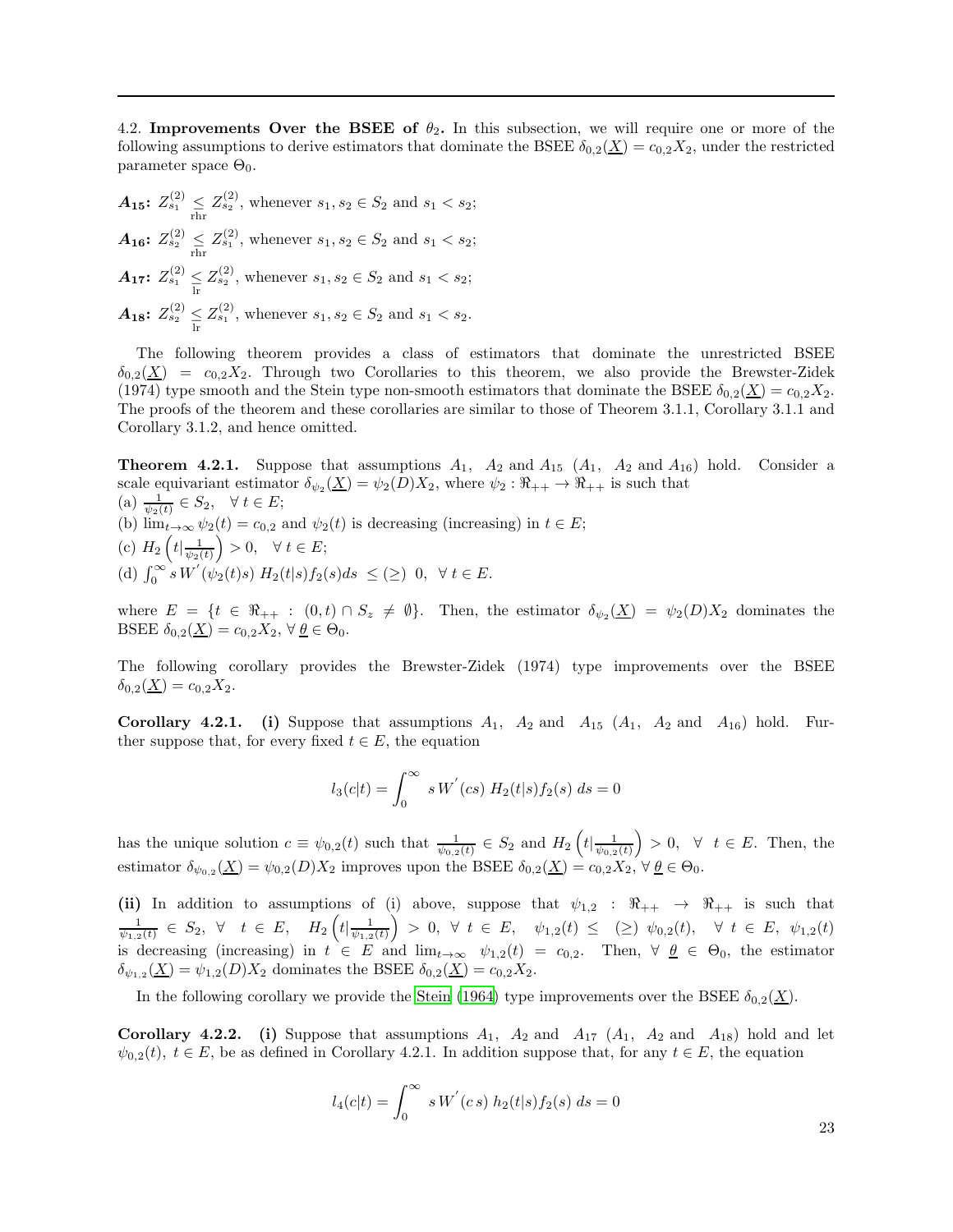has the unique solution  $c \equiv \psi_{2,2}(t)$  such that  $\frac{1}{\psi_{2,2}(t)} \in S_2$ ,  $\forall t \in E$  and  $H_2\left(t | \frac{1}{\psi_{2,2}(t)}\right) > 0$ ,  $\forall t \in E$ . Let  $\psi_{2,2}^{*}(t) = \max\{c_{0,2}, \psi_{2,2}(t)\}$   $(\psi_{2,2}^{*}(t) = \min\{c_{0,2}, \psi_{2,2}(t)\})$ ,  $t \in E$ , and  $\delta_{\psi_{2,2}^{*}}(\underline{X}) = \psi_{2,2}^{*}(D)X_2$ . Then

$$
R_2(\underline{\theta}, \delta_{\psi_{2,2}^*}) \le R_2(\underline{\theta}, \delta_{0,2}) \quad \forall \ \underline{\theta} \in \Theta_0,
$$

provided  $\frac{1}{\psi_{2,2}^*(t)} \in S_2$ ,  $\forall t \in E$  and  $H_2\left(t | \frac{1}{\psi_{2,2}^*(t)}\right) > 0$ ,  $\forall t \in E$ .

(ii) In addition to assumptions of (i) above, suppose that  $\psi_{3,2} : \mathbb{R}_{++} \to \mathbb{R}_{++}$  is such that  $\frac{1}{\psi_{3,2}(t)} \in S_2$ ,  $\forall$   $t \in E$ ,  $\psi_{3,2}(t) \leq (\geq) \psi_{2,2}(t)$ ,  $\forall$   $t \in E$  and  $\psi_{3,2}(t)$  is decreasing (increasing) in  $t \in E$ . Define  $\psi_{3,2}^*(t) = \max\{c_{0,2}, \psi_{3,2}(t)\}$   $(\psi_{3,2}^*(t) = \min\{c_{0,2}, \psi_{3,2}(t)\})$ ,  $t \in E$ , and  $\delta_{\psi_{3,2}}(\underline{X}) = \psi_{3,2}(D)X_2$ . Then

$$
R_2(\underline{\theta}, \delta_{\psi_{3,2}}) \le R_2(\underline{\theta}, \delta_{0,2}), \ \ \forall \ \underline{\theta} \in \Theta_0,
$$

provided  $\frac{1}{\psi_{3,2}(t)} \in S_2$ ,  $\forall$   $t \in E$  and  $H_2\left(t | \frac{1}{\psi_{3,2}(t)}\right) > 0$   $\forall$   $t \in E$ .

The following theorem shows that the Brewster-Zidek (1974) type estimator  $\delta_{\psi_{0,2}}(\cdot)$ , derived in Corollary 4.2.1, is the generalized Bayes estimator with respect to the non-informative prior density on  $\Theta_0$ . The proof of the theorem is similar to that of Theorem 4.1.2, hence omitted.

**Theorem 4.2.2.** Under the assumptions  $A_1$  and  $A_2$ , the Brewster-Zidek (1974) type estimator  $\delta_{\psi_{0,2}}(\underline{X})$  is the generalized Bayes estimator with respect to the non-informative prior density

$$
\pi(\theta_1, \theta_2) = \frac{1}{\theta_1 \theta_2}, \quad (\theta_1, \theta_2) \in \Theta_0.
$$

4.3. Applications. Now we provide some applications of the results derived in subsections 4.1 and 4.2.

**Example 4.3.1.** Let  $\underline{X} = (X_1, X_2)$  be a random variables with Mckay's bivariate gamma pdf (see Chapter 48 of [Kotz et al. \(2000\)](#page-30-20))  $f_{\underline{\theta}}(x_1, x_2) = \frac{1}{\theta_1 \theta_2} f\left(\frac{x_1}{\theta_1}, \frac{x_2}{\theta_2}\right), (x_1, x_2) \in \Re^2$ , where

$$
f(z_1, z_2) = \begin{cases} \frac{(z_2 - z_1)^{\alpha_2 - 1} z_1^{\alpha_1 - 1} e^{-z_2}}{\Gamma \alpha_1 \Gamma \alpha_2}, & 0 < z_1 < z_2 < \infty \\ 0, & \text{otherwise} \end{cases}
$$

,

and  $\theta = (\theta_1, \theta_2) \Theta_0$  is a vector of unknown scale parameters, and  $\alpha_1 > 0$  and  $\alpha_2 > 0$  are known shape parameters. Here,  $Z_1 = \frac{X_1}{\theta_1}$  and  $Z_2 = \frac{X_2}{\theta_2}$  follow gamma distributions with marginal pdfs  $f_1(z_1)$  $z_1^{\alpha_1-1}e^{-z_1}$  $\frac{(-1)^{n}e^{-z_1}}{\Gamma(\alpha_1)}, z_1 > 0$  and  $f_2(z_2) = \frac{z_2^{\alpha_1 + \alpha_2 - 1}e^{-z_2}}{\Gamma(\alpha_1 + \alpha_2)}$  $\frac{e^{-z}}{\Gamma(\alpha_1+\alpha_2)}, z_2 > 0$ , respectively.

Consider estimation of scale parameter  $\theta_i$  under the squared error loss function  $L_i(\underline{\theta}, a) = W\left(\frac{a}{\theta_i}\right), \underline{\theta} \in$  $\Theta_0, a \in \mathbb{R}_{++}, i = 1, 2$ , where  $W(t) = (t-1)^2, t \in \mathbb{R}$ . The loss function  $L_i, i = 1, 2$ , satisfies assumptions  $A_1$  and  $A_2$  with  $c_{0,1} = \frac{1}{\alpha_1+1}$  and  $c_{0,2} = \frac{1}{\alpha_1+\alpha_2+1}$ . So, the BSEE of  $\theta_1$  and  $\theta_2$  are  $\delta_{0,1}(\underline{X}) = \frac{1}{\alpha_1+1}X_1$  and  $\delta_{0,2}(\underline{X}) = \frac{1}{\alpha_1 + \alpha_2 + 1} X_2$ , respectively.

We have  $S_1 = S_2 = [0, \infty)$ ,  $S_z = [1, \infty)$  and  $E = \{t \in \Re_{++} : (0, t) \cap S_z \neq \emptyset\} = [1, \infty)$ .

# Estimation of  $\theta_1$ :

For any  $s \in S_1$ , the pdf and df of  $Z_s^{(1)}$ , respectively, are

$$
h_1(z|s) = \begin{cases} \frac{s^{\alpha_2}(z-1)^{\alpha_2-1}e^{-s(z-1)}}{\Gamma_{\alpha_2}}, & 1 < z < \infty \\ 0, & \text{otherwise} \end{cases} \text{ and } H_1(t|s) = \begin{cases} 0, & t < 1 \\ \int_1^t h_1(z|s) \, dz, & t \ge 1 \end{cases}.
$$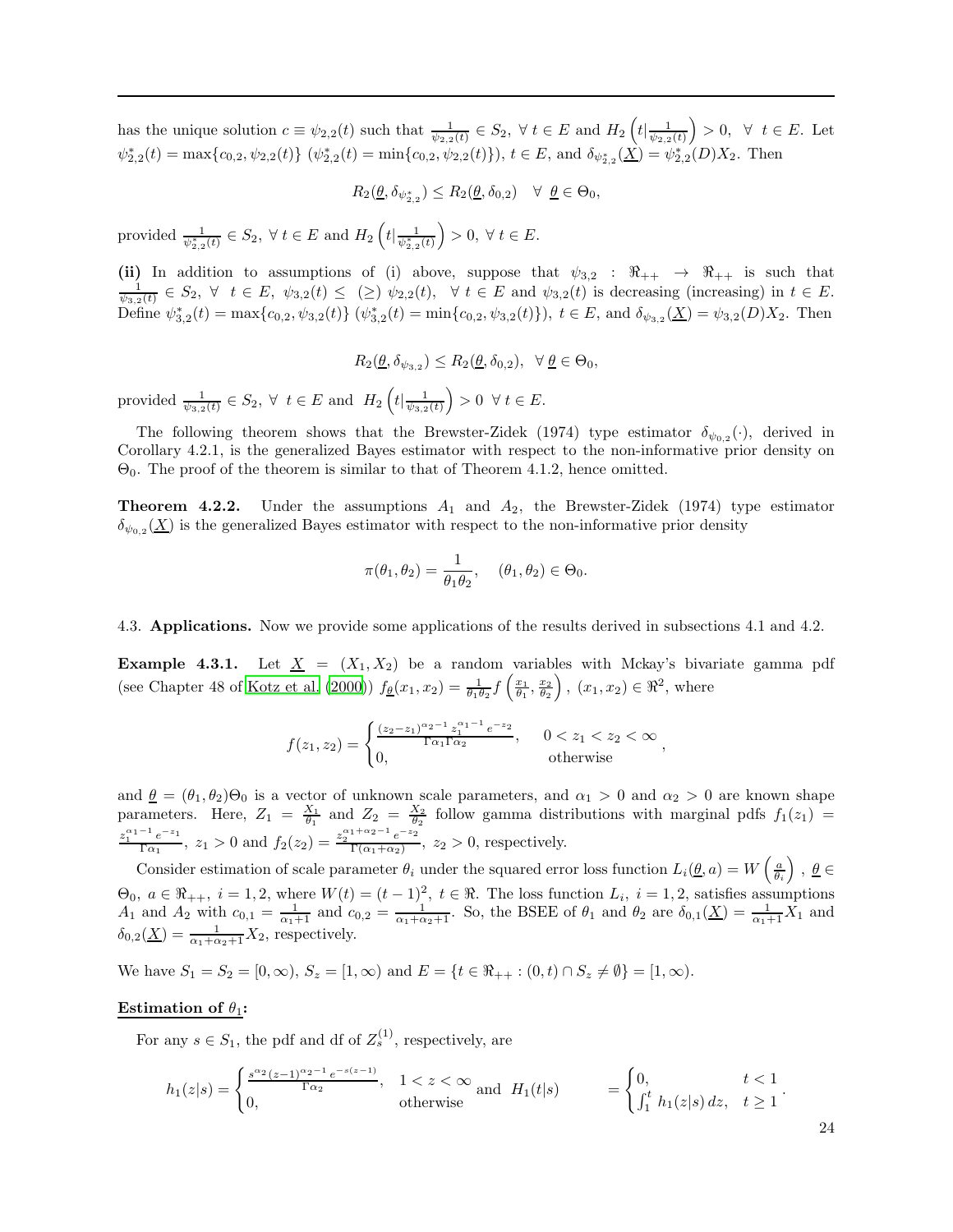It is easy to verify that, for  $s \in S_1$ ,  $Z_s^{(1)}$  satisfies assumptions  $A_{11}$  and  $A_{13}$ . For  $t \in E = (1, \infty)$ , we have

$$
\psi_{0,1}(t) = \frac{\int_{-\infty}^{\infty} s H_1(t|s) f_1(s) ds}{\int_{-\infty}^{\infty} s^2 H_1(t|s) f_1(s) ds} = \frac{1}{\alpha_1 + \alpha_2 + 1} \frac{\int_{0}^{t-1} \frac{x^{\alpha_2 - 1}}{(x+1)^{\alpha_1 + \alpha_2 + 1}} dx}{\int_{0}^{t-1} \frac{x^{\alpha_2 - 1}}{(x+1)^{\alpha_1 + \alpha_2 + 2}} dx},
$$

$$
\psi_{2,1}(t) = \frac{\int_{-\infty}^{\infty} s h_1(t|s) f_1(s) ds}{\int_{-\infty}^{\infty} s^2 h_1(t|s) f_1(s) ds} = \frac{t}{\alpha_1 + \alpha_2 + 1}
$$

$$
\text{and} \quad \psi_{2,1}^*(t) = \min\{c_{0,1}, \psi_{2,1}(t)\} = \begin{cases} \frac{t}{\alpha_1 + \alpha_2 + 1}, & 1 < t < \frac{\alpha_1 + \alpha_2 + 1}{\alpha_1 + 1} \\ \frac{1}{\alpha_1 + 1}, & t \ge \frac{\alpha_1 + \alpha_2 + 1}{\alpha_1 + 1} \end{cases}
$$

Using Corollary 4.1.1 (i) and 4.1.2 (i), the Brewster-Zidek (1974) and [Stein \(1964](#page-31-23)) type estimators dominating the BSEE  $\delta_{0,1}(\underline{X}) = \frac{X_1}{\alpha_1 + 1}$  are

$$
\delta_{\psi_{0,1}}(\underline{X}) = \psi_{0,1}(D)X_1 = \frac{1}{\alpha_1 + \alpha_2 + 1} \frac{\int_0^{D-1} \frac{x^{\alpha_2 - 1}}{(x+1)^{\alpha_1 + \alpha_2 + 1}} dx}{\int_0^{D-1} \frac{x^{\alpha_2 - 1}}{(x+1)^{\alpha_1 + \alpha_2 + 2}} dx} X_1
$$
  
and  $\delta_{\psi_{2,1}^*}(\underline{X}) = \psi_{2,1}^*(D)X_1 = \begin{cases} \frac{X_2}{\alpha_1 + \alpha_2 + 1}, & X_1 > \frac{\alpha_1 + 1}{\alpha_1 + \alpha_2 + 1} X_2 \\ \frac{X_1}{\alpha_1 + 1}, & X_1 \le \frac{\alpha_1 + 1}{\alpha_1 + \alpha_2 + 1} X_2 \end{cases}$ 

respectively.

# Estimation of  $\theta_2$ :

a.

The BSEE of  $\theta_2$  is  $\delta_{0,2}(\underline{X}) = \frac{X_2}{\alpha_1 + \alpha_2 + 1}$ . For any  $s \in S_2$ , the pdf of  $Z_s^{(2)}$  is

$$
h_1(z|s) = \begin{cases} \frac{\Gamma(\alpha_1 + \alpha_2)}{\Gamma \alpha_1 \Gamma(\alpha_2)} \left(1 - \frac{1}{z}\right)^{\alpha_2 - 1} \left(\frac{1}{z}\right)^{\alpha_1 + 1}, & 1 < z < \infty \\ 0, & \text{otherwise} \end{cases}
$$

.

.

Here, for  $s \in S_2$ , the pdf of  $Z_s^{(2)}$  does not depend on s (i.e., both assumptions  $A_{17}$  and  $A_{18}$  hold). Consequently improvements over the BSEE of  $\theta_2$  can not be obtained using the results provided in this paper.

**Example 4.3.2.** Let  $X_1$  and  $X_2$  be two dependent random variables with joint pdf

$$
f_{\underline{\theta}}(x_1, x_2) = \frac{1}{\theta_1 \theta_2} f\left(\frac{x_1}{\theta_1}, \frac{x_2}{\theta_2}\right), (x_1, x_2) \in \mathbb{R}^2,
$$

where  $\theta = (\theta_1, \theta_2) \in \Theta_0 = \{(x_1, x_2): 0 < x_1 < x_2 < \infty\}$  and

$$
f(z_1, z_2) = \begin{cases} e^{-z_1}(1 - e^{-z_2}), & 0 < z_2 < z_1 \\ e^{-z_2}(1 - e^{-z_1}), & 0 < z_1 < z_2 \\ 0, & \text{otherwise} \end{cases}
$$

The above bivariate distribution is a special case of Cheriyan and Ramabhadran's bivariate gamma distribution (see [Kotz et al. \(2000\)](#page-30-20)). Here random variable  $X_i$  follows Gamma distribution with pdf  $f_i(\frac{x}{\theta_i}) = \frac{x}{\theta_i^2} e^{-\frac{x}{\theta_i}}, x > 0, i = 1, 2$ . For estimation of  $\theta_i$ , consider the squared error loss function

$$
L_i(\underline{\theta}, a) = \left(\frac{a}{\theta_i} - 1\right)^2, \ \underline{\theta} \in \Theta_0, \ a \in \Re_{++}, \ i = 1, 2.
$$

Here assumptions  $A_1$  and  $A_2$  hold, with  $c_{0,i} = \frac{1}{3}$ . The BSEE of  $\theta_i$  is  $\delta_{0,i}(\underline{X}) = \frac{1}{3}X_i$ ,  $i = 1, 2$ . We have  $S_1 = S_2 = [0, \infty)$  and  $E = \Re_{++}$ .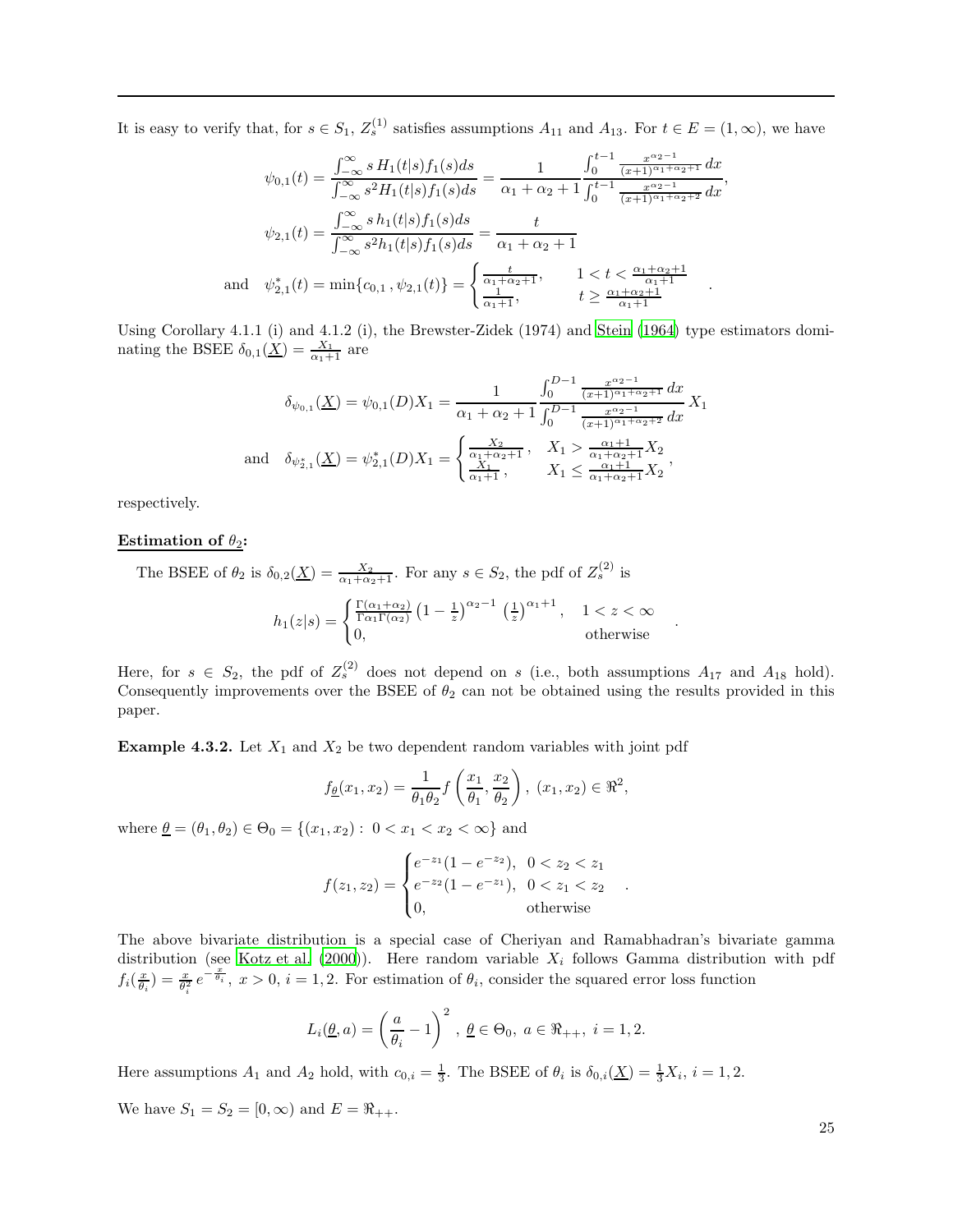# Estimation of  $\theta_1$ :

and

For any  $s \in S_1$ , the pdf and df of  $Z_s^{(1)}$ , respectively, are

$$
h_1(z|s) = \begin{cases} 1 - e^{-sz}, & 0 < z < 1 \\ e^{-s(z-1)}(1 - e^{-s}), & 1 \le z < \infty \\ 0, & \text{otherwise} \end{cases} \quad \text{and} \quad H_1(t|s) = \begin{cases} 0, & t < 0 \\ t - \frac{1}{s} + \frac{e^{-st}}{s}, & 0 \le t < 1 \\ \frac{(1 - e^{-s})(1 - e^{-s(t-1)})}{s}, & t \ge 1 \end{cases}.
$$

It is easy to verify that, for  $0 < s_1 < s_2 < \infty$ ,  $\frac{h_1(z|s_1)}{h_1(z|s_2)}$  $\frac{n_1(z|s_1)}{h_1(z|s_2)}$  is increasing in  $z \in \Re_{++}$ . Consequently, assumptions  $A_{11}$  and  $A_{13}$  hold here. For any  $t \in E = \Re_{++}$ , we have

$$
\psi_{0,1}(t) = \frac{\int_{-\infty}^{\infty} s H_1(t|s) f_1(s) ds}{\int_{-\infty}^{\infty} s^2 H_1(t|s) f_1(s) ds} = \begin{cases} \frac{2t - 1 + \frac{1}{(t+1)^2}}{6t - 2 + \frac{1}{(t+1)^3}}, & 0 < t < 1 \\ \frac{2 - \frac{1}{t^2} + \frac{1}{(t+1)^2}}{6 - \frac{2}{t^3} + \frac{1}{(t+1)^3}}, & t \ge 1 \end{cases},
$$
  

$$
\psi_{2,1}(t) = \frac{\int_{-\infty}^{\infty} s h_1(t|s) f_1(s) ds}{\int_{-\infty}^{\infty} s^2 h_1(t|s) f_1(s) ds} = \begin{cases} \frac{1}{3} \frac{1 - \frac{1}{(t+1)^3}}{1 - \frac{1}{(t+1)^4}}, & 0 < t < 1 \\ \frac{1}{3} \frac{\frac{1}{t^3} - \frac{1}{(t+1)^3}}{\frac{1}{t^4} - \frac{1}{(t+1)^4}}, & t \ge 1 \end{cases}
$$
  

$$
\psi_{2,1}^*(t) = \min\{c_{0,1}, \psi_{2,1}(t)\} = \begin{cases} \frac{1}{3} \frac{1 - \frac{1}{(t+1)^3}}{1 - \frac{1}{(t+1)^4}}, & 0 < t < 1 \\ \frac{1}{3} \frac{\frac{1}{t^3} - \frac{1}{(t+1)^3}}{1 - \frac{1}{(t+1)^4}}, & 0 < t < 1 \\ \frac{1}{3} \min\left\{1, \frac{\frac{1}{t^3} - \frac{1}{(t+1)^3}}{1 - \frac{1}{(t+1)^4}}\right\}, & t \ge 1 \end{cases}
$$

Here  $\psi_{0,1}(t)$  and  $\psi_{2,1}(t)$  are increasing in  $t \in \Re_{++}, \frac{1}{\psi_{0,1}(t)} \in S_1 = [0,\infty), \frac{1}{\psi_{2,1}(t)} \in S_1$ ,  $H_1\left(t\vert \frac{1}{\psi_{0,1}(t)}\right)$  $0, \forall t \in \Re_{++}, H_1\left(t | \frac{1}{\psi_{2,1}(t)}\right) > 0, \forall t \in \Re_{++}, \text{ and } \lim_{t \to \infty} \psi_{0,1}(t) = \frac{1}{3} = c_{0,1}.$ 

Using Corollary 4.1.1 (i), the Brewster-Zidek (1974) type estimator dominating the BSEE  $\delta_{0,1}(\underline{X}) = \frac{1}{3}X_1$ is

$$
\delta_{\psi_{0,1}}(\underline{X}) = \psi_{0,1}(D)X_1 = \begin{cases} \frac{2D - 1 + \frac{1}{(D+1)^2}}{6D - 2 + \frac{2}{(D+1)^3}} X_1, & X_1 > X_2 \\ \frac{2 - \frac{1}{D^2} + \frac{1}{(D+1)^2}}{6 - \frac{2}{D^3} + \frac{2}{(D+1)^3}} X_1, & X_1 \le X_2 \end{cases}
$$

Using Theorem 4.1.2,  $\delta_{\psi_{0,1}}(\cdot)$  is also the generalized Bayes estimator with respect to the non-informative prior density on  $\Theta_0$ .

Using Corollary 4.1.2 (i), the [Stein \(1964\)](#page-31-23) type estimator dominating the BSEE  $\delta_{0,1}(\underline{X}) = \frac{1}{3}X_1$  is

$$
\delta_{\psi_{2,1}^*}(\underline{X}) = \psi_{2,1}^*(D)X_1 = \begin{cases} \frac{1}{3} \frac{1 - \frac{1}{(D+1)^3}}{1 - \frac{1}{(D+1)^4}} X_1, & X_1 > X_2 \\ \frac{1}{3} \min\left\{1, \frac{\frac{1}{D^3} - \frac{1}{(D+1)^3}}{1 - \frac{1}{(D+1)^4}}\right\} X_1, & X_1 \le X_2 \end{cases}
$$

26

.

.

.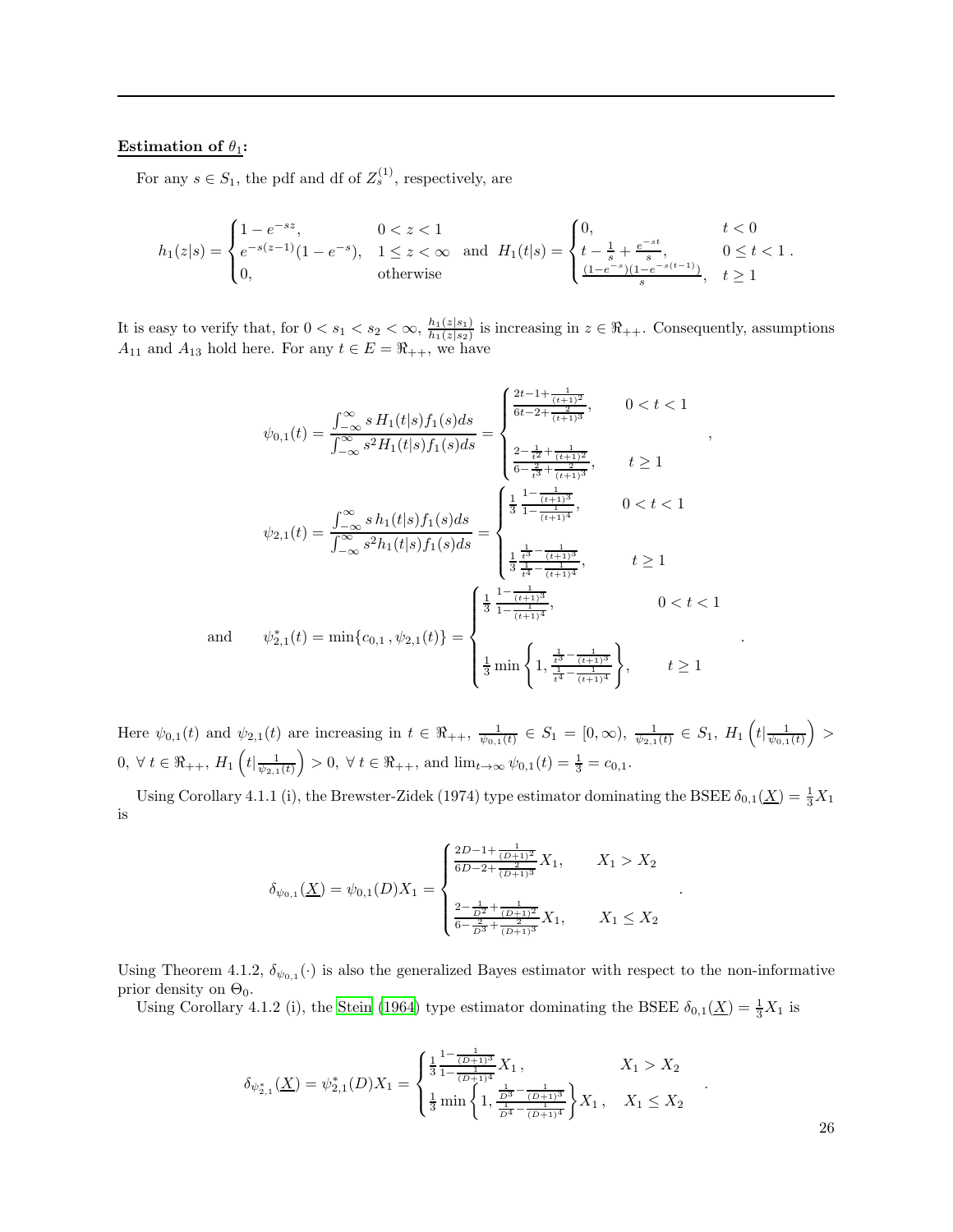#### Estimation of  $\theta_2$ :

For any  $s \in S_2 = [0, \infty)$ , the pdf and df of  $Z_s^{(2)}$ , respectively, are

$$
h_2(z|s) = \begin{cases} \frac{e^{-\frac{s}{z}}e^s(1-e^{-s})}{\frac{z^2}{z^2}}, & 0 < z < 1\\ \frac{(1-e^{-\frac{z^2}{z}})}{z^2}, & 1 \le z < \infty\\ 0, & \text{elsewhere} \end{cases} \quad \text{and} \quad H_2(t|s) = \begin{cases} 0, & t \le 0\\ \frac{e^{-s(\frac{1}{t}-1)}-e^{-\frac{s}{t}}}{s}, & 0 < t < 1\\ 1-\frac{1}{t}+\frac{1}{s}-\frac{e^{-\frac{s}{t}}}{s}, & t \ge 1 \end{cases}
$$

It is easy to see that assumptions  $A_{15}$  and  $A_{17}$  hold. Let  $\psi_{0,2}(\cdot)$  and  $\psi_{2,2}(\cdot)$  be as defined in Corollaries 4.2.1 (i) and 4.2.2 (i), respectively, so that for  $t \in E = \Re_{++}$ , we have

$$
\psi_{0,2}(t) = \frac{\int_{-\infty}^{\infty} s H_2(t|s) f_2(s) ds}{\int_{-\infty}^{\infty} s^2 H_2(t|s) f_2(s) ds} = \begin{cases} \frac{t}{2} \frac{1 - \frac{1}{(1+t)^2}}{1 - \frac{1}{(1+t)^3}}, & 0 < t < 1 \\ \frac{3 - \frac{2}{t} - \frac{t^2}{(1+t)^2}}{8 - \frac{6}{t} - \frac{2t^3}{(1+t)^3}}, & t \ge 1 \end{cases},
$$
\n
$$
\psi_{2,2}(t) = \frac{\int_{-\infty}^{\infty} s h_2(t|s) f_2(s) ds}{\int_{-\infty}^{\infty} s^2 h_2(t|s) f_2(s) ds} = \begin{cases} \frac{1}{3t} \frac{1 - \frac{1}{(1+t)^3}}{1 - \frac{t^3}{(1+t)^4}}, & 0 < t < 1 \\ \frac{1}{3} \frac{1 - \frac{t^3}{(1+t)^4}}{1 - \frac{t^4}{(1+t)^4}}, & t \ge 1 \end{cases}
$$
\nand 
$$
\psi_{2,2}^*(t) = \max\{c_{0,2}, \psi_{2,2}(t)\} = \begin{cases} \frac{1}{3} \max\left\{1, \frac{1}{t} \frac{1 - \frac{1}{(1+t)^3}}{1 - \frac{1}{(1+t)^4}}\right\}, & 0 < t < 1 \\ \frac{1}{3}, & t \ge 1 \end{cases}
$$

Here  $\psi_{0,2}(t)$  and  $\psi_{2,2}(t)$  are decreasing in  $t \in \Re_{++}, \frac{1}{\psi_{0,2}(t)} \in S_2, \frac{1}{\psi_{2,2}(t)} \in S_2 = [0,\infty), H_2\left(t | \frac{1}{\psi_{0,2}(t)}\right) >$  $0, \forall t \in \Re_{++}, H_2\left(t | \frac{1}{\psi_{2,2}(t)}\right) > 0, \forall t \in \Re_{++}, \text{ and } \lim_{t \to \infty} \psi_{0,2}(t) = \frac{1}{3}.$ 

Using Corollary 4.2.1 (i), the Brewster-Zidek (1974) type estimator dominating the BSEE  $\delta_{0,2}(\underline{X}) = \frac{1}{3}X_2$ is

$$
\delta_{\psi_{0,2}}(\underline{X}) = \psi_{0,2}(D)X_2 = \begin{cases} \frac{D}{2} \frac{1 - \frac{1}{(1+D)^2}}{1 - \frac{1}{(1+D)^3}} X_2, & X_1 > X_2 \\ \frac{3 - \frac{2}{D} - \frac{D^2}{(1+D)^2}}{8 - \frac{6}{D} - \frac{2D^3}{(1+D)^3}} X_2, & X_1 \le X_2 \end{cases}
$$

Obviously, from Theorem 4.2.2,  $\delta_{\psi_{0,2}}(\cdot)$  is the generalized Bayes estimator with respect to the noninformative prior density on  $\Theta_0$ .

Using Corollary 4.2.2 (i), the [Stein \(1964\)](#page-31-23) type estimator dominating the BSEE  $\delta_{0,2}(\underline{X}) = \frac{1}{3}X_2$  is

$$
\delta_{\psi_{2,2}^*}(\underline{X}) = \psi_{2,2}^*(D)X_2 = \begin{cases} \frac{1}{3} \max\left\{1, \frac{1}{D} \frac{1 - \frac{1}{(1+D)^3}}{1 - \frac{1}{(1+D)^4}}\right\} X_2, & X_1 > X_2\\ \frac{1}{3} X_2, & X_1 \le X_2 \end{cases}
$$

**Example 4.3.3.** Let  $X_1$  and  $X_2$  be independent random variables such that  $X_i$  follows power-law distribution with pdf

$$
\frac{1}{\theta_i} f_i \left( \frac{x}{\theta_i} \right) = \begin{cases} \frac{\alpha_i x^{\alpha_i - 1}}{\theta_i^{\alpha_i}}, & 0 < x < \theta_i \\ 0, & \text{otherwise} \end{cases}, \quad i = 1, 2,
$$

27

.

.

.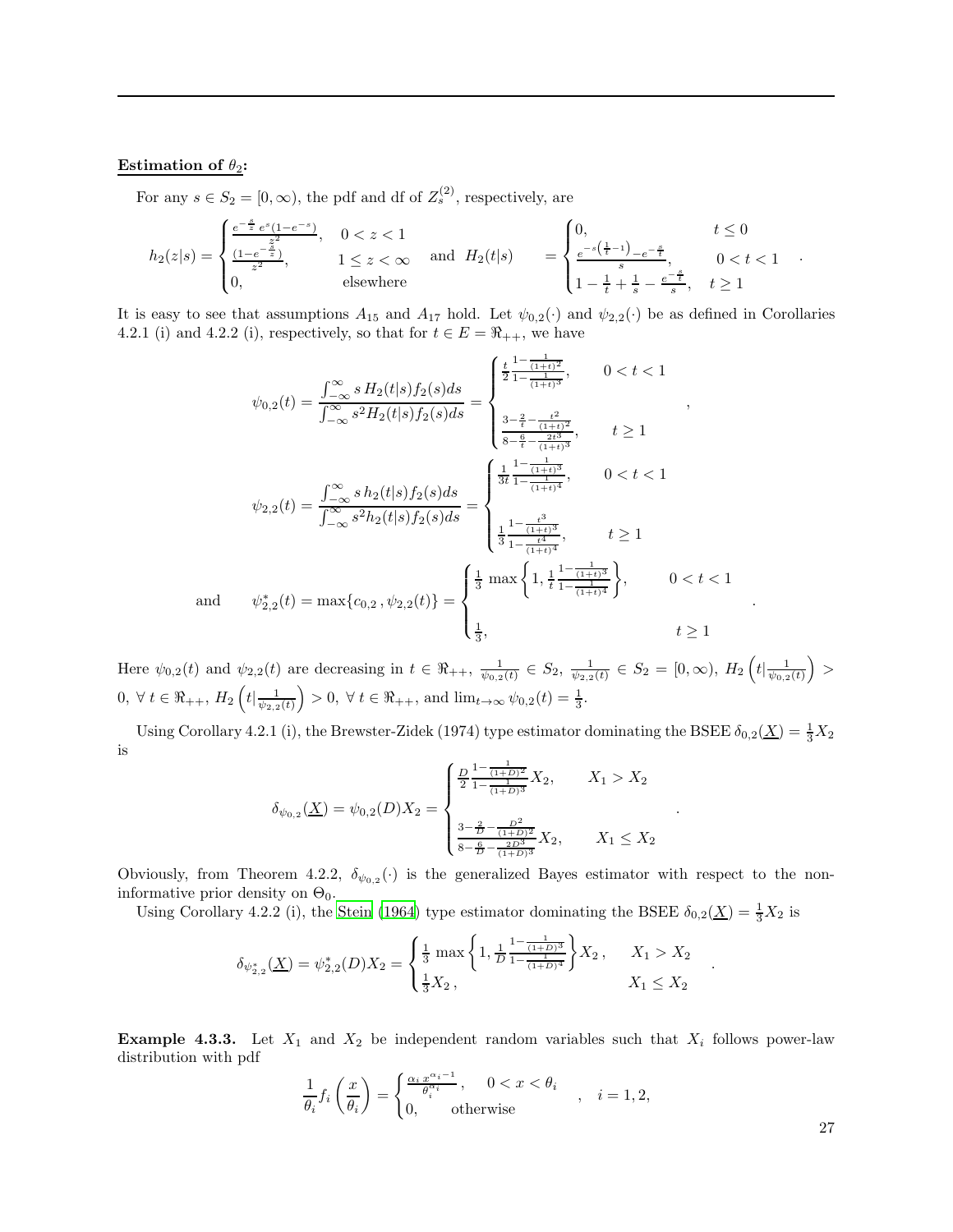where  $\underline{\theta} = (\theta_1, \theta_2) \in \Theta_0$  and,  $\alpha_1 > 0$  and  $\alpha_2 > 0$  are known shape parameters. Consider estimation of scale parameter  $\theta_i$  under the squared error loss function

$$
L_i(\underline{\theta}, a) = \left(\frac{a}{\theta_i} - 1\right)^2, \ \underline{\theta} \in \Theta_0, \ a \in \Re_{++}, \ i = 1, 2.
$$

Here, the assumptions  $A_1$  and  $A_2$  hold. The BSEE of  $\theta_i$  is  $\delta_{0,i}(\underline{X}) = c_{0,i} X_i$ , where  $c_{0,i} = \frac{\alpha_i + 2}{\alpha_i + 1}$ ,  $i = 1, 2$ .

Let  $Z_1 = \frac{X_1}{\theta_1}$  and  $Z_2 = \frac{X_2}{\theta_2}$ . Since, here,  $S_1 = S_2 = [0,1] \neq \Re_{++}$ , the results in [Kubokawa and Saleh](#page-30-2) [\(1994\)](#page-30-2) are not applicable here. Note that  $S_z = \Re_{++}$ , and  $E = \{t \in \Re_{++} : (0, t) \cap S_z \neq \emptyset\} = \Re_{++}$ .

#### Estimation of  $\theta_1$ :

For  $s \in S_1$ , the pdf and df of  $Z_s^{(1)}$  (as defined in Section 2), respectively, are

$$
h_1(z|s) = sf_2(zs) = \begin{cases} \alpha_2 s^{\alpha_2} z^{\alpha_2 - 1}, & 0 < z \le \frac{1}{s} \\ 0, & \text{otherwise} \end{cases} \quad \text{and} \quad H_1(z|s) = \begin{cases} 0, & z < 0 \\ (sz)^{\alpha_2}, & 0 \le z < \frac{1}{s} \\ 1, & z \ge \frac{1}{s} \end{cases}.
$$

It is easily seen that, for  $0 < s_1 < s_2 < 1$ ,

$$
h_1(z_1|s_1)h_1(z_2|s_2) \le h_1(z_1|s_2)h_2(z_2|s_1),
$$
 whenever  $0 < z_1 < z_2 < \infty$ ,

i.e., assumptions  $A_{11}$  and  $A_{13}$  hold.

Let  $\psi_{0,1}(\cdot)$  and  $\psi_{2,1}(\cdot)$  be as defined in Corollaries 4.1.1 (i) and 4.1.2 (i), respectively, so that, for  $t \in E$  $(0, \infty),$ 

$$
\psi_{0,1}(t) = \frac{\int_{-\infty}^{\infty} s H_1(t|s) f_1(s) ds}{\int_{-\infty}^{\infty} s^2 H_1(t|s) f_1(s) ds} = \begin{cases} \beta_0, & 0 < t < 1 \\ \frac{1}{\alpha_1 + 1} - \frac{\alpha_2}{t^{\alpha_1 + 1} (\alpha_1 + 1)(\alpha_1 + \alpha_2 + 1)}}{ \frac{1}{\alpha_1 + 2} - \frac{\alpha_2}{t^{\alpha_1 + 2} (\alpha_1 + 2)(\alpha_1 + \alpha_2 + 2)}} \end{cases}, \qquad t \ge 1
$$
\n
$$
\psi_{2,1}(t) = \frac{\int_{-\infty}^{\infty} s h_1(t|s) f_1(s) ds}{\int_{-\infty}^{\infty} s^2 h_1(t|s) f_1(s) ds} = \begin{cases} \beta_0, & 0 < t < 1 \\ \beta_0 t, & t \ge 1 \end{cases}
$$
\n
$$
\text{and} \quad \psi_{2,1}^*(t) = \min\{c_{0,1}, \psi_{2,1}(t)\} = \begin{cases} \beta_0, & 0 < t < 1 \\ \beta_0 t, & 1 \le t < \frac{c_{0,1}}{\beta_0} \\ c_{0,1}, & t \ge \frac{c_{0,1}}{\beta_0} \end{cases},
$$

where  $\beta_0 = \frac{\alpha_1 + \alpha_2 + 2}{\alpha_1 + \alpha_2 + 1}$ .

It can verified that  $\psi_{0,1}(t)$  and  $\psi_{2,1}(t)$  are increasing functions of  $t \in \Re_{++}, \frac{1}{\psi_{0,1}(t)} \in S_1, \frac{1}{\psi_{2,1}(t)} \in S_1$  $H_1\left(t|\frac{1}{\psi_{0,1}(t)}\right) \;=\; F_2\left(\frac{t}{\psi_{0,1}(t)}\right) \;>\; 0,\;\;\forall \;\;t \;\in\; E,\; H_1\left(t|\frac{1}{\psi_{2,1}(t)}\right) \;=\; F_2\left(\frac{t}{\psi_{2,1}(t)}\right) \;>\; 0,\;\;\forall \;\;t \;\in\; E,\; \text{and}$  $\lim_{t\to\infty}\psi_{0,1}(t)=c_{0,1}.$ 

Using Corollaries 4.1.1 (i) and 4.1.2 (i), the Brewster-Zidek (1974) and the [Stein \(1964\)](#page-31-23) type estimators dominating the BSEE  $\delta_{0,1}(\underline{X}) = c_{0,1}X_1$  are

$$
\delta_{\psi_{0,1}}(\underline{X}) = \psi_{0,1}(D)X_1 = \begin{cases} \beta_0 X_1, & X_2 < X_1 \\ \frac{1}{\alpha_1 + 1} - \frac{\alpha_2}{D\alpha_1 + 1} \frac{\alpha_2}{(\alpha_1 + 1)(\alpha_1 + \alpha_2 + 1)} X_1, & X_2 \ge X_1 \\ \frac{1}{\alpha_1 + 2} - \frac{\alpha_2}{D\alpha_1 + 2} \frac{\alpha_2}{(\alpha_1 + 2)(\alpha_1 + \alpha_2 + 2)} X_1, & X_2 \ge X_1 \end{cases}
$$
  
and 
$$
\delta_{\psi_{2,1}^*}(\underline{X}) = \psi_{2,1}^*(D)X_1 = \begin{cases} \beta_0 X_1, & \frac{X_2}{X_1} \le 1 \\ \beta_0 X_2, & 1 \le \frac{X_2}{X_1} < \frac{c_{0,1}}{ \beta_0} \\ c_{0,1} X_1, & \frac{X_2}{X_1} \ge \frac{c_{0,1}}{ \beta_0} \end{cases}
$$

respectively.

,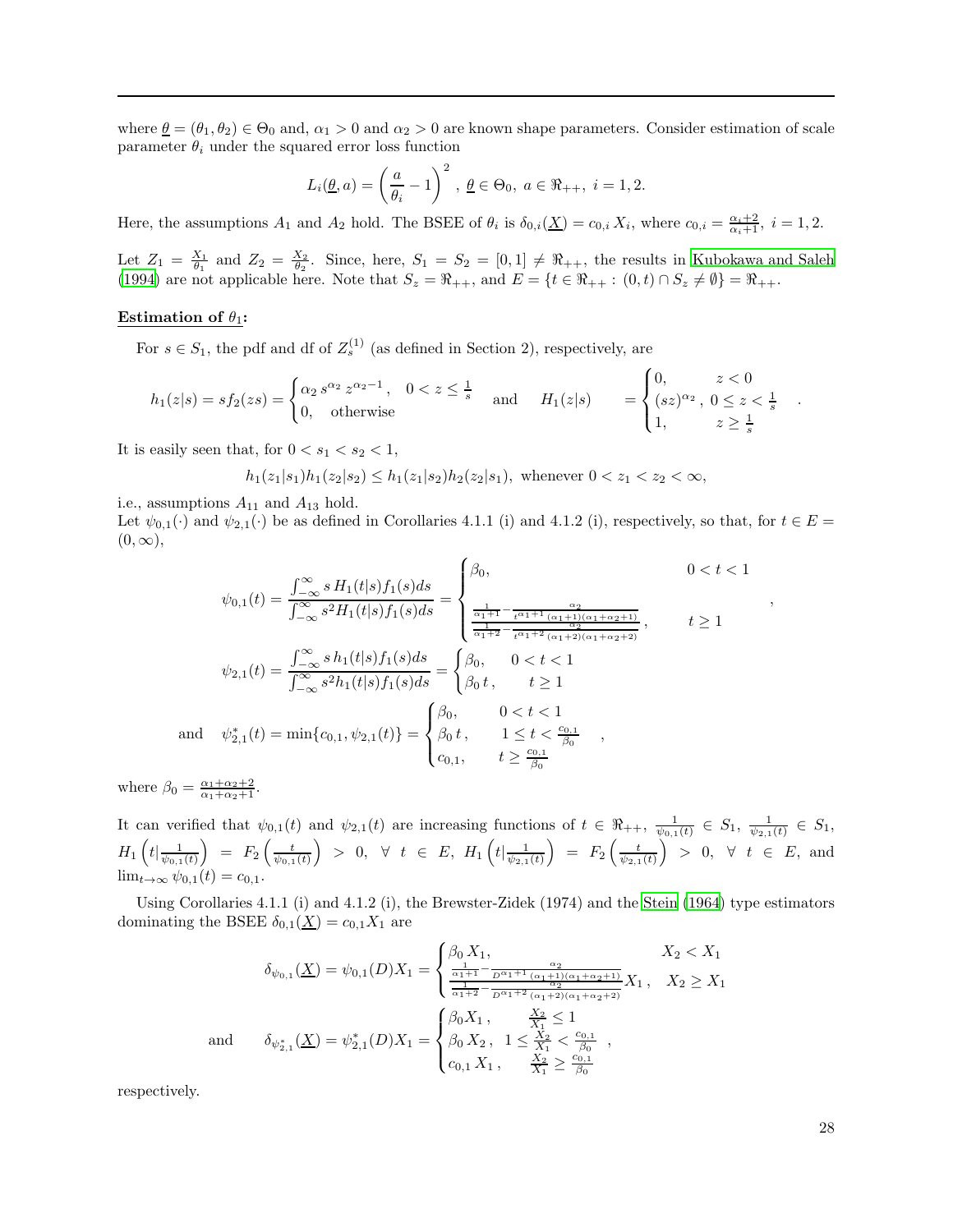For positive integers  $\alpha_1$  and  $\alpha_2$ , the estimator  $\delta_{\psi_{2,1}^*}(\underline{X})$  was also derived by [Misra and Dhariyal](#page-31-12) [\(1995\)](#page-31-12). Obviously,  $\delta_{\psi_{0,1}}(\cdot)$  is the generalized Bayes estimator with respect to the non-informative prior density on  $\Theta_0$ .

Now we will provide applications of Corollaries 4.1.1 (ii) and 4.1.2 (ii). For an application of Corollary 4.1.1 (ii), let

$$
\psi_{1,1}(t) = \begin{cases} \beta_0, & 0 < t < 1 \\ c_{0,1}, & t \ge 1 \end{cases}
$$

.

.

.

It is easy to verify that  $\frac{1}{\psi_{1,1}(t)} \in S_1$ ,  $H_1\left(t|\frac{1}{\psi_{1,1}(t)}\right) > 0$ ,  $\forall t \in E = \Re_{++}, \psi_{1,1}(t) \geq \psi_{0,1}(t)$ ,  $\forall t \in E$ ,  $\psi_{1,1}(t)$ is increasing in  $t \in E$  and  $\lim_{t \to \infty} \psi_{1,1}(t) = c_{0,1}$ . Define

$$
\delta_{\psi_{1,1}}(\underline{X}) = \psi_{1,1}(D)X_1 = \begin{cases} \beta_0 X_1, & X_1 > X_2 \\ c_{0,1} X_1, & X_1 \le X_2 \end{cases}
$$

Using Corollary 4.1.1 (ii), it follows that the estimator  $\delta_{\psi_{1,1}}(\underline{X})$  dominates the BSEE  $\delta_{0,1}(\underline{X}) = c_{0,1}X_1$ .

Now to illustrate an application of Corollary 4.1.2 (ii), for  $\alpha \in [\beta_0, c_{0,1})$ , define

$$
\psi_{3,1,\alpha}(t) = \begin{cases} \alpha, & 0 < t < 1 \\ \alpha t, & t \ge 1 \end{cases}
$$

It is easy to verify that, for  $\alpha \in [\beta_0, c_{0,1}), \frac{1}{\psi_{3,1,\alpha}(t)} \in S_1$ ,  $\forall t \in E$ ,  $H_1\left(t | \frac{1}{\psi_{3,1,\alpha}(t)}\right) > 0$ ,  $\forall t \in E$ ,  $\psi_{3,1,\alpha}(t) \ge$  $\psi_{2,1}(t),\;\forall\;t\in E\;{\rm and}\;\psi_{3,1,\alpha}(t)$  is increasing in  $t\in E.$  Define, for  $\alpha\in[\beta_0,c_{0,1})$ 

$$
\psi_{3,1,\alpha}^{*}(t) = \min \left\{ c_{0,1} \, , \psi_{3,1,\alpha}(t) \right\} = \begin{cases} \alpha, & 0 < t < 1 \\ \alpha t, & 1 \leq t < \frac{c_{0,1}}{\alpha} \\ c_{0,1}, & t \geq \frac{c_{0,1}}{\alpha} \end{cases}
$$
\n
$$
\text{and } \delta_{\psi_{3,1,\alpha}^{*}}(\underline{X}) = \psi_{3,1,\alpha}^{*}(D)X_{1} = \begin{cases} \alpha X_{1}, & X_{2} < X_{1} \\ \alpha X_{2}, & X_{1} \leq X_{2} < \frac{c_{0,1}}{\alpha} X_{1} \\ c_{0,1} X_{1}, & X_{2} \geq \frac{c_{0,1}}{\alpha} X_{1} \end{cases}
$$

By using Corollary 4.1.2 (ii), we conclude that the estimators in the class  $\{\delta_{\psi_{3,1,\alpha}^*} : \beta_0 \leq \alpha < c_{0,1}\}\$ dominate the BSEE  $\delta_{0,1}(\underline{X}) = c_{0,1}X_1$ .

### Estimation of  $\theta_2$ :

For any  $s \in S_2 = [0, 1]$ , we have

$$
h_2(z|s) = \frac{s}{z^2} f_1\left(\frac{s}{z}\right) = \begin{cases} \frac{\alpha_1 s^{\alpha_1}}{z^{\alpha_1 + 1}}, & z \ge s \\ 0, & \text{otherwise} \end{cases} \quad \text{and} \quad H_2(z|s) = \begin{cases} 0, & z < s \\ 1 - \left(\frac{s}{z}\right)^{\alpha_1}, & z \ge s \end{cases}
$$

It is straight forward to verify that  $Z_{s_1}^{(1)} \leq Z_{s_2}^{(1)}$ , (consequently  $Z_{s_1}^{(1)} \leq Z_{s_2}^{(1)}$ ) whenever  $s_1, s_2 \in S_2$  and  $s_1 < s_2$ .

.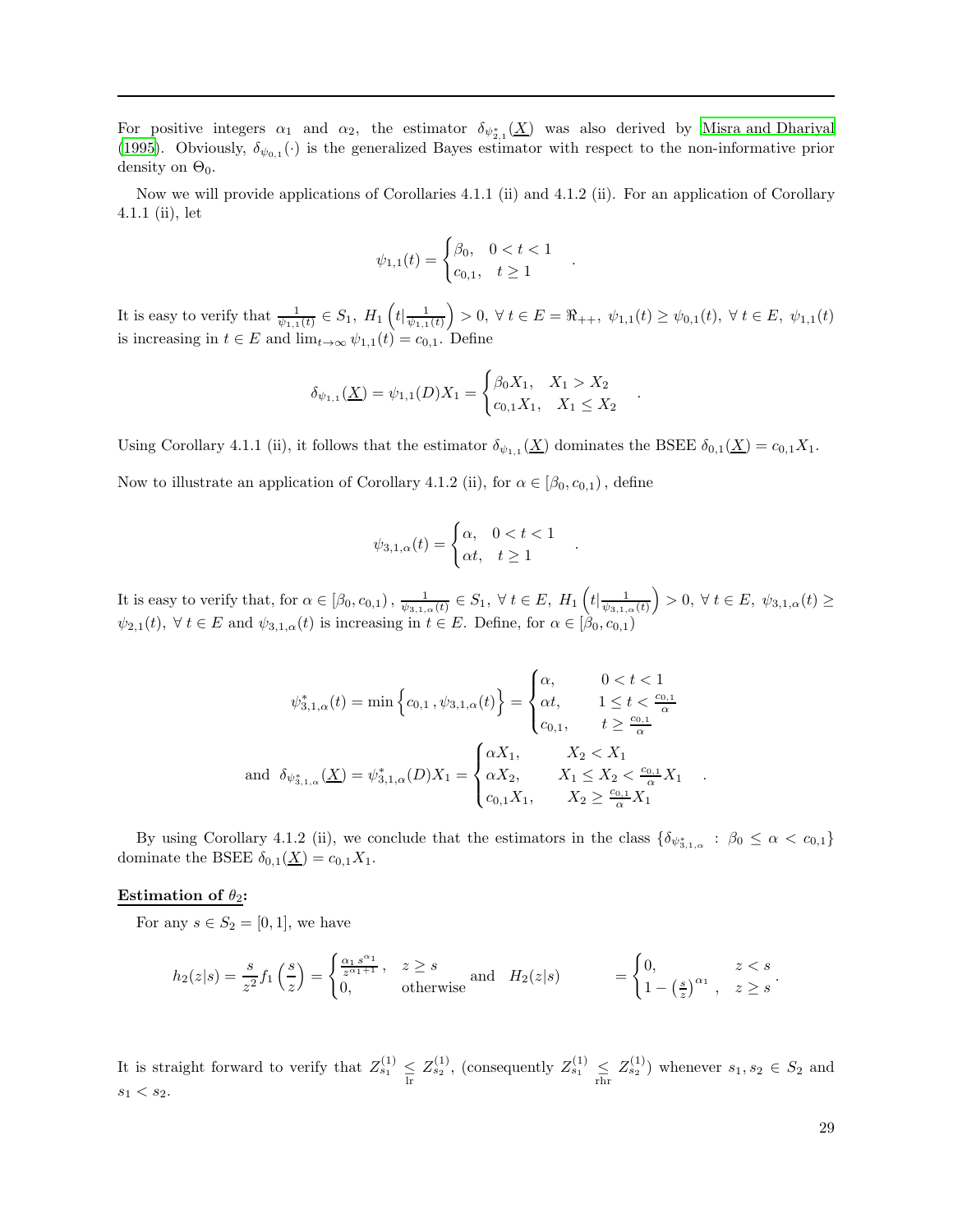Under the notations of Corollaries 4.2.1 and 4.2.2, respectively, we have

$$
\psi_{0,2}(t) = \frac{\int_0^\infty s H_2(t|s) f_2(s) ds}{\int_0^\infty s^2 H_2(t|s) f_2(s) ds} = \begin{cases} \frac{c_{0,2} \beta_0}{t}, & 0 < t < 1\\ \frac{\frac{1}{\alpha_2 + 1} - \frac{1}{t^{\alpha_1}(\alpha_1 + \alpha_2 + 1)}}{\frac{1}{\alpha_2 + 2} - \frac{1}{t^{\alpha_1}(\alpha_1 + \alpha_2 + 2)}}\\ t \ge 1 \end{cases}
$$

$$
\psi_{2,2}(t) = \frac{\int_0^\infty s h_2(t|s) f_2(s) ds}{\int_0^\infty s^2 h_2(t|s) f_2(s) ds} = \begin{cases} \frac{\beta_0}{t}, & 0 < t < 1\\ \beta_0, & t \ge 1 \end{cases}
$$

$$
\psi_{2,2}^*(t) = \max\{c_{0,2}, \psi_{2,2}(t)\} = \begin{cases} \frac{\beta_0}{t}, & 0 < t < \frac{\beta_0}{c_{0,2}}\\ c_{0,2}, & t \ge \frac{\beta_0}{c_{0,2}} \end{cases}
$$

It is easy to verify that  $\psi_{0,2}(t)$  and  $\psi_{2,2}(t)$  satisfy the conditions of Corollary 4.2.1 (i) and Corollary 4.2.2 (i), respectively.

Using Corollary 4.2.1 (i), the Brewster-Zidek (1974) type estimator that dominates the BSEE  $\delta_{0,2}(\underline{X})$  =  $c_{0,2} X_2$  is obtained as

$$
\delta_{\psi_{0,2}}(\underline{X}) = \psi_{0,2}(D)X_2 = \begin{cases} c_{0,2} \beta_0 X_1, & X_2 < X_1 \\ \frac{1}{\frac{\alpha_2 + 1}{\alpha_2 + 2} - \frac{1}{D^{\alpha_1}(\alpha_1 + \alpha_2 + 1)}} X_2, & X_2 \ge X_1 \end{cases}
$$

Note that  $\delta_{\psi_{0,2}}(\cdot)$  is the generalized Bayes estimator with respect to the non-informative prior density on  $\Theta_0$  (Theorem 4.2.2).

Also, using Corollary 4.2.2 (i), the [Stein \(1964\)](#page-31-23) type estimator that dominates the BSEE  $\delta_{0,2}(\underline{X})$  =  $c_{0,2} X_2$  is

$$
\delta_{\psi_{2,2}^*}(\underline{X}) = \psi_{2,2}^*(D)X_2 = \begin{cases} \beta_0 X_1, & X_2 < \frac{\beta_0}{c_{0,2}} X_1 \\ c_{0,2} X_2, & X_2 \ge \frac{\beta_0}{c_{0,2}} X_1 \end{cases} = \max \Big\{ \beta_0 X_1, c_{0,2} X_2 \Big\}.
$$

[Misra and Dhariyal \(1995\)](#page-31-12) obtained a similar estimator. This provides applications of Corollaries 4.2.1 (i) and 4.2.2 (i).

Now, to see an application of Corollary 4.2.1 (ii), let

and

$$
\psi_{1,2}(t) = \begin{cases} \frac{c_{0,2}\beta_0}{t}, & 0 < t < 1\\ c_{0,2}, & t \ge 1 \end{cases}
$$

.

.

.

Here  $\frac{1}{\psi_{1,2}(t)} \in S_2$ ,  $H_2\left(t | \frac{1}{\psi_{1,2}(t)}\right) > 0$ ,  $\forall t \in E = \Re_{++}, \psi_{1,2}(t) \leq \psi_{0,2}(t)$ ,  $\forall t \in E, \psi_{1,2}(t)$  is decreasing in  $t \in E$  and  $\lim_{t \to \infty} \psi_{1,2}(t) = c_{0,2}$ . Define

$$
\delta_{\psi_{1,2}}(\underline{X}) = \psi_{1,2}(D)X_2 = \begin{cases} c_{0,2} \beta_0 X_1, & X_1 > X_2 \\ c_{0,2} X_2, & X_1 \le X_2 \end{cases}
$$

Using Corollary 4.2.1 (ii), it follows that the estimator  $\delta_{\psi_{1,2}}(\underline{X})$  dominates the BSEE  $\delta_{0,2}(\underline{X}) = c_{0,2} X_2$ .

Finally, we will illustrate an application of Corollary 4.2.2 (ii). For  $\alpha \in [1, \beta_0)$ , define

$$
\psi_{3,2,\alpha}(t) = \begin{cases} \frac{\alpha}{t}, & 0 < t < 1 \\ \alpha, & t \ge 1 \end{cases}
$$

Clearly, for  $\alpha \in [1, \beta_0)$ ,  $\frac{1}{\psi_{3,2,\alpha}(t)} \in S_2$ ,  $\forall t \in \Re_{++}, \psi_{3,2,\alpha}(t) \leq \psi_{2,2}(t)$ ,  $\forall t \in \Re_{++}$  and  $\psi_{3,2,\alpha}(t)$  is decreasing in  $t \in \Re_{++}$ . Define, for  $\alpha \in [1, \beta_0)$ 

30

,

.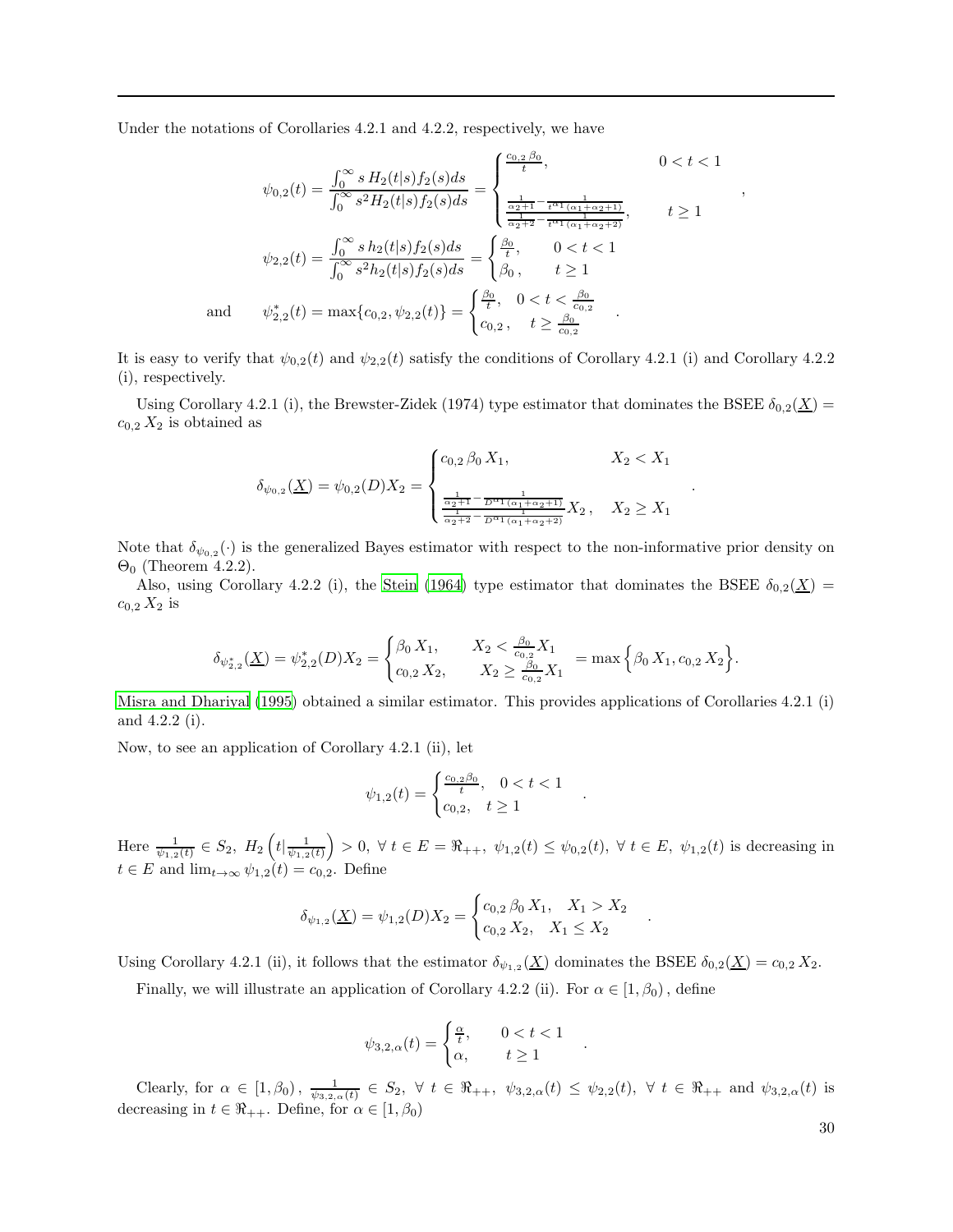$$
\psi_{3,2,\alpha}^{*}(t) = \max\left\{c_{0,2}, \psi_{3,2,\alpha}(t)\right\} = \begin{cases} \frac{\alpha}{t}, & 0 < t < \frac{\alpha}{c_{0,2}}\\ c_{0,2}, & t \ge \frac{\alpha}{c_{0,2}} \end{cases}
$$
\n
$$
\text{and } \delta_{\psi_{3,2,\alpha}^{*}}(\underline{X}) = \psi_{3,2,\alpha}^{*}(D)X_{2} = \begin{cases} \alpha X_{1}, & X_{2} < \frac{\alpha}{c_{0,2}} X_{1}\\ c_{0,2} X_{2}, & X_{2} \ge \frac{\alpha}{c_{0,2}} X_{1} \end{cases}.
$$

By Corollary 4.2.2 (ii), estimators in the class  $\left\{\delta_{\psi_{3,2,\alpha}^*}: 1 \leq \alpha < \beta_0\right\}$  dominate the BSEE  $\delta_{0,2}(\underline{X})$  $c_{0,2} X_2$ .

## **REFERENCES**

- <span id="page-30-0"></span>Barlow, R. E., Bartholomew, D. J., Bremner, J. M., and Brunk, H. D. (1972). Statistical inference under order restrictions. The theory and application of isotonic regression. John Wiley & Sons.
- <span id="page-30-19"></span>Barlow, R. E. and Proschan, F. (1975). Statistical theory of reliability and life testing. Holt, Rinehart and Winston, Inc., New York-Montreal, Que.-London.
- <span id="page-30-16"></span>Blumenthal, S. and Cohen, A. (1968). Estimation of two ordered translation parameters. Ann. Math. Statist., 39:517–530.
- <span id="page-30-14"></span>Bobotas, P. (2019a). Estimation of the smallest scale parameter of two-parameter exponential distributions. Comm. Statist. Theory Methods, 48(11):2748–2765.
- <span id="page-30-15"></span>Bobotas, P. (2019b). Improved estimation of the smallest scale parameter of gamma distributions. J. Korean Statist. Soc., 48(1):97–105.
- <span id="page-30-7"></span>Brewster, J. F. and Zidek, J. V. (1974). Improving on equivariant estimators. Ann. Statist., 2:21–38.
- <span id="page-30-4"></span>Brunk, H. D. (1955). Maximum likelihood estimates of monotone parameters. Ann. Math. Statist., 26:607– 616.
- <span id="page-30-13"></span>Chang, Y.-T. and Shinozaki, N. (2015). Estimation of two ordered normal means under modified Pitman nearness criterion. Ann. Inst. Statist. Math., 67(5):863–883.
- <span id="page-30-6"></span>Cohen, A. and Sackrowitz, H. B. (1970). Estimation of the last mean of a monotone sequence. Ann. Math. Statist., 41:2021–2034.
- <span id="page-30-11"></span>Garren, S. T. (2000). On the improved estimation of location parameters subject to order restrictions in location-scale families. Sankhyā Ser. B,  $62(2):189-201$ .
- <span id="page-30-10"></span>Gupta, R. D. and Singh, H. (1992). Pitman nearness comparisons of estimates of two ordered normal means. Austral. J. Statist., 34(3):407–414.
- <span id="page-30-3"></span>Hwang, J. T. G. and Peddada, S. D. (1994). Confidence interval estimation subject to order restrictions. Ann. Statist., 22(1):67–93.
- <span id="page-30-17"></span>Iliopoulos, G. (2000). A note on decision theoretic estimation of ordered parameters. Statist. Probab. Lett., 50(1):33–38.
- <span id="page-30-12"></span>Jana, N. and Kumar, S. (2015). Estimation of ordered scale parameters of two exponential distributions with a common guarantee time. *Math. Methods Statist.*,  $24(2):122-134$ .
- <span id="page-30-5"></span>Katz, M. W. (1963). Estimating ordered probabilities. Ann. Math. Statist., 34:967–972.
- <span id="page-30-9"></span>Kaur, A. and Singh, H. (1991). On the estimation of ordered means of two exponential populations. Ann. Inst. Statist. Math., 43(2):347–356.
- <span id="page-30-8"></span>Kelly, R. E. (1989). Stochastic reduction of loss in estimating normal means by isotonic regression. Ann. Statist., 17(2):937–940.
- <span id="page-30-20"></span>Kotz, S., Balakrishnan, N., and Johnson, N. L. (2000). Continuous multivariate distributions. Vol. 1. Wiley Series in Probability and Statistics: Applied Probability and Statistics. Wiley-Interscience, New York, second edition. Models and applications.
- <span id="page-30-18"></span>Kubokawa, T. (1994). A unified approach to improving equivariant estimators. Ann. Statist., 22(1):290– 299.
- <span id="page-30-2"></span>Kubokawa, T. and Saleh, A. K. M. E. (1994). Estimation of location and scale parameters under order restrictions. J. Statist. Res., 28(1-2):41–51.
- <span id="page-30-1"></span>Kumar, S. and Sharma, D. (1988). Simultaneous estimation of ordered parameters. Comm. Statist. Theory Methods, 17(12):4315–4336.